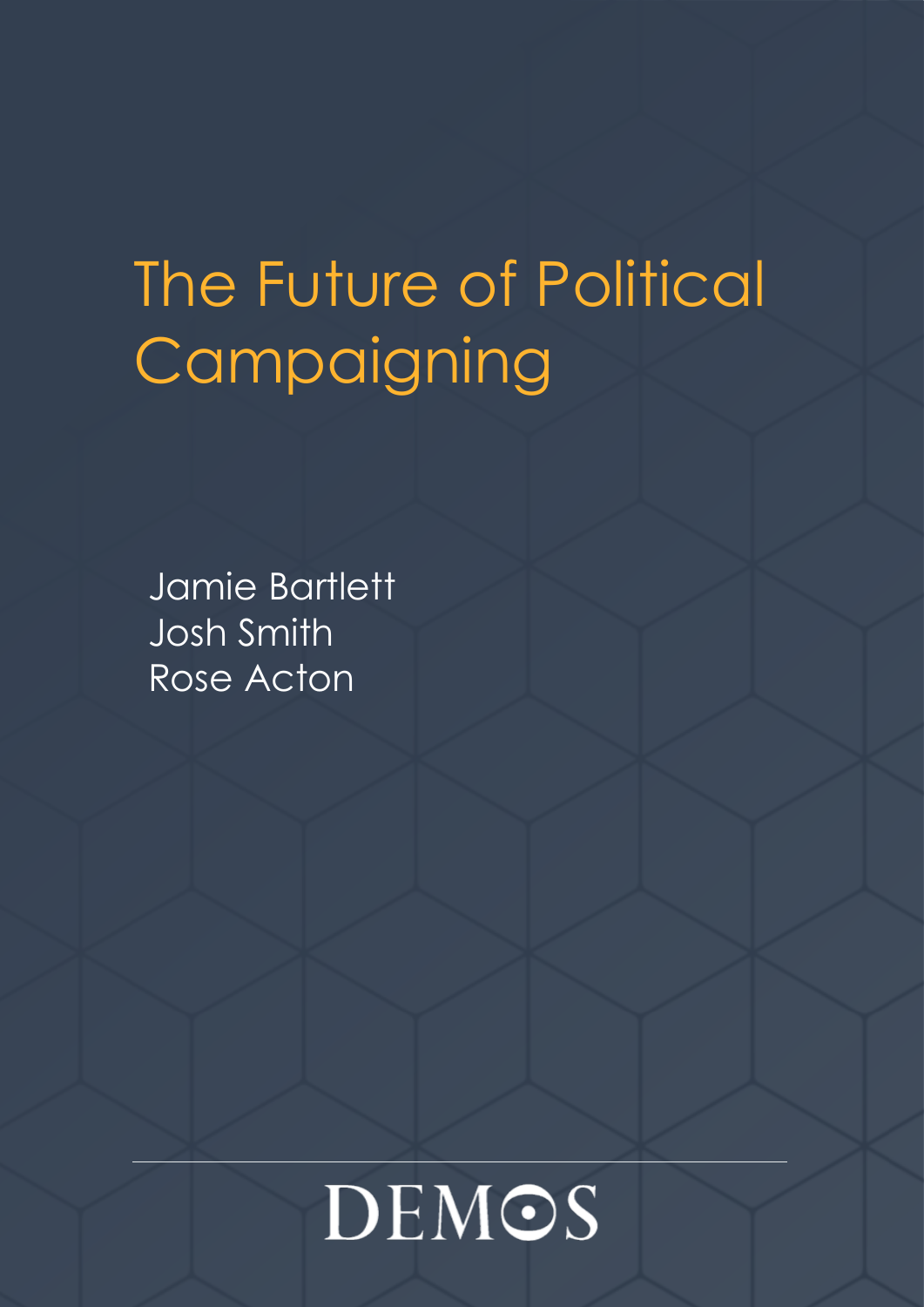## Open Access. Some rights reserved.

As the publisher of this work, Demos wants to encourage the circulation of our work as widely as possible while retaining the copyright. We therefore have an open access policy which enables anyone to access our content online without charge. Anyone can download, save, perform or distribute this work in any format, including translation, without written permission. This is subject to the terms of the Demos licence found at the back of this publication. Its main conditions are:

- · Demos and the author(s) are credited
- This summary and the address www.demos.co.uk are displayed
- The text is not altered and is used in full
- The work is not resold
- · A copy of the work or link to its use online is sent to Demos.

You are welcome to ask for permission to use this work for purposes other than those covered by the licence. Demos gratefully acknowledges the work of Creative Commons in inspiring our approach to copyright. To find out more go to www.creativecommons.org



## PARTNERS CREDITS

Commissioned by the Information Commisioner's Office



Published by Demos July 2018 © Demos. Some rights reserved.

76 Vincent Square, Westminster London SW1P 2PD 020 3878 3955

[hello@demos.co.uk](mailto:hello@demos.co.uk) [www.demos.co.uk](http://www.demos.co.uk/)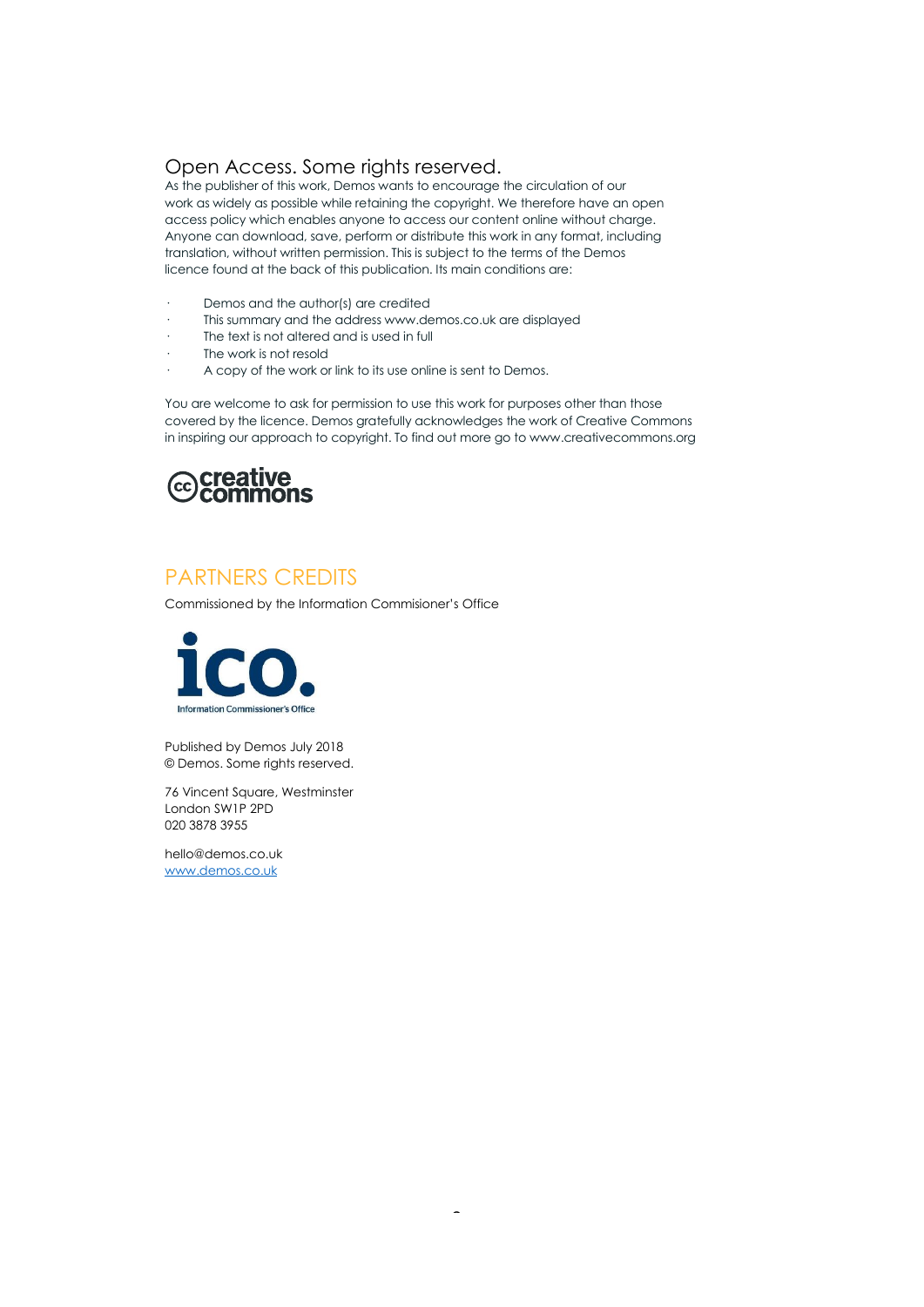# **CONTENTS**

| Introduction               |                |
|----------------------------|----------------|
| State of the Art           | $\overline{2}$ |
| Use in Political Campaigns | 26             |
| <b>Key Challenges</b>      | 38             |
| References                 | 42             |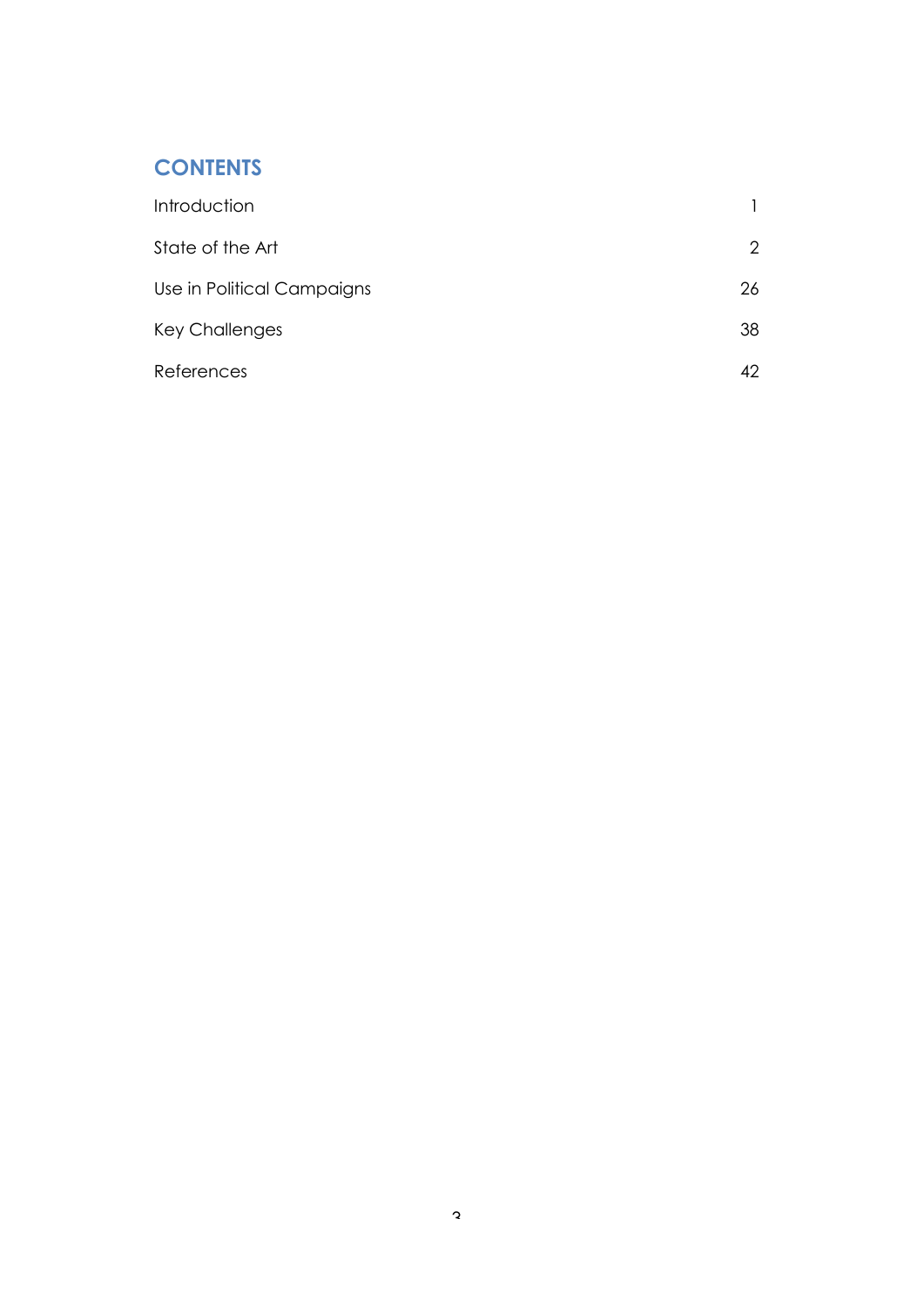## **INTRODUCTION**

This report examines current and emerging trends in how data is used in political campaigns. It is divided into three sections. The first looks at the state of the art in data and technology in relation to online advertising. The second sets out how these approaches are currently being applied in political campaigning, and projects how it might evolve in the next two to five years. The third section sets out what we consider to be the main risks associated with these trends.

It is important to note that we draw on publicly available sources notably academic articles, consulting reports and analytics companies themselves. Therefore, we are not able to review proprietary new technology that has yet to be made public.

This paper has been directly informed by 37 academic papers, 37 industry papers, 77 pieces of related material and company websites and five patents.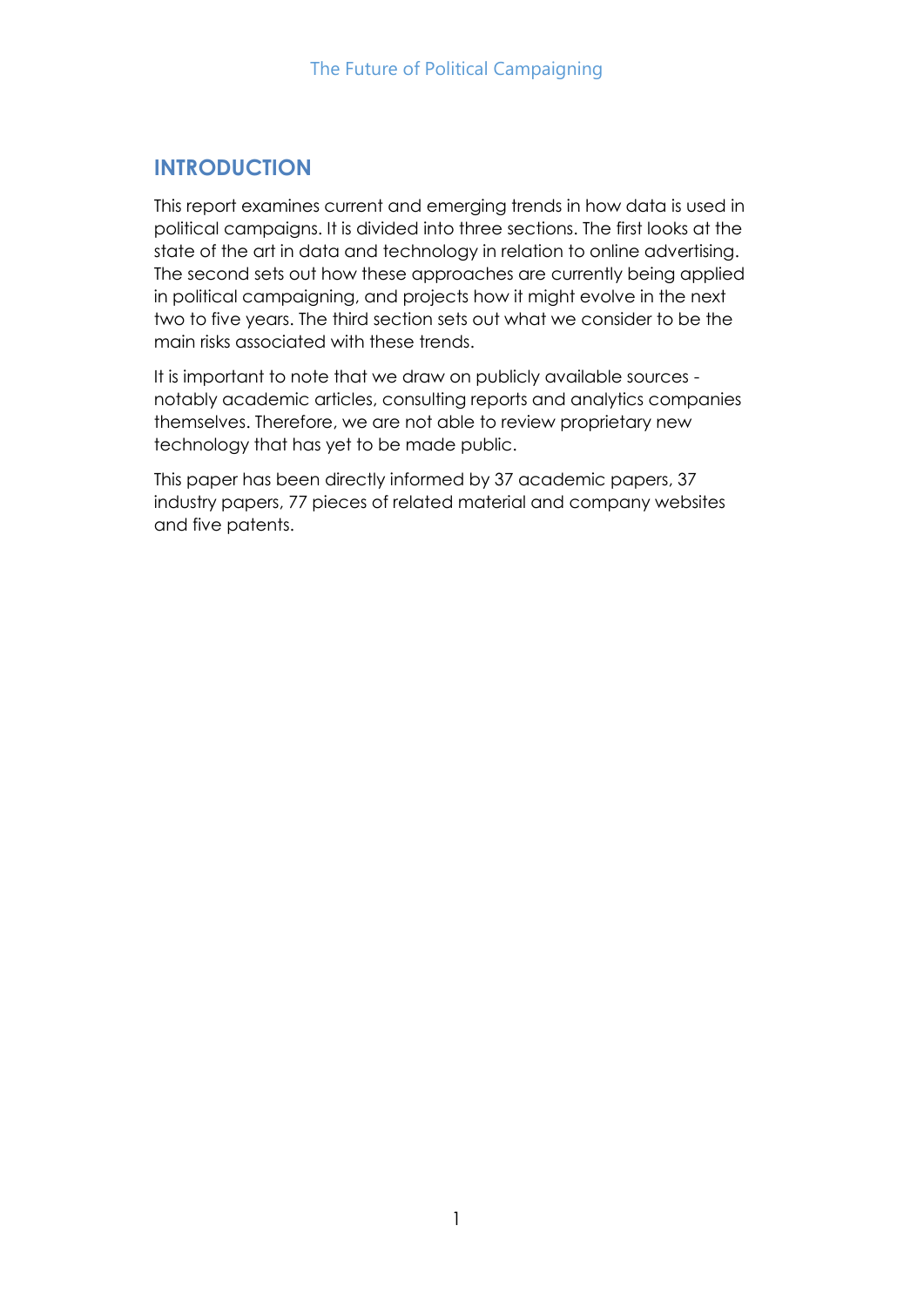# **STATE OF THE ART**

## **Data**

#### Key trends

- The next few years will see a proliferation of data on consumer demographics, behaviour and attitudes - including health and location data collected through smartphones and the growth of internet enabled devices.
- Companies see the collection, combination and analysis of diverse datasets as an important source of value. Key to this value is the ability to connect and analyse previously discrete datasets.
- While this analysis of connected datasets will offer new insights to companies, it also poses serious challenges to the privacy of individuals, and is likely to allow surprising and intimate inferences to be made.

## Increase in volume and scale

The amount of data created worldwide is growing exponentially. IBM estimates that 90 per cent of the data that exists today was created in the last two years, with around 2.5 quintillion bytes of data produced each day from almost every sector of the economy.<sup>1</sup> The International Data Corporation predicts that, by 2025, the world will create and replicate 163 zettabytes – or 163 trillion gigabytes - of data every single year.<sup>2</sup>

Much of this growth is due to the use of 'big data', a term referring to the storage and analysis of large, complex data sets.<sup>3</sup> The growing significance and value of big data has been driven by a number of recent technological developments, in particular the affordability of computational power and data storage capacity.<sup>4</sup> Platforms have been developed to store data from various sources, including sensors, apps, geographical location, images, videos and user behaviour, and allow this information to be queried together. The real value of this approach is the insight and patterns that can be derived from the relationships between data points.<sup>5</sup>

The raw materials for big data platforms is likely to be increasingly supplied by sensors and devices, often referred to as the 'Internet of Things' (IoT). IoT technology can be loosely defined as a network of 'smart', internet enabled sensors and devices, able to communicate with each other and collect data about their use. In 2017, there were 8.4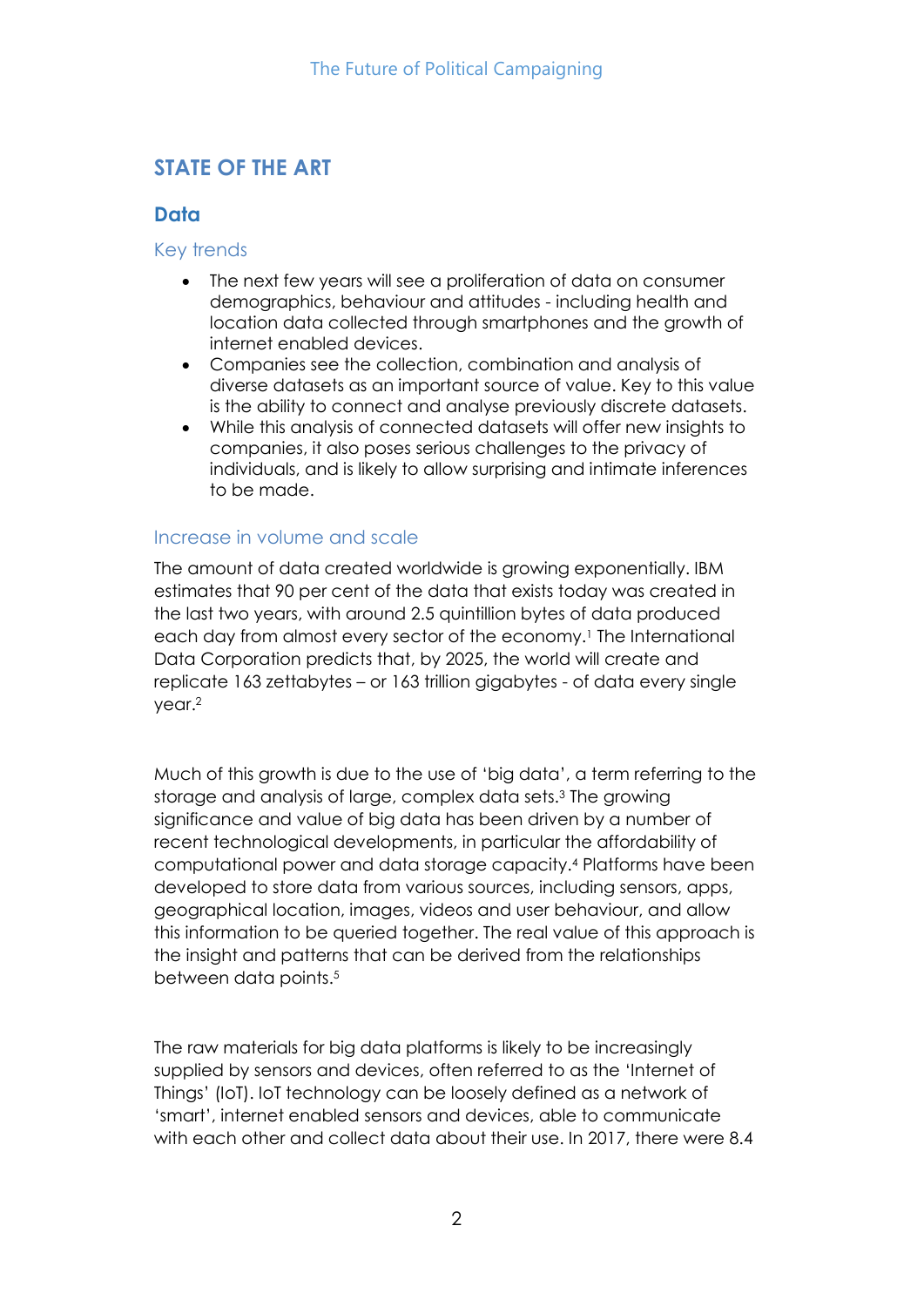billion connected IoT devices worldwide, projected to increase to 30 billion by 2020.6 This technology is being applied across a broad range of sectors, from healthcare and household devices to smart cities.

The majority of emerging IoT products are targeted at the consumer market. A 2017 report by TechUK predicted that, by the end of that year, two thirds of IoT applications would be consumer-facing, and found that 80 per cent of respondents own at least one connected device.<sup>7</sup> Over the next few years, it is likely that we will see this technology proliferate in homes, in the urban environment, and carried around by the public.

Surveys show that consumers are keen to use IoT devices in the home. TechUK found that 42 per cent of respondents were interested in smart energy, and 39 per cent in home monitoring and control.<sup>8</sup> By 2021 it is estimated that the connected home will be made up of an average 8.7 devices, and by 2020 every person will create 1.7MB of data every second.<sup>9</sup> A recent IBM blog illustrates the potential benefits of a 'smart home', especially in respect of assisted living for the elderly, which can build up a model of the resident's regular habits and schedule, and enable anything unusual to be flagged and a warning sent to care providers.<sup>10</sup>

A 2017 YouGov survey found that consumers are also increasingly adopting 'wearable' devices, such as fitness trackers. in 2017, the percentage of UK citizens who own a wearable device was 17 per cent, up from just 2 per cent in 2012.<sup>11</sup> These devices are often able to measure and collect a range of data concerning a user's lifestyle and health, including fitness, dietary habits and quality of sleep. This data is already being used by industry, with some insurance companies using information from tracking devices to adjust premiums.<sup>12</sup> Given current consumer attitudes, we expect greater adoption of wearable technology over the coming years. Some analysts believe under-the-skin chips will also become commonly used – not only to track vital health data, but also to unlock doors, authenticate transactions and identity, make payments and even sense magnetic fields.<sup>13</sup>

This technology is not limited to consumer devices. Multiple UK 'smart city' projects are using IoT technology to improve the infrastructure and running of urban areas. For example, the University of Bristol and Bristol City council have been collaborating on the 'Bristol is Open' project,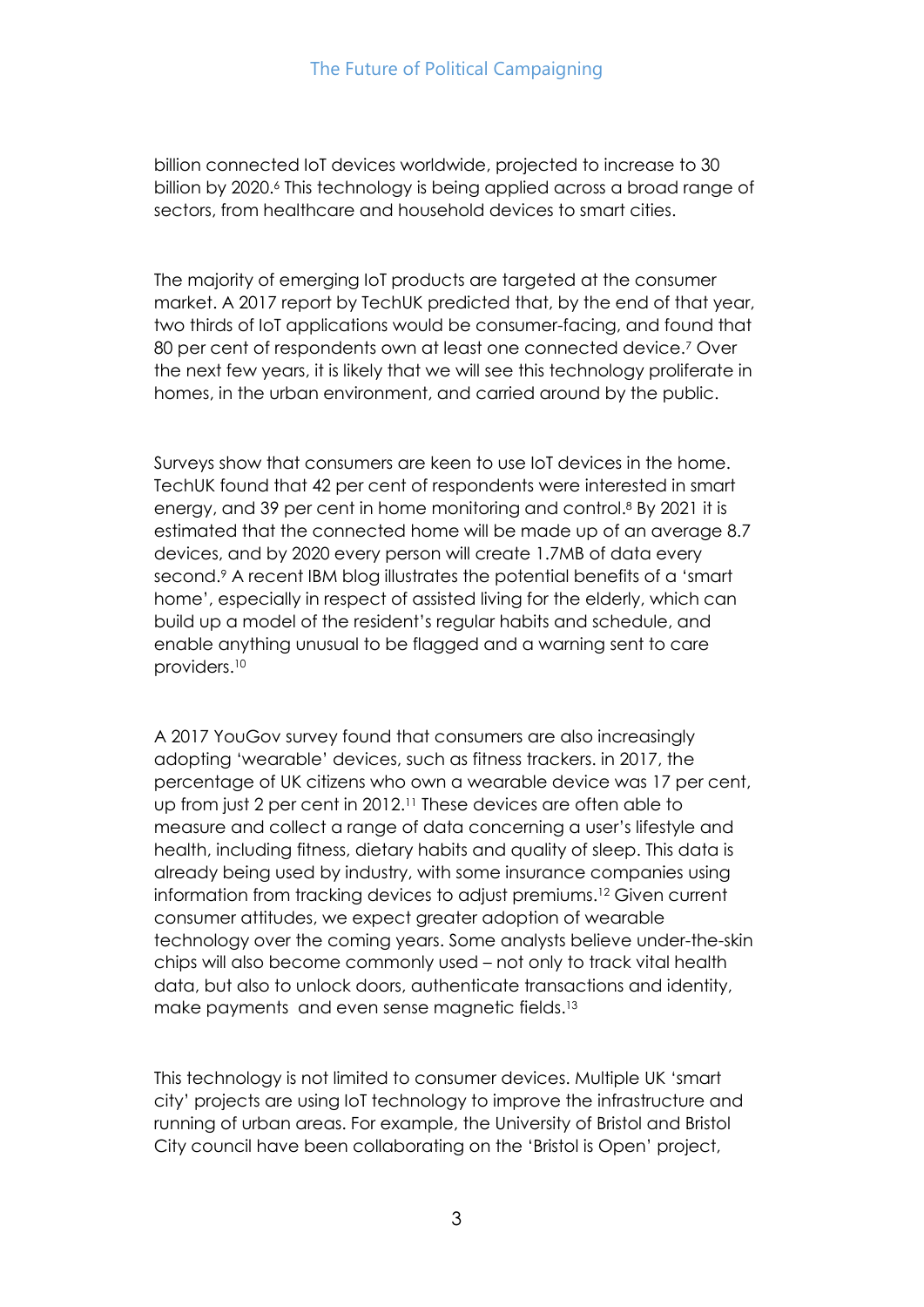installing a city-wide network of fibre-optic cables, Wi-Fi, 3G and 4G mobile broadband and a 'mesh network' of 2,000 lampposts communicating via radio frequency. The goal is to provide a test-bed for new IoT projects, connecting sensors in the field with data sets and computing resources.<sup>14</sup> Other councils, including Cardiff and Glasgow, are experimenting with similar techniques.<sup>15</sup>

The growth of IoT might change the way we engage with existing technology. In particular, the role of the smartphone is being increasingly challenged. A 2018 Accenture report found that 43 per cent of people believe phones will be replaced by wearables, and 40 per cent of smartwatch users already interact less with smartphones today. Two thirds of those who use a digital assistant - a demographic predicted to double over 2018 - say they use their smartphone less now they own a digital assistant.<sup>16</sup> These newly adopted technologies are often accompanied by novel data platforms - for example Alpine.ai, which allows businesses to create content for Amazon and Google Assistants using existing corporate data.<sup>17</sup>

Brands have begun to exploit IoT, for example through the use of 'connected products'.<sup>18</sup> A recent report by Mindshare trialled connected food products and other household goods able to communicate information and deliver content to consumers; for example, triggering smartphone notifications to warn consumers that food is about to expire. They found people were positive about this new technology.<sup>19</sup>

As the IoT matures, new metrics and data points will become available. This is especially true in the healthcare sector, with devices in development which could allow the public to measure their blood pressure, glucose levels, and even the state of their mental health.<sup>20</sup> These new systems will result in new datasets that contain significant detail about citizens' personal lives, health and habits. The growth of this data collection raises a number of serious concerns. Researchers have long warned of the vulnerability of IoT devices to cyber-attacks and data exfiltration.<sup>21</sup> Even in the absence of unauthorised access, ownership of data created by IoT devices is unclear. For each device, the owner, the manufacturer and the software developers - as well as any companies paid to analyse or aggregate the data it collects - may all have an expectation to access some of the data produced.22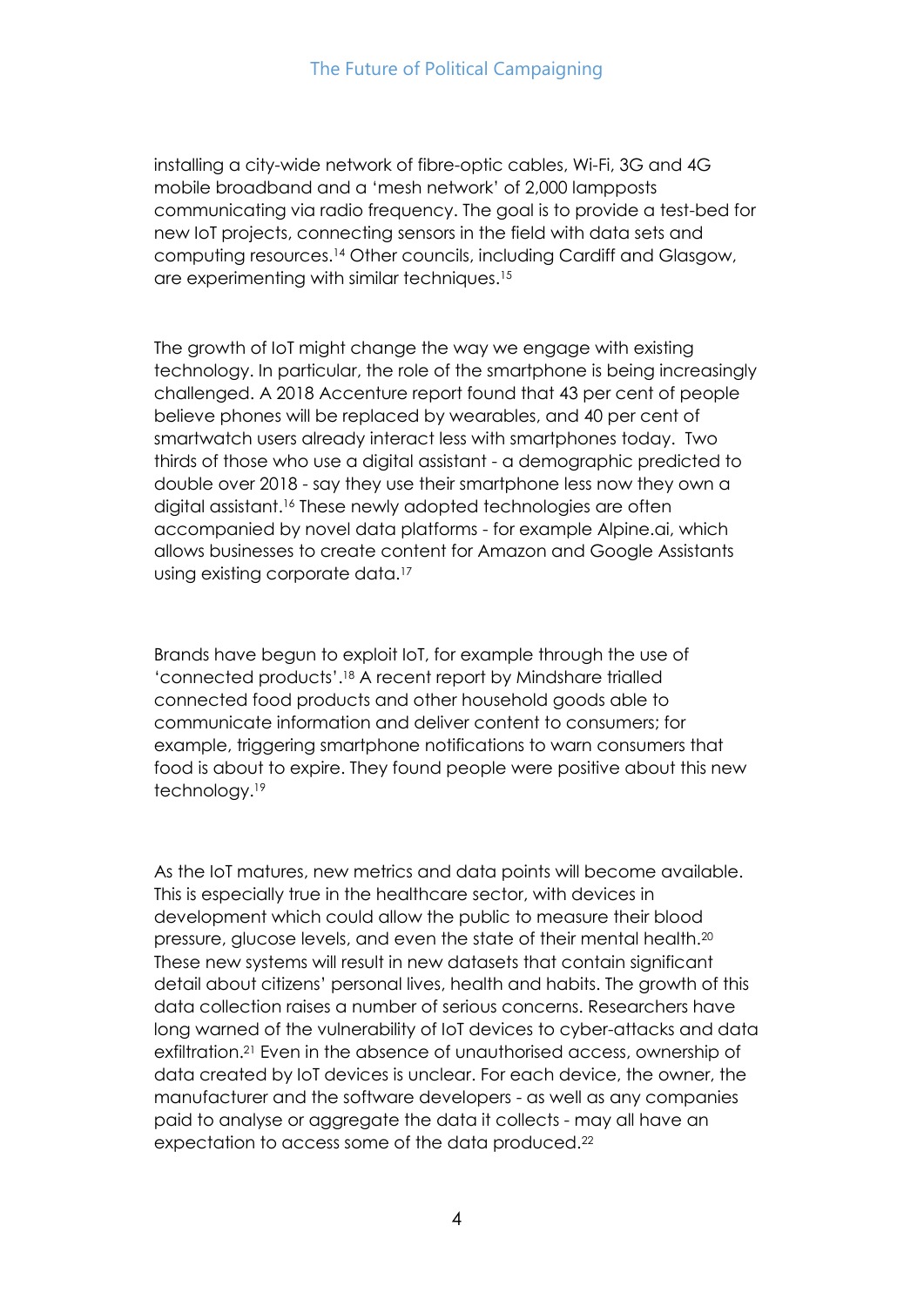#### Commercial availability

The increased availability of data is widely viewed as a valuable commercial opportunity to drive efficiencies, improve products and create new markets and services.<sup>23</sup> It is therefore becoming a business imperative to collect, aggregate and analyse data.<sup>24</sup> To help unlock the value of data, the last few years have seen a growth in companies looking to make it easier for organisations - from consumer brands to political parties - to derive value from the data they hold, or have access to.

A 2015 McKinsey report outlined the three main ways companies are accessing data.<sup>25</sup> Firstly, data can be **bought**. Companies like Experian or Acxiom offer large consumer databases, claiming to contain information on customers 'purchasing habits, lifestyles and attitudes.'<sup>26</sup> These can be matched with internal company databases through identifiers such as credit card details or telephone numbers. Panel data from companies like Nielsen and Compete provide access to the activities of 2 million consumers, providing granular views of behaviour, such as records of web pages visited and consumer purchases made over a certain time period. "Traveling cookie" data from Google's 'AdSense' program build a digital footprints for consumers, based on their logins at popular sites (for example, on airline sites or Facebook). Once the customer logs in, the cookie follows that customer across other websites. Aggregator companies, like Datalogix, combine this data across hundreds of logins and match it back to a database of more than 100 million households.<sup>27</sup>

Second, companies can **request** data from customers. McKinsey advises retailers to 'encourage customers to self-identify by logging in to the website, using a loyalty card in store, or identifying themselves when calling customer care.'<sup>28</sup> Finally, companies share data through a **partnership**. For example, Visa have partnered with retailers to introduce highly targeted location-based offers to consumers as they make purchases - scan your Visa at a Gap to make a purchase, and get offers on your smartphone for retailers within walking distance.<sup>29</sup>

Combining data sets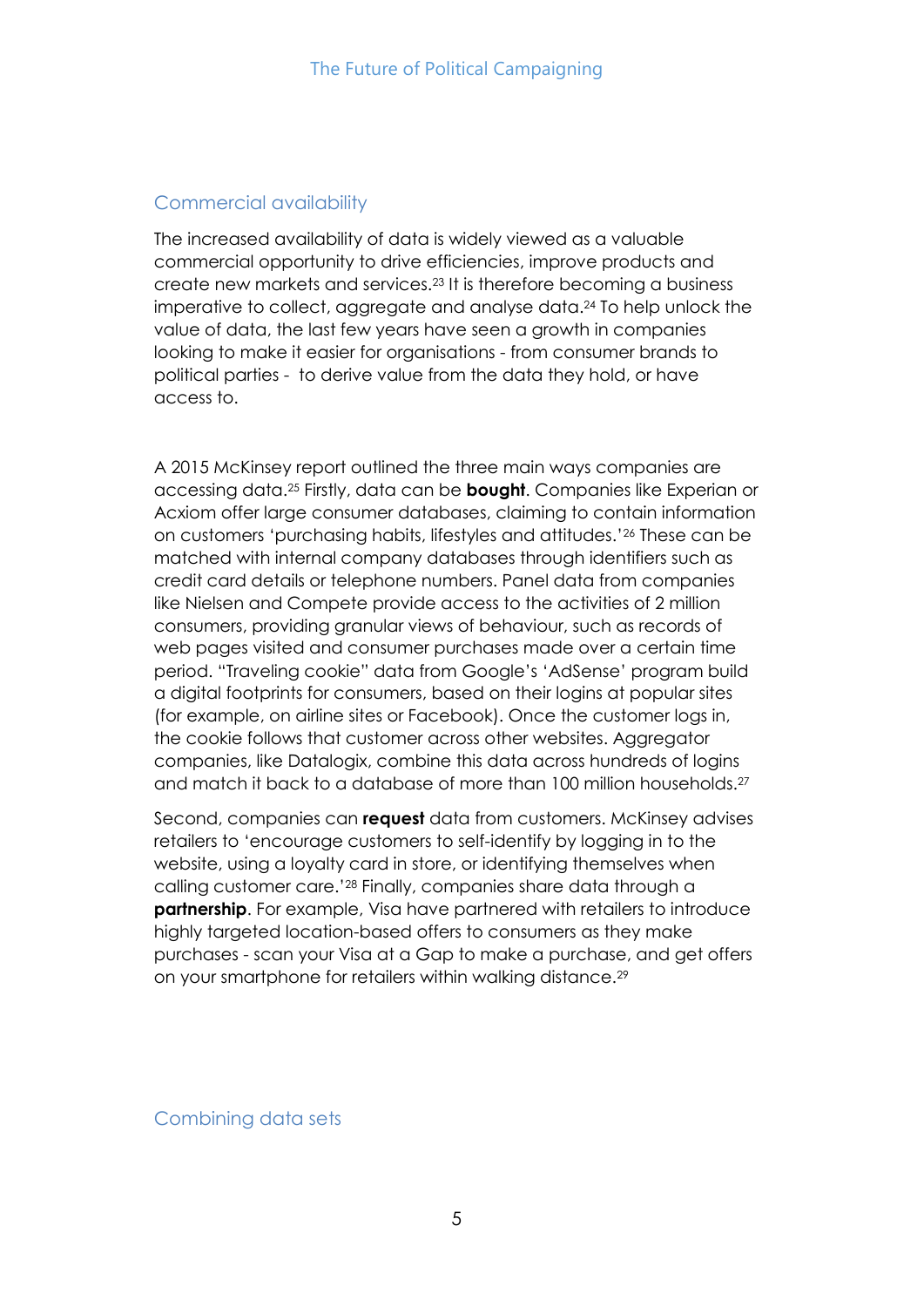The value of big data often lies in bringing together large and disparate data sources. IoT data, social media data, geolocation data and browsing history all provide the raw materials for this combination. This aggregative approach has been embraced by governments as well as corporations. While urban big data is still in its infancy, a partnership between the MIT Media Lab, Andorra's government and international companies has been set up, aiming to understand and improve the dynamics of tourism, commerce, human mobility, transportation systems, and environmental impact. <sup>30</sup> One project - the Tourist Recommendation System - integrates data from cell phones, social media, bank transactions, energy consumption and transportation to study the flow and behaviour of people. This analysis is then used to predict tourist movement around Andorra, and to develop a targeted system guiding tourists to attractions, with the aim of increasing revenue.

The combination of data sources at scale raises serious privacy concerns. A trade-off exists between obtaining the functional benefits of combining data and the danger of revealing potentially sensitive information. This is particularly true in the case of consumer devices. Amazon's 'home assistant' device Echo, for example, is sold with camera and voice set to be 'always on' by default, listening permanently for a 'wake word' which, if detected, will prompt it to capture data to send to Amazon. Smart TVs, including those sold by Sky and Fire TV now include similar voice activation mechanisms. 31 Combining this data with information purchased or gathered from other sources makes it difficult for consumers to understand how their data is being collected and used, and therefore for them to provide effective consent or make informed decisions. 32

## **Targeting**

## Key trends

- Recent years have seen an explosion in data which can be used to target advertising, including location, IP, browsing data, and information collected from devices and wearables.
- Advanced techniques in data analysis have enabled marketing to move from area or platform-based approaches to campaigns which target individual users across multiple devices and locations.
- Novel analysis techniques are able to infer detailed demographic characteristics from seemingly impersonal data. These characteristics can then be used to profile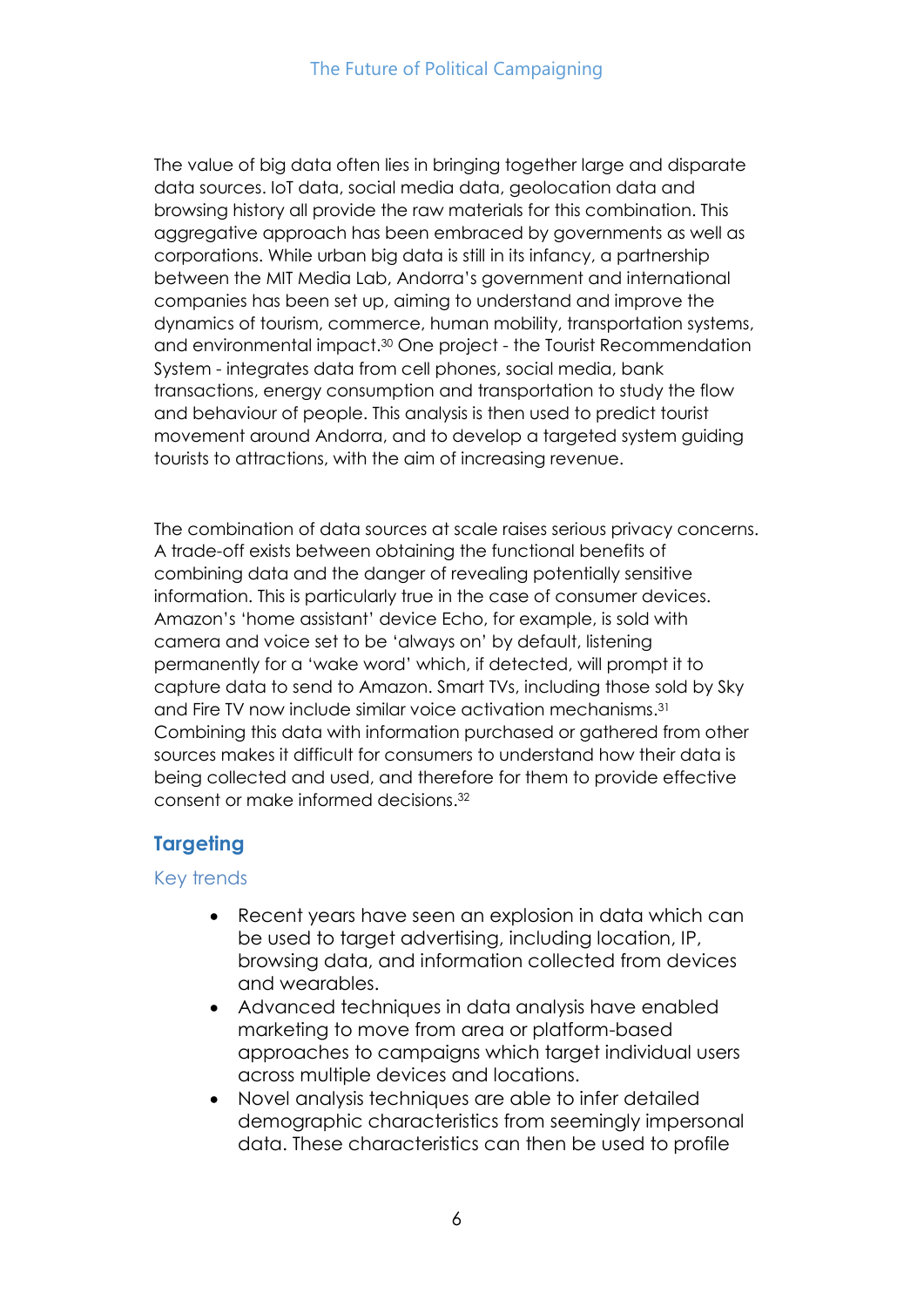individuals in ways which are difficult to measure, and difficult for consumers to opt out of.

• The next few years are likely to see a move to increasingly automated marketing, where valuable individuals or groups are tracked, measured and targeted by machines, potentially using machine-generated content.

## **Overview**

Targeted advertising relies on collecting and analysing big data. Two types of actors in particular play an important role in the data ecosystem: data brokers, who collect and aggregate data, and data exchanges, which allow advertisers to bid for often time-sensitive data about consumers.

Data exchanges often trade in staggering quantities of information. BlueKai Exchange, which is run by Oracle and calls itself the world's largest data marketplace, offers 'data on more than 300 million users offering more than 30,000 data attributes.' The exchange processes more than 750 million data events and transacts over 75 million auctions a day.<sup>33</sup> This is often referred to as programmatic advertising – a new, automated method for buying and placing advertisements on digital media, using algorithmic processes to find and target a customer wherever they go.<sup>34</sup> According to a report from Forrester, programmatic marketing will account for the majority of all digital advertising spending within the next few years. The process involves real-time 'auctions' that occur in milliseconds, allowing bidders to 'show an ad to a specific customer, in a specific context.'<sup>35</sup>

Despite the existence of large trading platforms, personal data useful to advertisers is often collected and stored by companies, rather than openly traded. These 'data silos' are typically controlled by large companies such as Facebook, Microsoft and IBM, who have tended to capitalise on data without selling the data itself, but instead by allowing indirect and temporary access to it and inferences made upon it.

Some acquisitions in recent years are thought to have been driven by the value of the data held by a company (for example, Microsoft's purchase of LinkedIn in late 2016).<sup>36</sup> As transferring personal data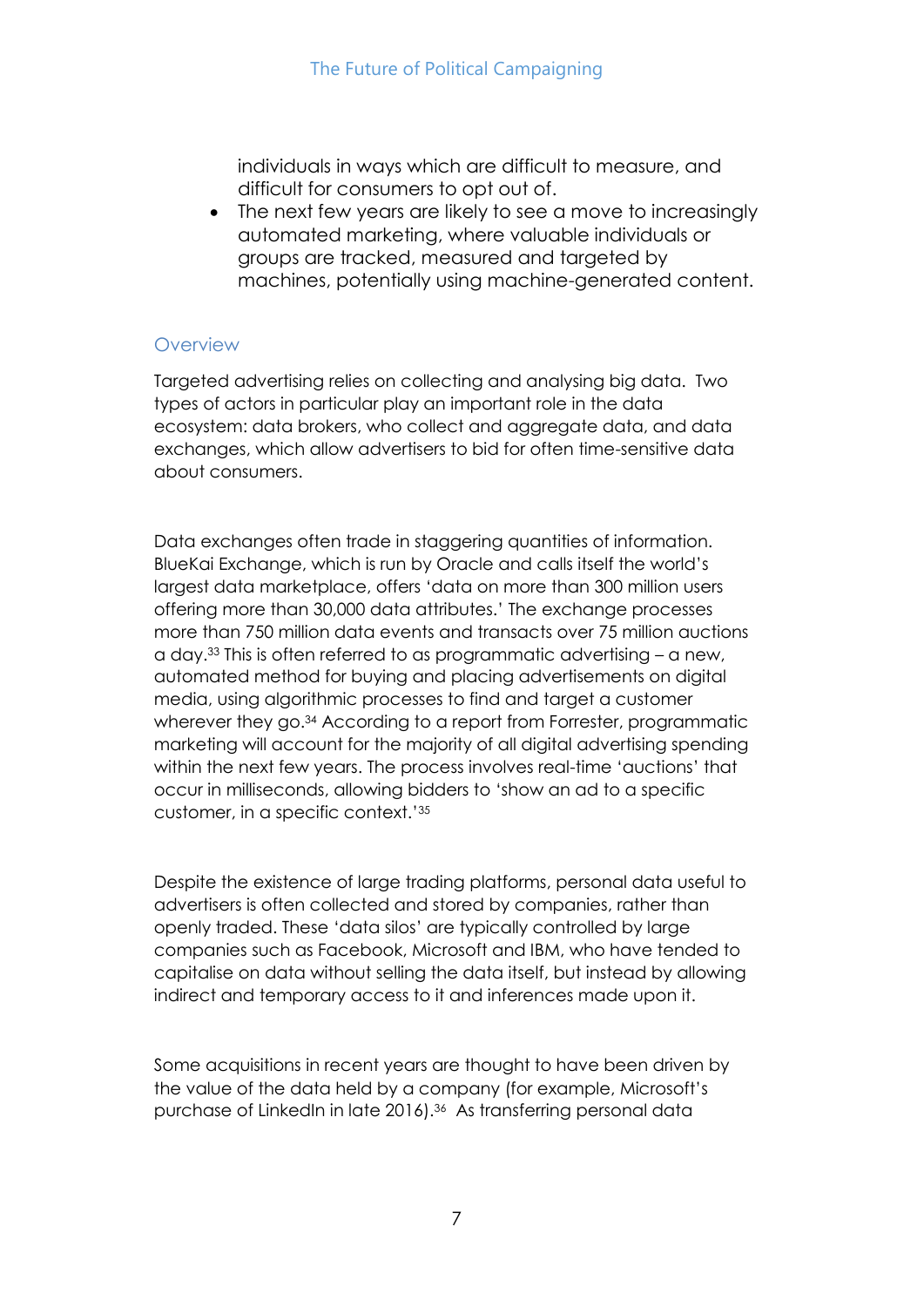between companies and across borders becomes more strongly regulated, we expect this trend to continue over the coming years.

## Location targeting

The vast majority of the UK population is now using devices able to record their location. On top of wearable devices with 'onboard' geolocation technology, a [2017 Deloitte survey](https://www2.deloitte.com/uk/en/pages/press-releases/articles/uk-public-glued-to-smartphones.html) found that 85 per cent of the UK population own or have access to a smartphone, and the company predicted this year that this number will surpass 92 per cent in the next 5 years.<sup>37</sup>

This trend has been accompanied by upgrades to global geolocation infrastructure, notably the European Satellite Agency's ['Galileo'](https://www.esa.int/Our_Activities/Navigation/Galileo/What_is_Galileo) system, which is already accurate to around 1 metre, and will increase the accuracy and reliability of location services within Europe as satellites are added to the system over the coming years.<sup>38</sup> Satellite-enabled technology is a growing market: the organisation 'IoT UK' predict that the global satellite Machine-to-Machine (M2M) and IoT market will reach 5.8 million in-service satellite M2M/IoT terminals by 2023.<sup>39</sup>

A large number of mobile applications are making use of location technology, asking for (and often being granted) permission to precisely geolocate their users. In 2015, the Pew research institute found that 281,000 Android apps - 26 per cent of all applications on the app store at the time - requested permission to access a user's precise location. In 2016, a technology company who provide location services for applications found that of 1 million phones using their services, 90 per cent had location services enabled at the device level, and 52 per cent had allowed the applications to access their location data.<sup>40</sup>

The ability to access a user's precise location is seen as a great boon by marketers seeking 'increased relevance' to the browsing public, especially since similar techniques can be used to anticipate, for example, where a motorist is likely to be going.<sup>41</sup> Geo-fencing, a form of mobile advertising which targets customers present in a given space, is increasingly seen by marketers as a way to bridge the digital and offline world.<sup>42</sup> One example of this is the use of Bluetooth-enabled 'beacons', which make short-range connections to devices and send out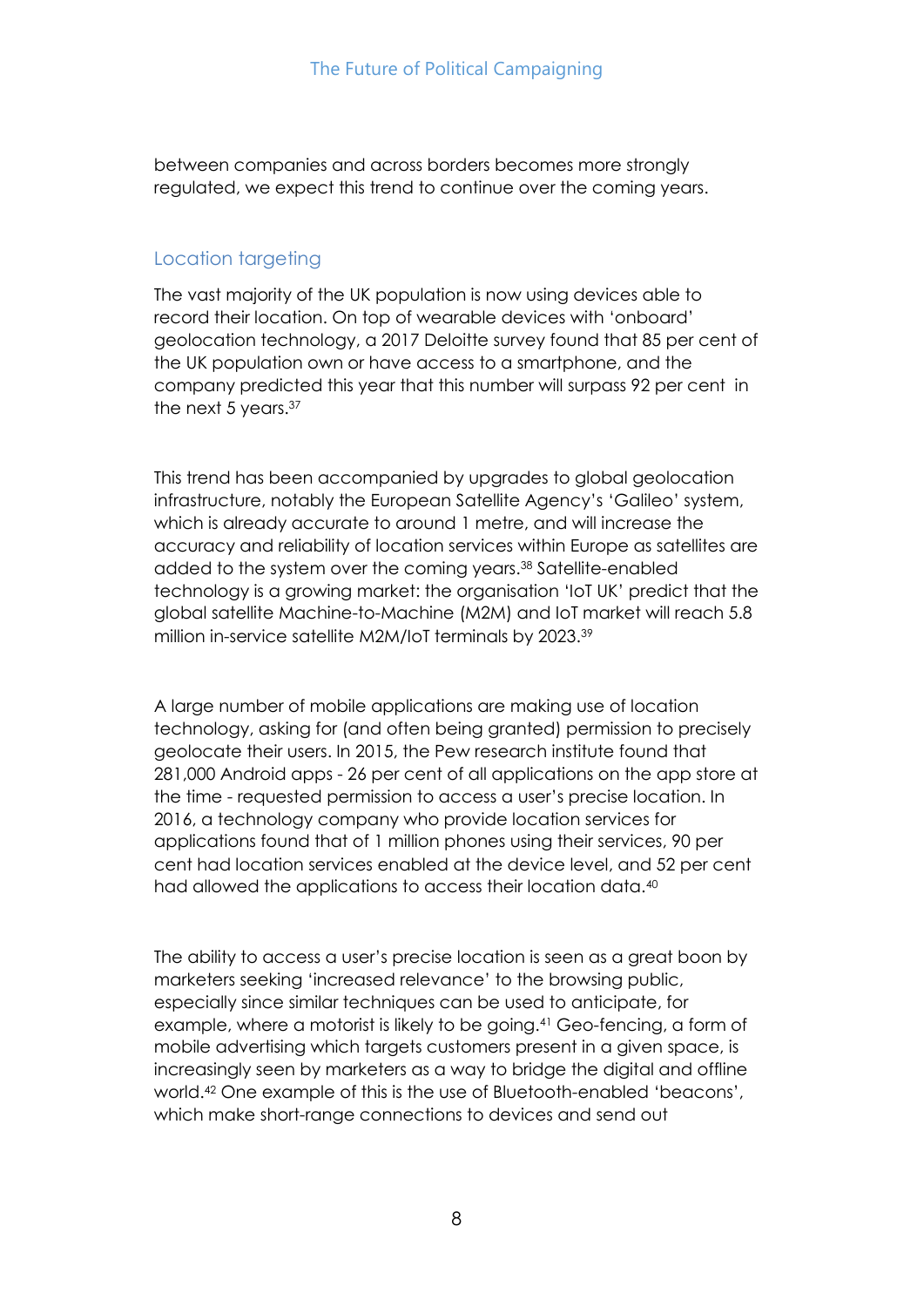corresponding messages; for example, pinging a special offer to a customer who has been loitering near a product for some time.<sup>43</sup>

Detailed location data can also increasingly reveal how users are moving, which can be used to infer other demographic characteristics. For example, General Motors was granted a patent in March 2018 which describes the use of 'vehicle trace data', including 'operator detection information, driving route information, operator driving behaviour information, media accessory usage information, and multimedia content usage information' to infer characteristics including the age, gender and income of the driver. These characteristics would then be used to target advertising at the vehicle e.g. through messages on an incar console.<sup>44</sup>

The ability for companies to precisely locate a user, sometimes over long periods of time, carries potential risks to that user's privacy. This data is also difficult to anonymise and protect, and a number of cases have been identified where applications involving location functionality could be manipulated to disclose the position of other users.<sup>45</sup> Notably, some consumers are also taking steps to protect their privacy online, driven by a wish to reduce their exposure to location-based advertising.<sup>46</sup>

One widely used approach to geolocation is through IP address, a ubiquitous identifier assigned to any device connecting to the Internet. IP addresses alone, however, are not usually sufficient to identify a given user, due to a number of factors. For instance, home and commercial networks, including public Wi-Fi hotspots, often use a single 'public' IP address for multiple devices, meaning the members of a household, or patrons of a pub, will all connect to a service with the same address. These public addresses typically belong to, and can be traced to, Internet Service Providers (ISPs) or companies.<sup>47</sup> IP addresses are also changeable - most consumer electronics are also allocated 'dynamic' addresses using [DHCP,](https://en.wikipedia.org/wiki/Dynamic_Host_Configuration_Protocol) a protocol through which an IP will be assigned to a device for a fixed length of time, then reallocated as necessary.

Despite these difficulties, IP addresses are still useful to marketers, and can be a useful part of a marketer's targeting arsenal. IP addresses can often be used to infer the location and travel habits of a user when accurate geolocation data is not available. In cases where an IP address is not alone sufficient to pinpoint a user, tracking can often be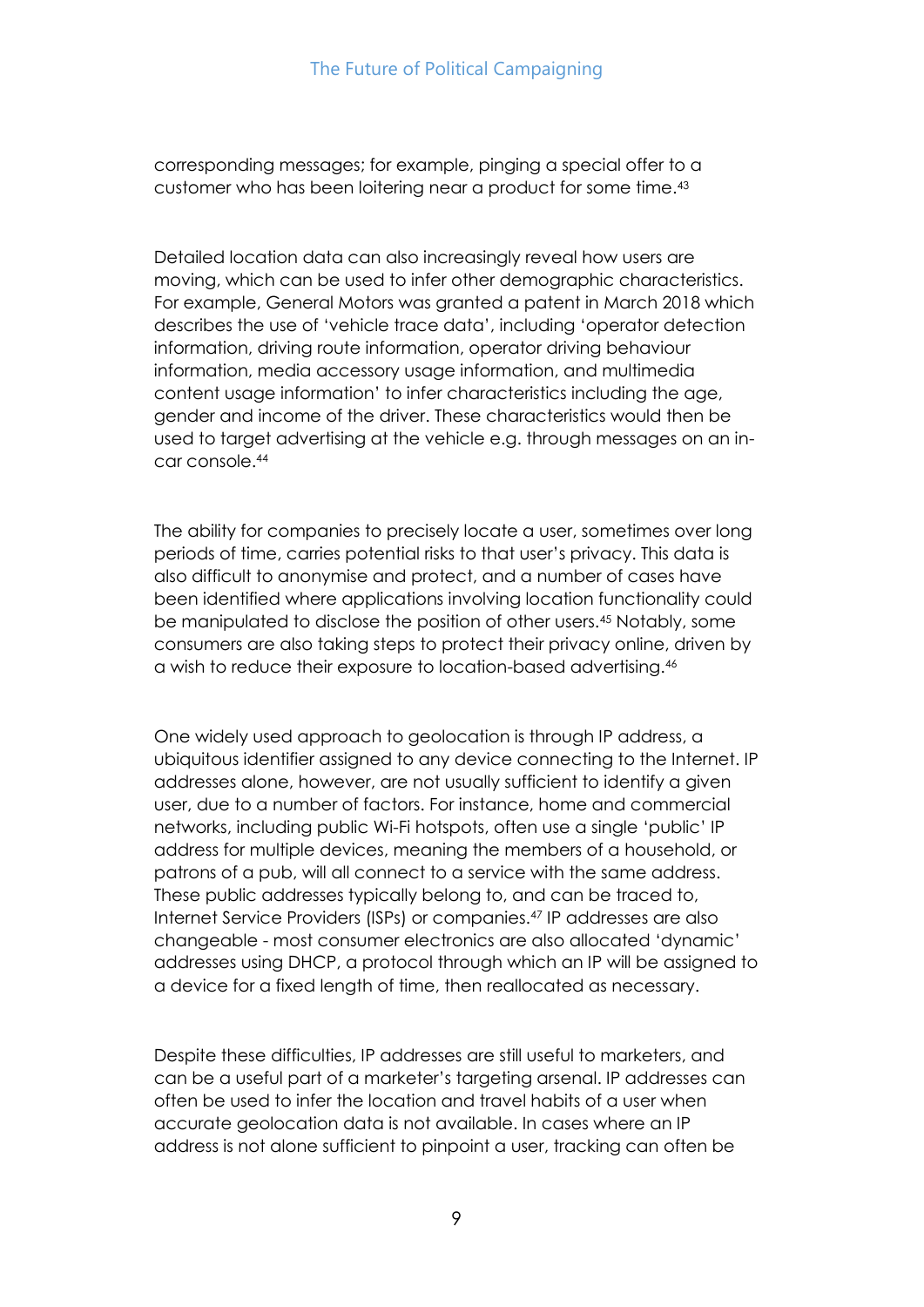achieved by combining the address with other identifying data; for example, the presence of tracking cookies, or the precise website visited from an address.<sup>48</sup>

The IoT location services market is rapidly growing,<sup>49</sup> and marketers are beginning to see the potential in combining IoT devices and location tracking, for example to offer timely location-based offers. One possible future for IoT and location-based marketing is outlined in a recent blog by IBM, which suggests a combination of data on diet, sleep and exercise could be used by a supermarket to send healthy food offers at the nearest store.<sup>50</sup> The Royal Academy of Engineering warned recently that IoT devices posed a particular new risk to privacy in the way that a person's location could be more easily identified through analysis of devices.<sup>51</sup>

## Increasing granularity

The broad trend is towards ever more granular audience segmentation. Facebook and Google provide a number of tools that allow companies to segment their audiences and target their adverts. Facebook tools include the 'data file custom audience' (enables advertisers to reach existing customers on Facebook using information those advertisers already hold e.g. the customer has already given their email), 'website custom audience' (enables advertisers to target people on Facebook who have visited their website, through use of the Facebook Pixel) and 'lookalike audiences' (this enables advertisers to reach new people on Facebook who are likely to be interested in their business because they are similar to existing audiences).<sup>52</sup>

This final tool is of particular interest. According to Salesforce, lookalike audiences are created 'based on extensive social graph data including demographics, interests, social connections, and newsfeed activity.<sup>'53</sup> The ability to tailor these 'lookalike' audiences is becoming increasingly granular. In 2017, Facebook added 'value-based lookalike audiences' for commercial businesses which, according to the site 'creates an additional weighted signal for people most likely to make a purchase after seeing your ad.'<sup>54</sup> Google also offer similar tools, called 'customer match targeting', allowing marketers to find their customers using an email, phone number or address.55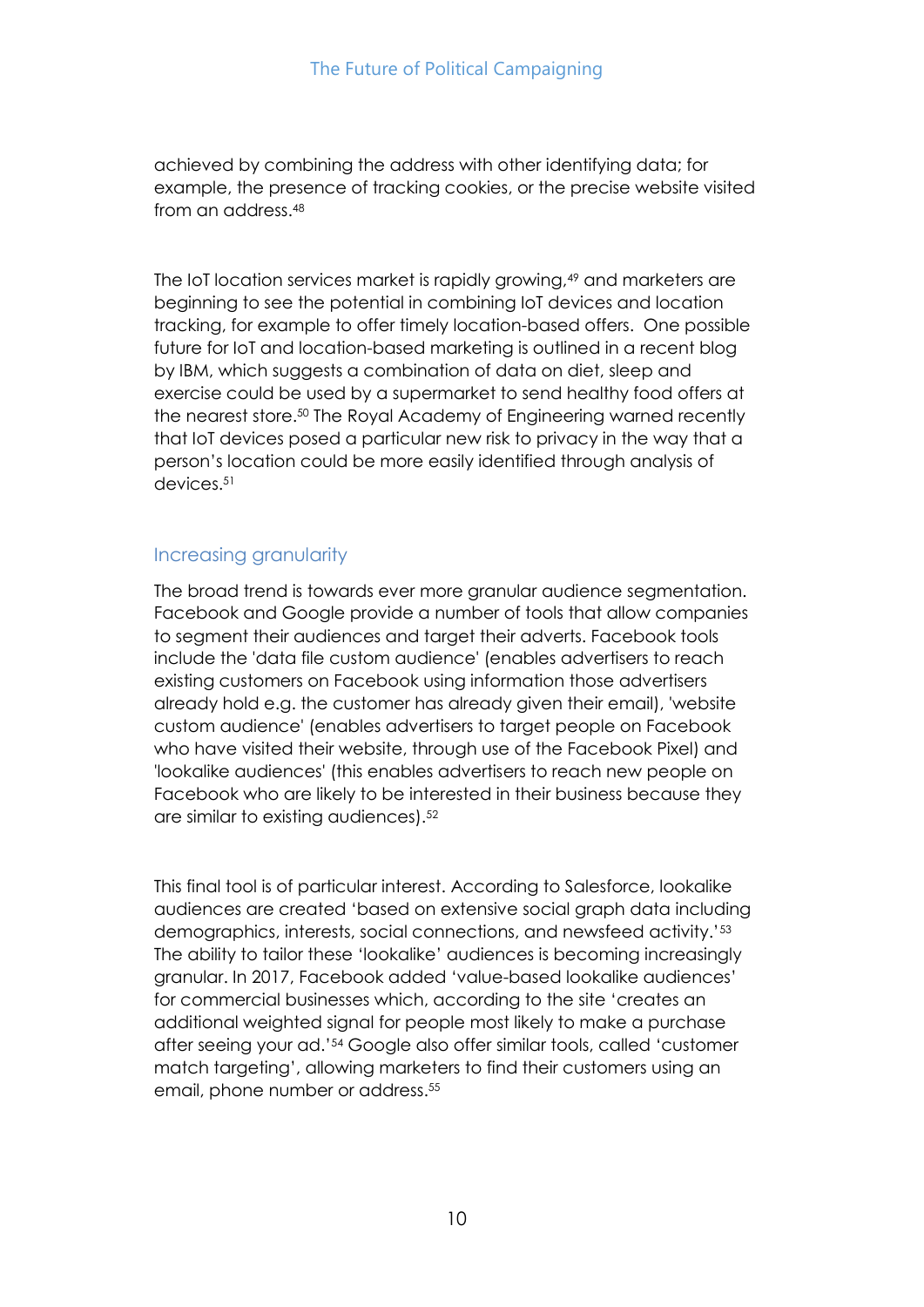Several companies are developing similar approaches. Companies such as Outbrain, a content discovery platform, describe a three step process where they first 'identify a Custom Audience as a "seed"' followed by a 'Personal Interest Profile [which] reveals your seed audience's interests and reading and watching habits', finally creating a lookalike audience which 'adapts in real-time based on live campaign learnings and performance.'<sup>56</sup>

More broadly the trend is toward finer and smaller audience targeting. SimMachines, a machine learning software company, has developed what it calls a **'**dynamic predictive segmentation'. SimMachine's chief marketing officer recently set out how 'Dynamic Predictive Segmentation provides clients with highly precise, contextually relevant and inherently actionable insights as to the motivating drivers behind a customer's predicted behaviour at machine learning speed and scale.'<sup>57</sup> Marketo is using AI both to segment audiences as well as to deliver tailored content.<sup>58</sup> Other companies such as Intent Targeting are looking to create 'incredibly sophisticated and granular audiences.' Intent Targeting claims to provide 'more context and more information than any segmentation or audience building engine before.'<sup>59</sup> These tools provide marketers with highly targeted, and granular data, allowing advertisers to narrowly define their target segment.

The end goal of this trend towards segmentation might be to target consumers as individuals. According to the chief marketing officer of Unilever, the future will be 'segments of one.'<sup>60</sup> Similarly a 2016 CapGemini report asks 'if it still makes sense to use micro-segmentation when today it is possible to target customers directly and individually with the help of data science and new technologies.'<sup>61</sup> A 2018 paper titled 'Facebook's Advertising Platform: New Attack Vectors and the Need for Interventions' raises concern over the potential this granular targeting has to enable privacy violations, showing that Facebook's Audience Insights tool, which provides advertisers with details of who their ad reached, 'can be run on audiences as small as one person - and when run, provide insights that include 2,000+ categories of information.'<sup>62</sup>

One key aspect of this increasing personalisation is cross-device targeting, which tracks people rather than devices. This approach recognises that the same person uses multiple devices and seeks to establish 'a person-centric view of a user across devices.'<sup>63</sup> It, Evan Neufeld says in *Journal of Advertising Research,* is becoming 'mandatory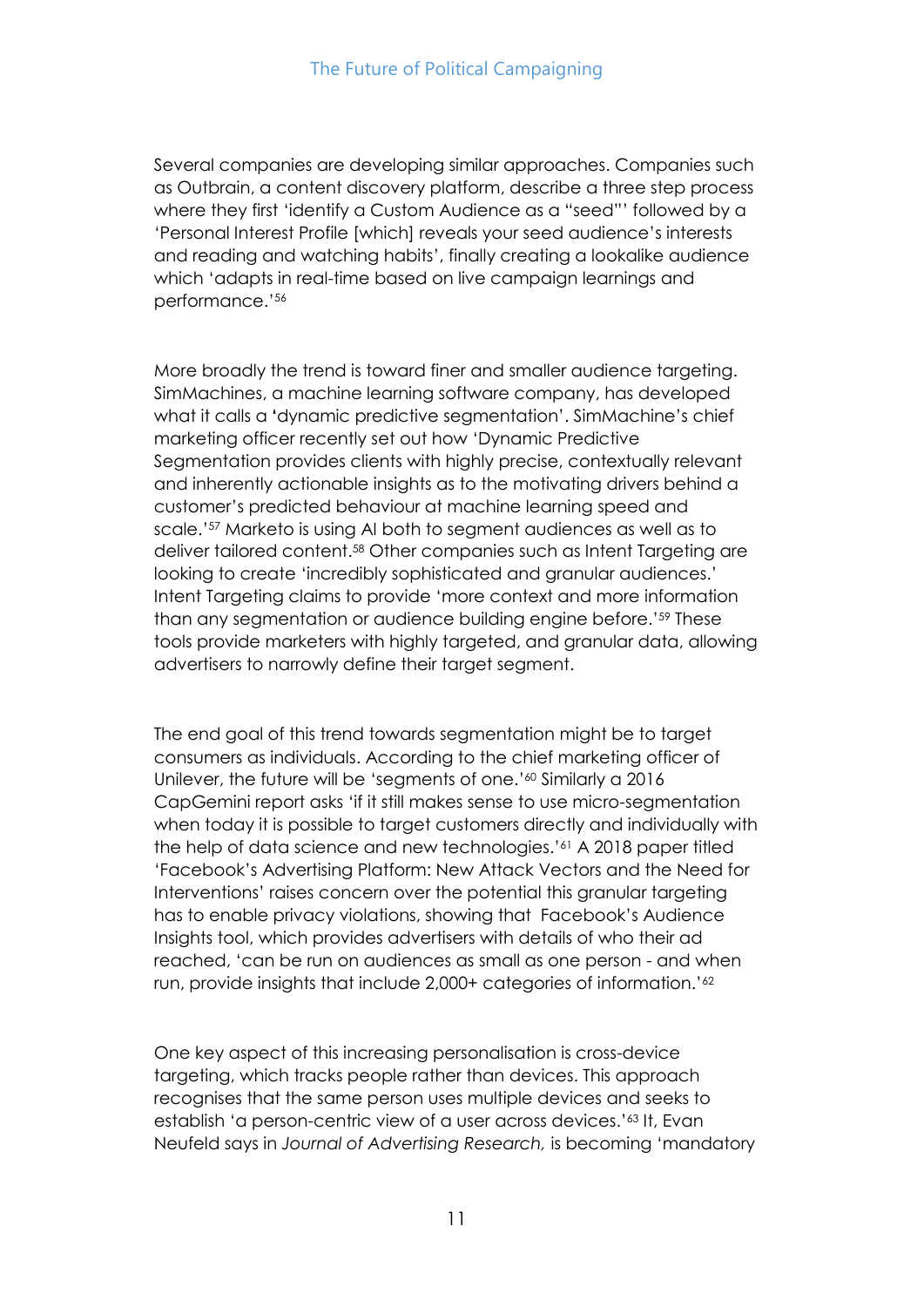practice'.<sup>64</sup>

According to the US Federal Trade Commission companies use a combination of methods to identify and reach consumers.<sup>65</sup> There are broadly two types of cross-device targeting: deterministic and probabilistic.

- **Deterministic targeting** identifies people by tying devices to a common persistent identifier — such as a name or email address. These unique identifiers are collected when consumers provide details at websites, for example when creating a log in.
- **Probabilistic targeting** works by first identifying various devices (for example, through a cookie, hardware identifier, or device fingerprint), and then comparing collected information about those devices for common identifiers to infer a likelihood of whether those devices are used by the same person. Common identifiers might include IP addresses, location or browsing patterns. Estimates on the accuracy of probabilistic device correlations range as high as 97 per cent.<sup>66</sup>

Through the use of probabilistic targeting, companies are increasingly able to correctly link devices even in the absence of a persistent identifier such as email addresses or user name. This - combined with the fact that cookie blocking software or third-party connections may not prevent companies collecting other identifiers such as IP address - can make it difficult for consumers to opt out of cross-device tracking. The consultancy McKinsey describe how AI-based cross-device targeting increasingly allows companies to optimise this probabilistic tracking over time through a 'self-learning' process. The company considers this to be a potentially important development, to help 'provide real-time offers targeted to individual customers'.<sup>67</sup>

Facebook and Google both offer cross-device targeting on a deterministic basis. Some companies offer a mix of deterministic and probabilistic methods. <sup>68</sup> One example is Lotame, a data management platform. Lotame sets out how it thinks cross device targeting adds value to marketing campaigns: 'Let's say you have a user bored at work looking up your product online. You can follow them with your marketing throughout the rest of their day. You can target them during their evening commute on their phone with a relevant ad. Then, later, when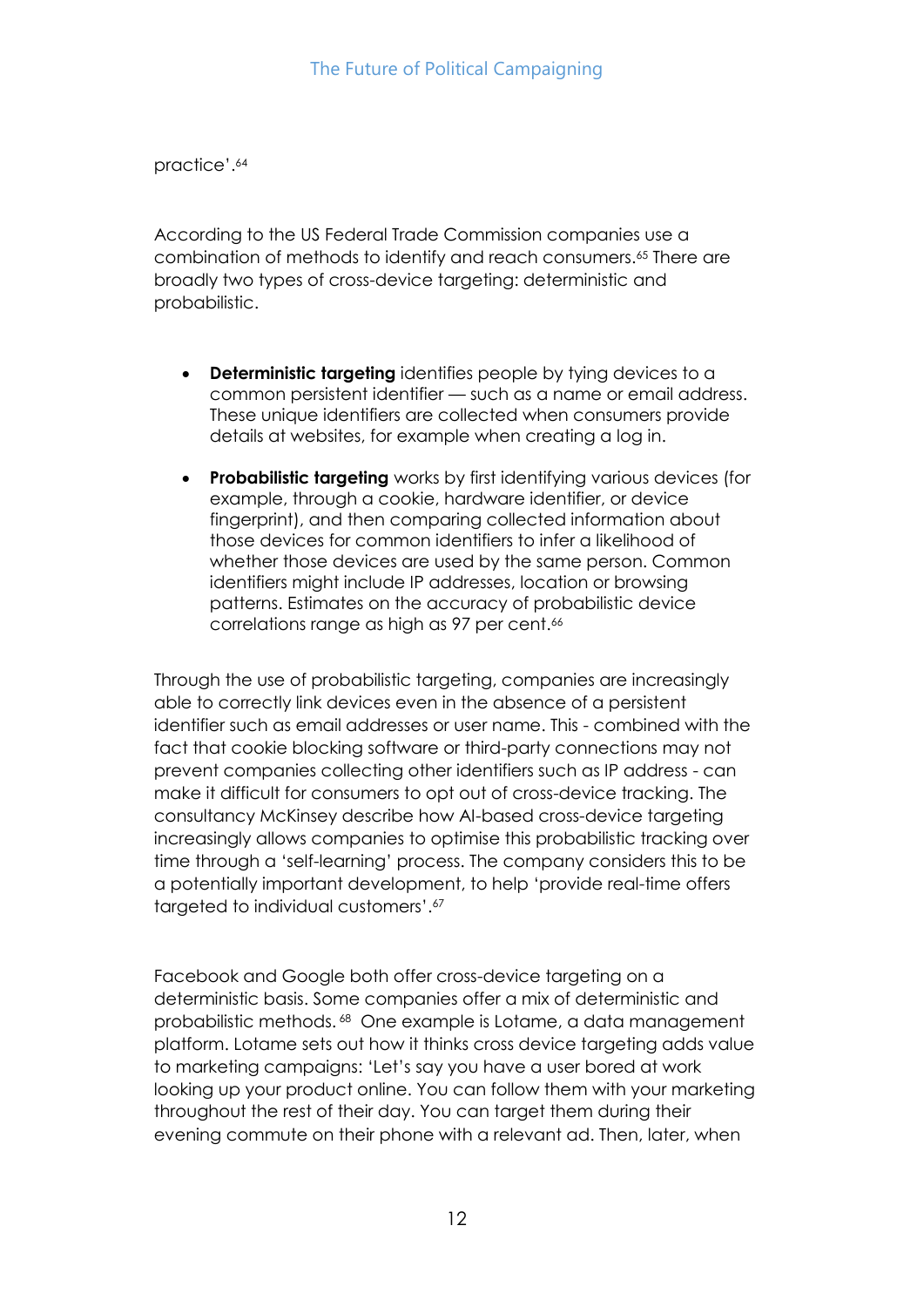sitting on the couch you can serve them a relevant ad via their television. Finally, before they doze off, you can serve them another ad on their tablet.'<sup>69</sup>

The variety and ubiquity of IoT devices will also affect a marketer's ability to target audiences through multiple aspects of their behaviour, with some commentators heralding the IoT as 'the future of marketing.'<sup>70</sup> Advertisers like BannerFlow are positive about the opportunity provided: 'What's certain is that the IoT will provide new data, touchpoints and opportunities, which both ad tech, and users of ad tech, must use to make experiences more personal, relevant and [targeted.](http://hub.bannerflow.com/marketing/11-awesome-ideas-for-your-next-retargeting-ad-campaign)' <sup>71</sup> One academic paper seeking to define and explore the possible applications of advertising using IoT (we believe the first paper of its kind) sets out how IoT will 'open up a novel, large- scale, pervasive digital advertising landscape,' concluding that there should be an IoT advertising platform just like the existing platforms for internet advertising.<sup>72</sup>

Companies investing in developing new cross-device targeting methods often seek to protect their advances through patents, which can offer some useful insight into how the technology might develop. In the context of the move towards targeted advertising via IoT, it is notable that companies are seeking to future-proof their cross-device targeting methods. A patent submitted by Gula Consulting LLC (on cross-network user behavioural data) states that 'although embodiments of the present invention are described herein in the context of the Internet, the present invention is not so limited and may be used in other data processing applications'.<sup>73</sup> Intent IQ's patent on television advertising specifies that television advertising can be targeted based on the user profile collated from multiple online devices, only one of which needs to be directly associated with the set-top box (the device that connects a television and a signal source).<sup>74</sup> Yahoo! Inc's patent on cross device targeting sets out how once they have mapped a user to their devices, they can pull up a profile of that user to relate the user's likes and dislikes to target specific ads to that user on any of the user's devices, whether or not the user is logged in.<sup>75</sup> This patent also specifies that patterns of how the person uses the internet while online, like the font they use for typing and the arrangement of their applications, can be used to identify users.<sup>76</sup>

It is likely that there will be an explosion of competition for this market: with Amazon and Google facing competition from Sonos, Samsung,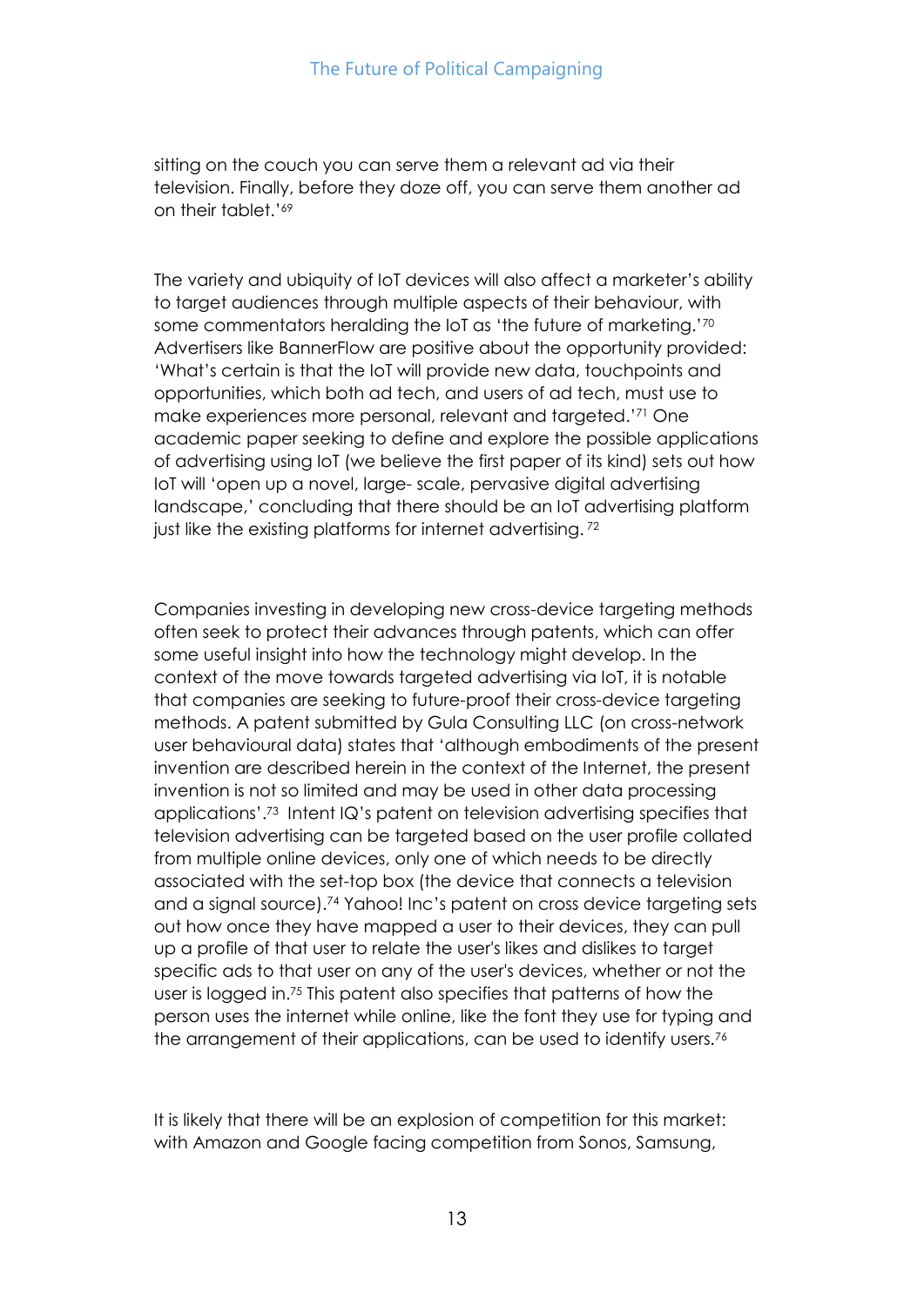Apple, Microsoft, and possibly Facebook.<sup>77</sup> Amazon, for example, holds a patent that describes an algorithm that can listen to entire conversations, using 'trigger words', such as like and love, to build a profile of customers.<sup>78</sup> The document states the system could then offer 'targeted advertising and product recommendations'.

There is a potential tension between personal privacy and choice and the goals of cross-device targeting. (Intent IQ's patent on television advertising highlights this explicitly). <sup>79</sup> Academics have recently noted that cross device targeting can reveal a more complete picture of a person and, thus, 'become more privacy-invasive than the siloed tracking via HTTP cookies or other traditional and more limited tracking mechanisms.'<sup>80</sup> To add to these privacy concerns, the practice of crossdevice tracking is difficult to monitor, since companies can make determinations of device correlation on their own servers in a manner opaque to end users and regulators.<sup>81</sup>

The metrics used to identify individuals often arise from surprising sources. Using indicators such as the speed of typing, duration of keypresses and typing errors, Performetric (a technology company aiming to improve workplace wellbeing) has developed software capable of detecting patterns associated with mental fatigue. Both keyboard and mouse interaction metrics combine to create a unique profile that provides the user with recommendations that aim to improve mental health.<sup>82</sup>

## Ability to potentially improve the effectiveness of communication

The production and evaluation of advertising content - particularly in the fields of focus groups and split testing - has been supercharged by AI tools such as Facebook's Dynamic Creative and Albert.ai.<sup>83</sup> These allow content producers to create and test vast numbers of adverts to find the optimal combination of design features for a given ad campaign, and for a given target audience. By using engagement metrics such as view times, click-through rates, and sales conversions, these tools allow producers to pinpoint the design feature that resonates best with certain groups, be it the colour of a 'click here' button or a particular image.

In one example of this, a product by Dynamic Creative allows advertisers to provide a maximum of five variations each for titles, images, text, descriptions, and 'calls to action'. An algorithm is then used to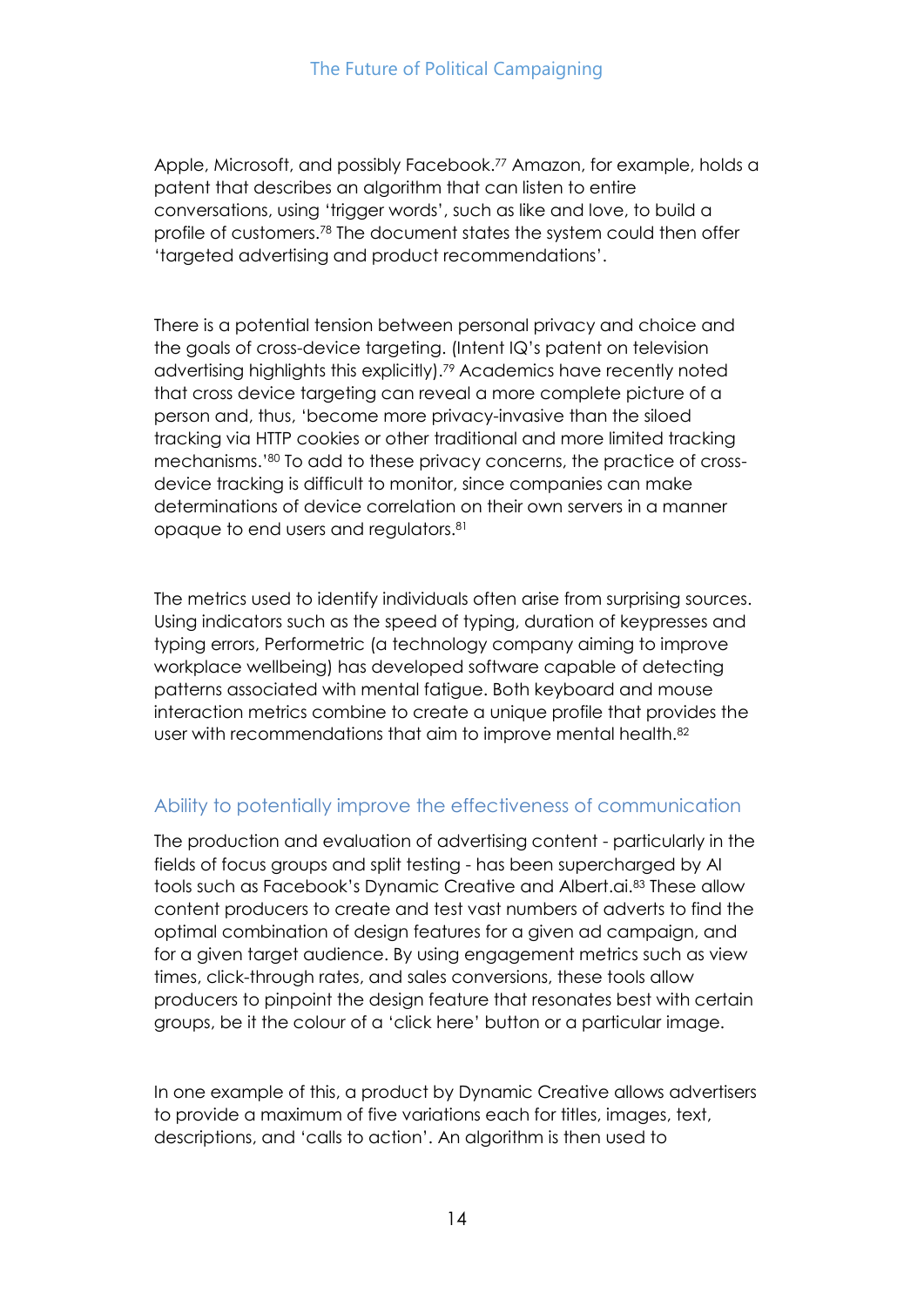automatically generate a series of ad variants based on these components.<sup>84</sup> By providing the basic structure and building blocks of an advert, this system automates the process of evaluating content, delivering the best performing combinations broken down in terms of audience segments. This allows advertisers to carry out many more experiments 'in the field' than would be possible if manually generated and tested.

This approach does not involve the production of entirely novel content. All of the constituent tools, however, exist for personalised messaging to become (near) fully autonomous; though these technologies are still at an early stage of development. With the integration of broad data sources and AI-generated text, video and audio (discussed below) some advertisers are making the first steps to directly personalised automated advertisements.<sup>85</sup> IBM's Watson Advertising have piloted several advertising campaigns with Toyota, GSK and Campbell's Soup, which bring together personal data, user engagement, and dynamic content generation.<sup>86</sup> Campbell, for example, have used this approach to advertise soup when weather data in a local area indicates it is cold or raining, and to suggest a set of dishes and recipes given an ingredient provided by a user. This system can learn dietary preferences through repeated interactions - for example, users likely to be vegetarian can be offered suitable recipes.<sup>87</sup>

Other large companies have shown signs of researching automatic generation of advertisements. In 2017, the senior digital director of Coca Cola signalled his intention to use AI to help generate music and scripts.<sup>88</sup> A recent blog for IBM suggested that Watson Cognitive Computing would be able to serve an advert to a particular individual it knows has recently bought a fridge. Given this knowledge it would generate an advert involving the fridge and given the individual's particular brand loyalty 'dynamically swap in a product they love — such as Coke for Pepsi — into the video the consumer is watching to create a powerful, personalized brand experience.' 89

Some targeted advertising aims to use people's networks to pique interest. The idea is that if people you know, or who share your interests are talking about something, you may be more likely to buy it. One approach, employed by Facebook, is to send the same messaging to every member of a family.<sup>90</sup> One method for leveraging this network effect is through the identification of influencers, a technique already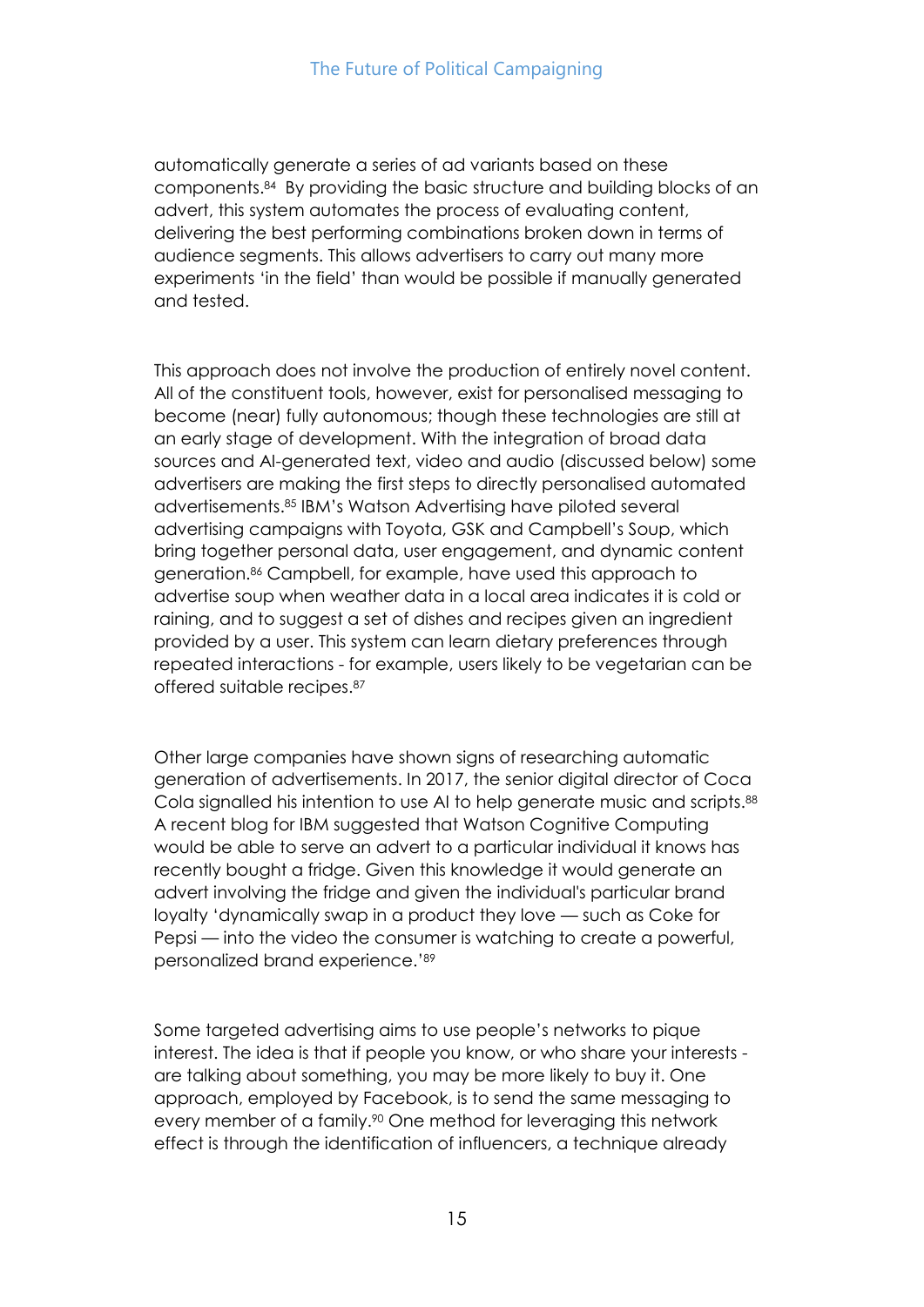commonplace in marketing. Influencers range from celebrities to bloggers to families, and are recognised by brands as valuable ways to improve brand messaging and recognition, and ultimately improve sales. According to David Yavanno, a digital marketing specialist, employing AI to identity key influencers within a given group of people is likely to become increasingly important over the coming years.<sup>91</sup> Similarly Lyle Stevens, CEO of influencer marketing firm Mavrck, predicts that software will soon automate the task of identifying influencers and encouraging them to post content.<sup>92</sup>

## **Artificial intelligence**

#### Key trends

- Existing technology has already allowed AI systems to outperform human experts in a number of tasks, and AI technology is likely to surpass human competence across a growing range of domains in the near future.
- Recent developments in AI have allowed systems to produce original and realistic visual and audio content, a capability which blurs the line between human and machine-produced content, and is set to improve.
- Evolving techniques in deep learning are enabling systems to decide, for themselves, how to make detailed inferences from highly abstract datasets. This is likely to create revealing information about users, even though the datasets themselves may contain little or no personal data.

## Artificial intelligence, machine learning and deep learning

Artificial Intelligence (AI) can be loosely defined as a branch of computer science which studies and develops systems able to perform tasks which would typically require human intelligence. The technology has recently enabled important breakthroughs in diverse fields, including language translation, navigating roads and playing games.<sup>93</sup> A recent survey asked 352 experts in the field whether and when they expected AI systems to outperform humans over a variety of tasks, including performing surgery and writing bestselling books. Researchers responded that there was 'a 50 per cent chance of AI outperforming humans in all tasks in 45 years, and of automating all human jobs in 120 years.'<sup>94</sup>

Most current AI systems are 'narrow' applications – specifically designed to tackle a well-specified problem in a single domain.<sup>95</sup> (The possibility and challenges of superintelligent AI systems, which would be competent across all relevant domains, are beyond the scope of this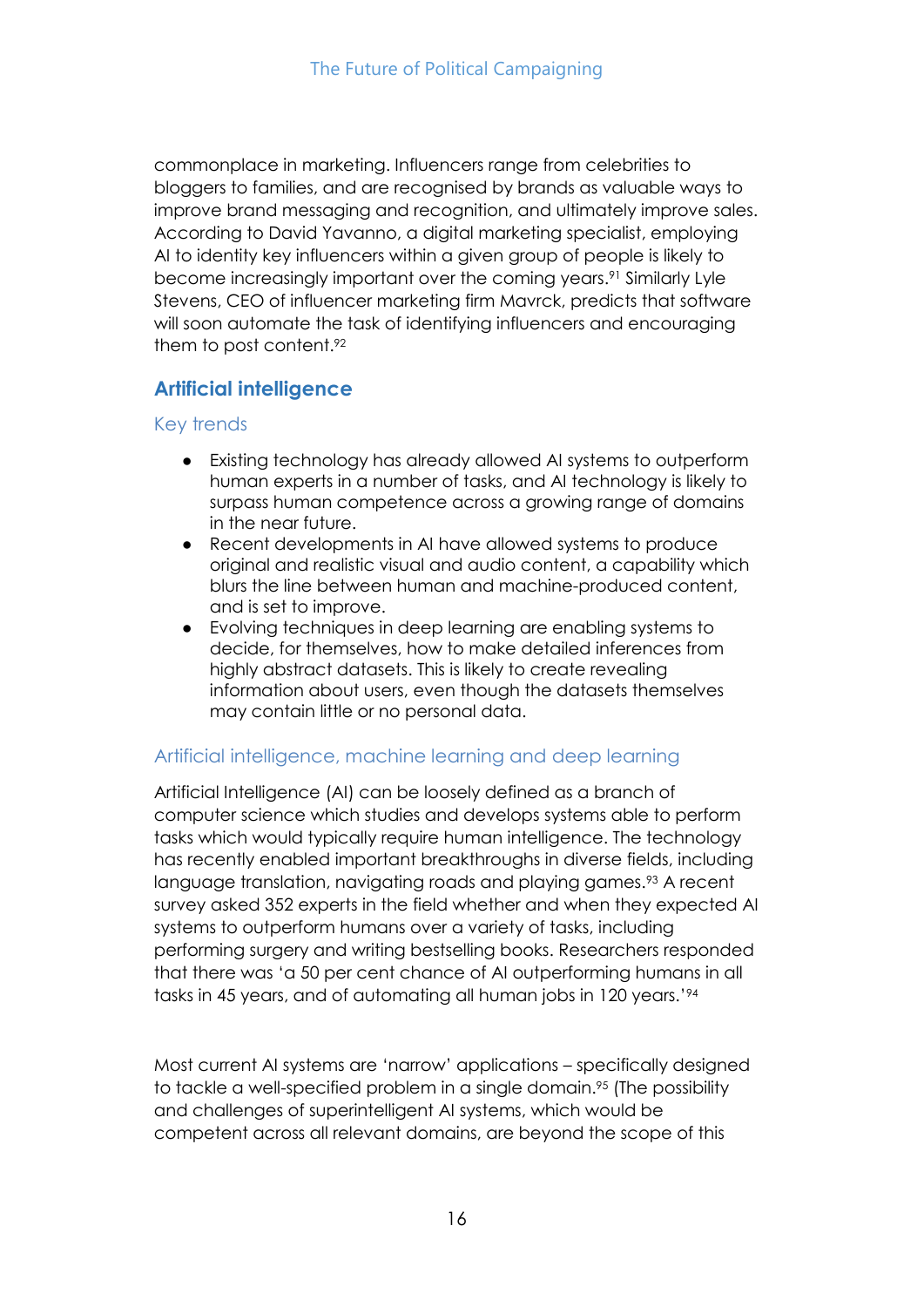paper. There is currently no consensus on the likelihood or timeline of the development of superintelligent AI.)<sup>96</sup>

One branch of AI which has seen significant recent developments is machine learning, an approach which allows systems, given enough data and time to train, to learn how best to solve a problem or imitate human decision making. The approach reduces dependence on subject matter expertise - a machine learning system could be trained to work out how to recognise a smartphone user by the sound of their voice, for example, without requiring an expert in speech to sit down and develop a strict set of rules to follow.

Recent, well-documented advances in machine learning have enabled machines to compete with or outperform humans at complex tasks. For example Oxford University have developed a system able to lipread better than human professionals, and researchers at Stanford have trained a system to be able to identify skin lesions at a level on a par with human dermatologists.<sup>97</sup> Many people in Silicon Valley believe that machine learning is the next big thing. Andrew Ng, former chief scientist at Baidu, reckons that there isn't a single industry that won't shortly be 'transformed'. Indeed, over the last year alone, inroads have been made into tasks including driving, bricklaying, fruit-picking, burgerflipping, banking, trading and automated stock-taking. Legal software firms are developing statistical prediction algorithms that can analyse past cases and recommend trial strategies. In recruitment, tools to analyse CVs are now routinely used by companies to help them filter out obviously unsuitable candidates.

Some of these breakthroughs have been achieved through the application of deep learning, a branch of machine learning which enables machines to learn not only how best to classify a given input, but also to work out what the important features of that input might be.<sup>98</sup> A notable aspect of deep learning is its ability to draw from large, diverse datasets, and make surprising inferences from seemingly innocuous data. In a recent example, researchers at MIT have [p](https://academic.microsoft.com/#/detail/2769720823)ublished a paper which uses deep learning to accurately infer a phone owner's age and gender using only metadata concerning their phone calls; e.g. the time a call was made and its duration.<sup>99</sup> As datasets owned by companies increase in size and complexity, and further public datasets become available, deep learning will allow companies to draw increasingly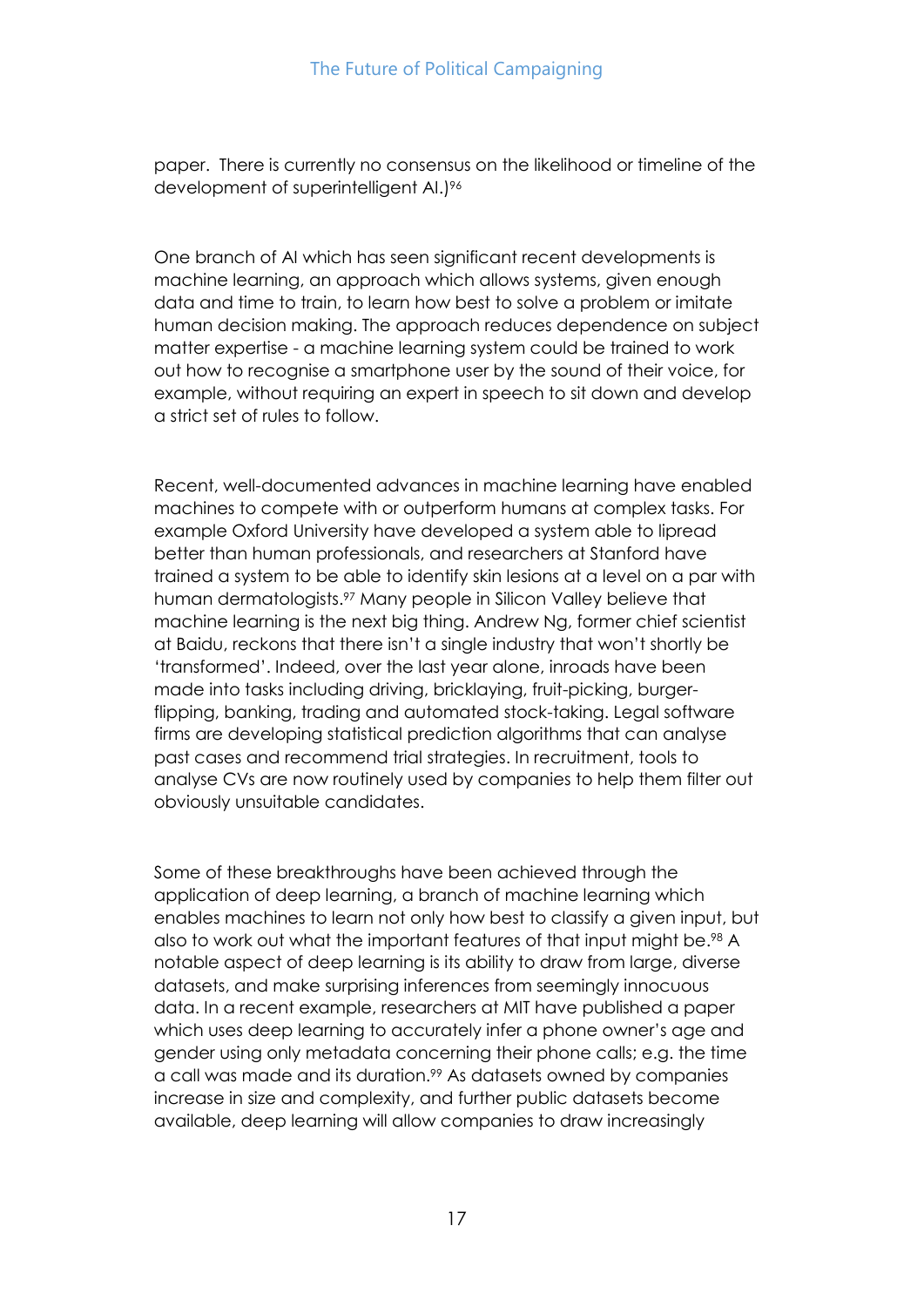detailed inferences about their customers, and connect data in ways that may not occur to human analysts.

Machine learning is a vibrant academic field, and recent years have seen the development of new techniques and methods, each with their own strengths and applications. These include Convolutional Neural Networks (CNNs), which have enabled advances in deep learning, and Generative Adversarial Networks (GANs), notably employed by Deepmind's image generation software, which can be used to synthesise, or 'hallucinate', original and realistic images, including of human faces.<sup>100</sup>

Recent advances in this field are expected to accelerate development. These include improvements in unsupervised learning techniques, which remove the need for systems to be trained on large sets of labelled data, and the increasing availability of specialised hardware, including 'tensor units', which are custom built for use in machine learning.<sup>101</sup> As the battery life of smartphones increases over the next three to five years, machine learning capability is expected to move from data centres to devices; especially useful for applications, such as in-camera image recognition, which benefit from low latency. Huawei announced in 2017 that they were developing an AI-tuned mobile processor,<sup>102</sup> and Google has recently released a mobile version of their TensorFlow platform.<sup>103</sup>

Possible future applications for AI are diverse and contested. A good overview is given by Nick Bostrum, the director of Oxford University's Future of Humanity Institute. In addition to likely positive applications, such as a reduction in road accidents as machines begin to help us drive, Bostrum expresses concern over possible uses of autonomous weapons, the prospects of new forms of government and private surveillance. Increased reliance on complex autonomous systems for many essential economic and infrastructural functions may create novel kinds of systemic accident risk or present vulnerabilities that could be exploited by hackers or cyber-warriors.<sup>104</sup>

## Sentiment analysis, image recognition and links to mood

Sentiment analysis seeks to understand a person's position, attitude or opinion towards a specific topic, person, or entity, and has many applications from companies seeking to understand how consumers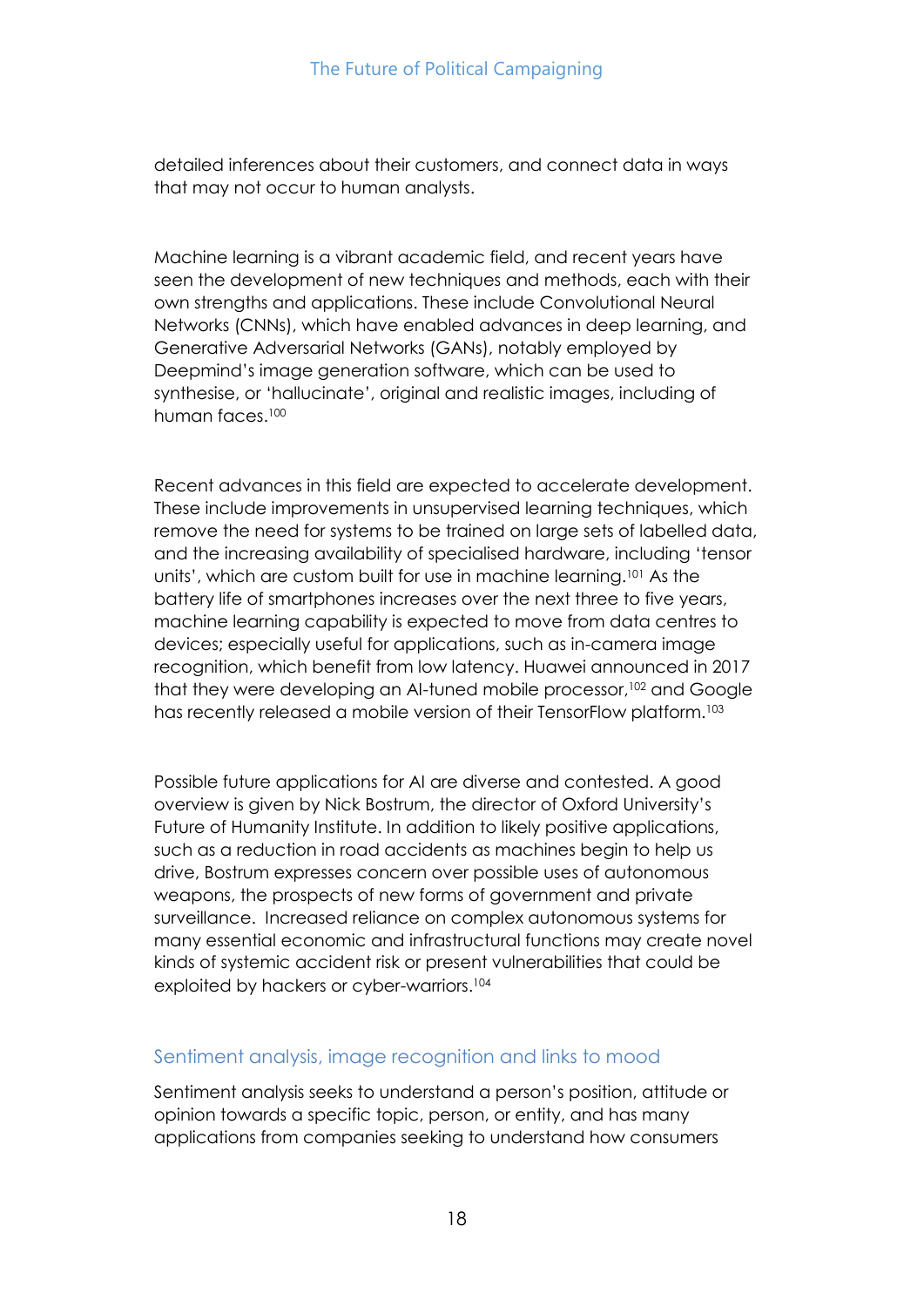understand their brand to political polling.<sup>105</sup> These approaches typically employ Natural Language Processing (NLP), a type of machine learning which analyses unstructured text.

As in other areas of AI, the key challenge for NLP is to convert messy human data - the text of a social media post, for example, or a YouTube video - into a discrete measure of sentiment. Analysing the sentiment of a sentence as a human would, however, is a deceptively difficult problem.<sup>106</sup> Wrapped up in an assessment of whether a post is positive or negative are challenges not only of detecting emotive language, but also disambiguating the senses of words, identifying sarcasm and working out where each sentence actually ends.

One result of these difficulties is that the ability for machines to accurately assess sentiment in general remains elusive. The authors of a study published in 2018, which attempted to apply 6 separate state-ofthe-art sentiment analysis tools to a novel dataset (responses to questions on the software discussion site Stack Overflow) were forced to publish negative results after no tool was able to reach a satisfactory level of accuracy. 'Our results' write Lin et al., 'should warn the research community about the strong limitations of current sentiment analysis tools.'<sup>107</sup>

Recent advances in the science, however, might help overcome some of these limitations. One approach, termed 'multimodal sentiment analysis', brings in non-text modalities, including speech and vision. This method is arguably well-suited to modern social media use, where content increasingly incorporates video and images as well as text.

Current research in multimodal analysis is focussed on three key areas: spoken reviews and vlogs, human-machine and human-human interaction, and visual sentiment. A key strength of this approach is the ability to study *inter-modality* dynamics: the interactions between language, sight and sound that change the perception of the expressed sentiment. 'Emotional analysis' is one variant of this approach, where emotions are extracted from images and video via facial-expression analysis, or from speech or text, with the aim of quantifying emotional reactions to what we see, hear, and read. Providers include Affectiva, Emotient, and Realeyes for video, Beyond Verbal for speech, and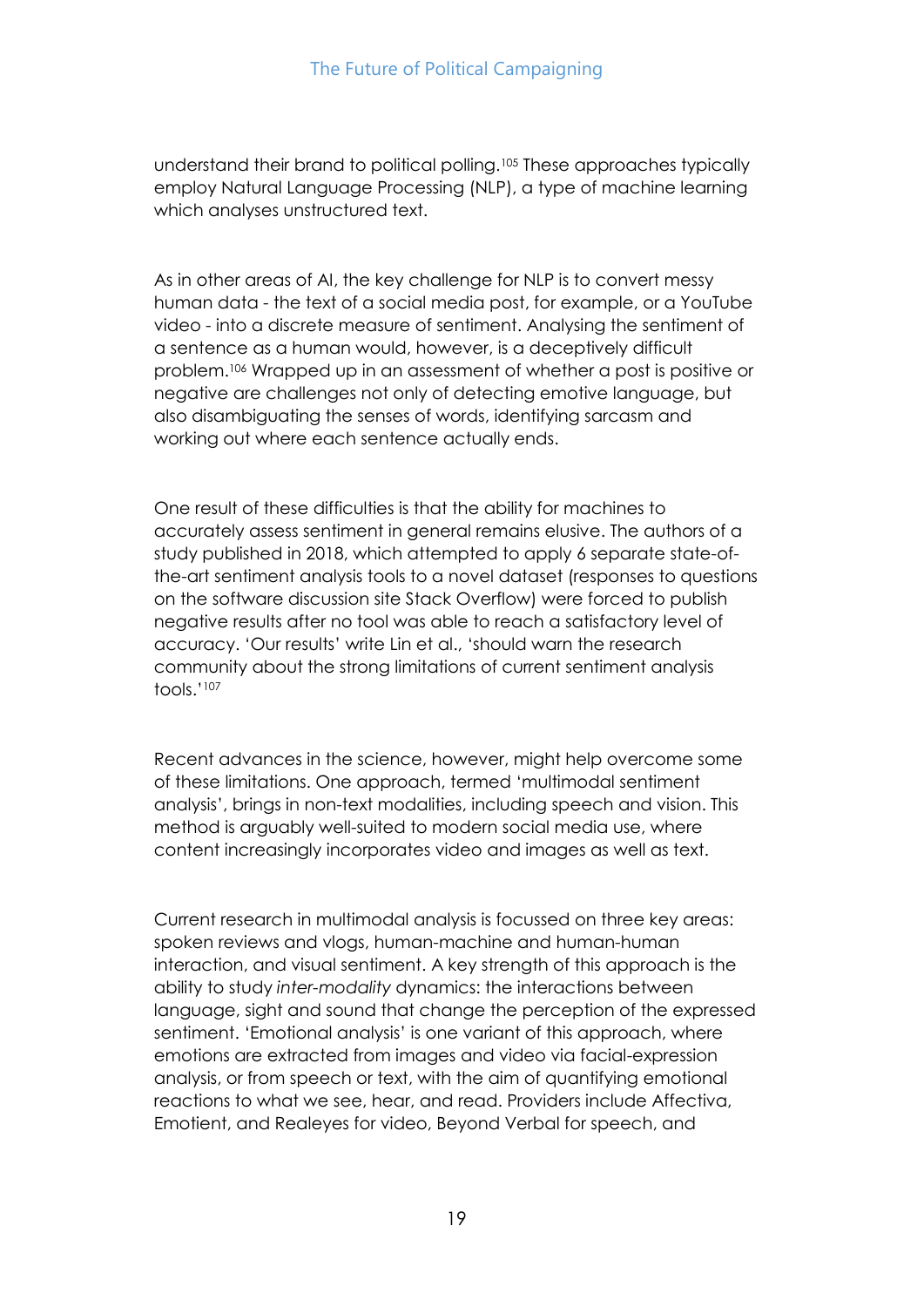Kanjoya for text. Adopters in this rapidly expanding market include advertisers, media, marketers, and agencies.<sup>108</sup>

Combining different data points to determining mood or sentiment holds considerable potential. As noted in one recent paper, 'physical states such as running or walking can be inferred from accelerometer data; colocation with other devices can be detected using Bluetooth; geolocation can be established using Wi-Fi, Global Positioning System (GPS), or Global System for Mobile (GSM) triangulation; and social interactions can be measured by records of text messages and phone calls. These data can be recorded by dedicated apps, such as EmotionSense, which measures emotional states based on the speech patterns and matches it with physical activity, geolocation, and colocation with other users.<sup>109</sup>

There are a number of commercial actors similar to EmotionSense employing sentiment analysis in their products. Affectiva, spun out of MIT's Media Lab, develops software which claims to track sentiment and emotion-tracking, and are moving towards fully multimodal sentiment analysis, detecting emotion 'the way humans do, from multiple channels.'<sup>110</sup> Similarly in the smartphone market, Beyond Verbal specialise in voice sentiment analysis to ensure that AI-driven Personal Assistants are 'emotionally aware as well as more in tune to the customers' needs and expectations.'<sup>111</sup>

One of the next wave developments in retailing might be the use of facial recognition technology – and possibly biometric data – to analyse patterns of behaviour and respond accordingly. A customer standing in a shop and looking confused, for example, might be offered guidance through a text message.<sup>112</sup> Both Beyond Verbal and Emotion Sense suggest their technology can be used to tailor content recommendations - for music or restaurants, for example - based on consumer mood and reactions to stimuli.

## **Psychographics**

'Psychographic' techniques aim to determine the specific personality types, attitudes, values, and interests of users, and to produce content that is informed by that user's specific personality profile. For several years companies have seen this approach as a potentially important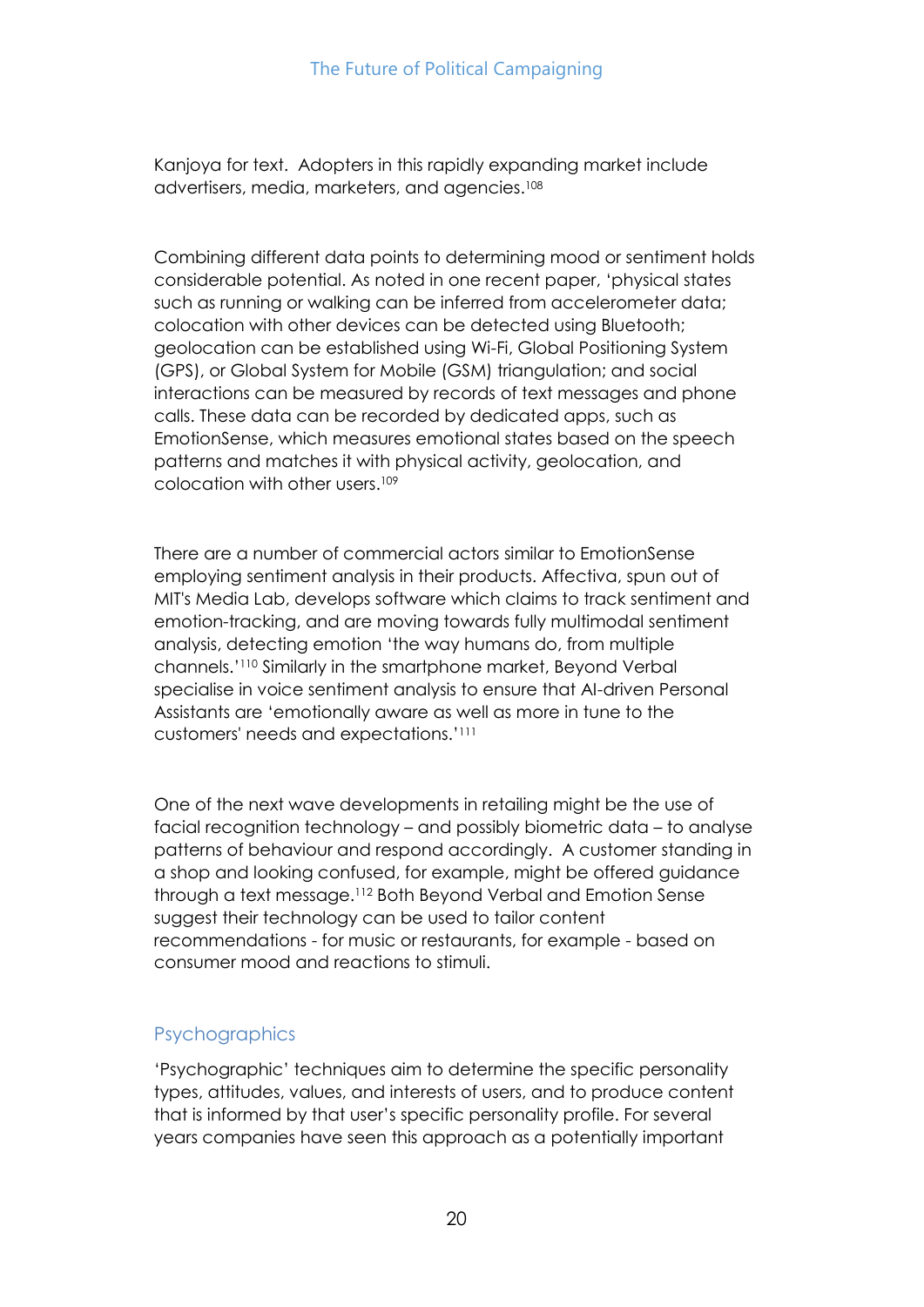source of insight to supplement demographic data. In its broadest sense, psychographic techniques have been in use for many years; personality based profiling using surveys, market research and focus groups has a long history in advertising.<sup>113</sup>

The key new development in this field (from the perspective of this paper) is the use of digital data to derive psychographic insight, often at very large scale. The big data explosion has vastly increased the amount of data available for psychographic profiling. This data-driven approach has become popular in advertising in recent years, stimulated in part by falling engagement rates with traditional targeting techniques, in part by recent findings that (unsurprisingly) people with different personalities tend to exhibit different purchasing behaviours.<sup>114</sup>

One method employed in this form of psychographics is to ask people to undertake personality tests, and then cross-reference the results against online behaviour or online data (for example, Facebook likes). By drawing a correlation between the two, it is then potentially possible to determine personality profiles from other users' online behaviour alone. Psychographic data can also be inferred from records of a subject's behaviour online. Even an understanding of a customer's search terms, or a list of their likes on Facebook, can be processed to offer some broad insight into whether they might be extrovert, enjoy travelling, or so on.

In 2013 Dr Michal Kosinski et al published a paper showing that a user's Facebook likes can be used to quickly and accurately predict sexual orientation, ethnicity, religious and political views, personality traits, intelligence, happiness, use of addictive substances, parental separation, age and gender.<sup>115</sup>

How well targeting based on inferred personality models actually works is hard to determine, though Dr Kosinski *et al's* recent paper suggests that this approach can improve the performance of marketing. Through the use of psychologically tailored advertisements, their study reached over 3.5 million individuals, and found that persuasive appeals that were matched to people's extraversion or openness-to-experience level resulted in up to 40 per cent more clicks and up to 50 per cent more purchases than their mismatching or un-personalized counterparts. Interestingly, this study may underestimate the effectiveness of this approach - Kosinski *et al* approximated people's psychological profiles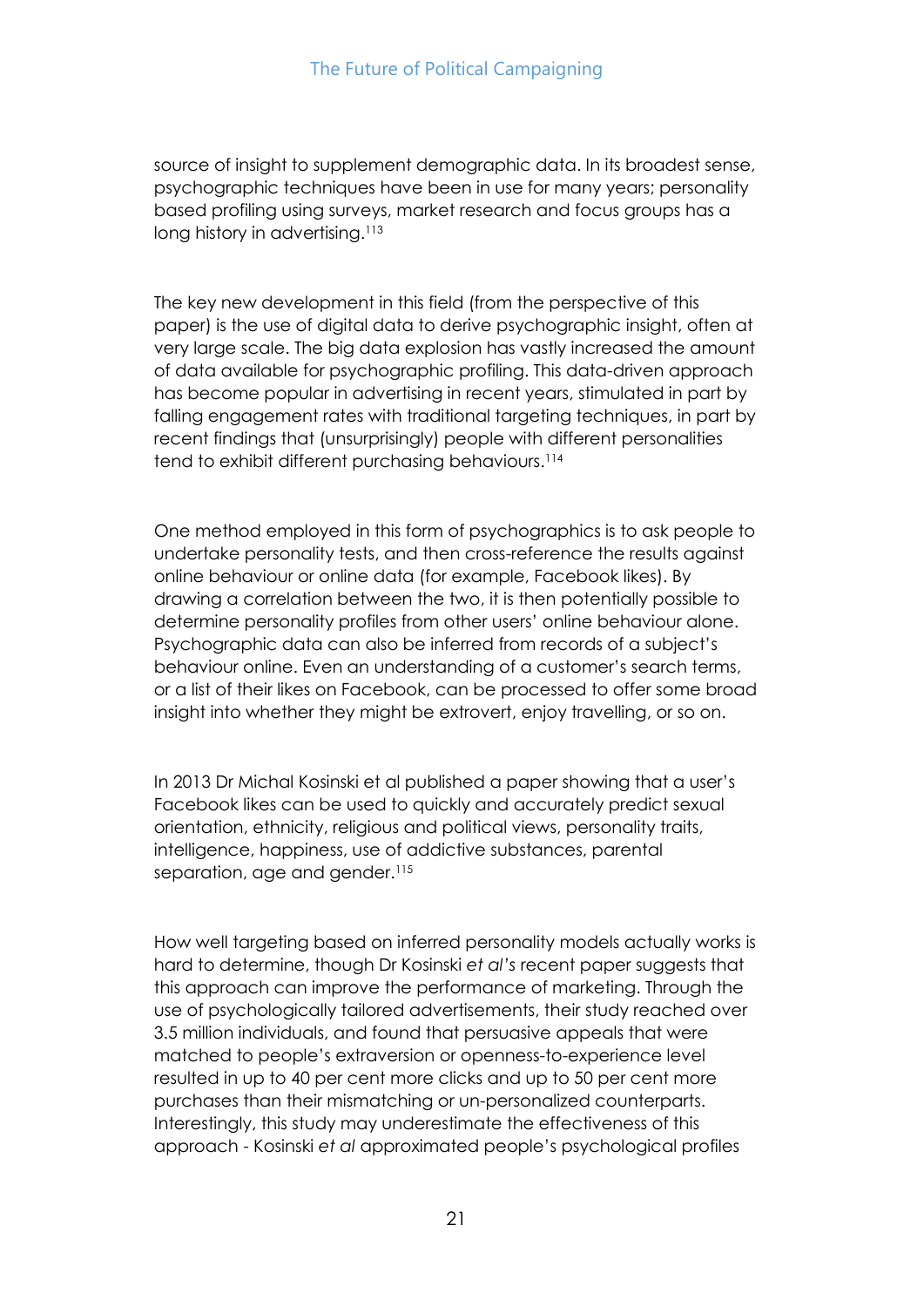using a single Facebook Like per person, instead of predicting individual profiles using people's full history of digital footprints, which could prove more effective.<sup>116</sup>

The ongoing trend of integrating diverse datasets into psychographic techniques is likely to improve the effectiveness of these techniques. As Deloitte's *2017 Tech Trends* report explored, insight-rich data can be gathered from a host of sources - transactional systems, industrial machinery, social media, IoT sensors - as well as from and from nontraditional sources such as images, audio, video, and even the deep web.<sup>117</sup> The continued increase in available data – including social data – promises ever deeper insight into personality based profiling, which is likely to drive a marked improvement in ad engagement. In a recent analysis of the effectiveness of these techniques, Kosinski *et al* argue that the availability of new datasets will help progress the field:

'As more behavioural data are collected in real time, it will become possible to put people's stable psychological traits in a situational context. For example, people's mood and emotions have been successfully assessed from spoken and written language, video, or wearable devices and smartphone sensor data. Given that people who are in a positive mood use more heuristic—rather than systematic—information processing and report more positive evaluations of people and products, mood could indicate a critical time period for psychological persuasion. Hence, extrapolating from what one does to who one is likely just the first step in a continuous development of psychological mass persuasion'.<sup>118</sup>

Other techniques are also being applied to online data in an attempt to investigate the inner lives of users. Social media data, for example, can be used to better understand a user's mental health. In one recent paper, Choudhury *et al* argued that Twitter has potential as a tool for measuring and predicting major depression in individuals, with their tool providing 70 per cent classification accuracy (i.e. seven in ten that were correctly identified as depressive were in fact depressive – although this measure does not include how many false positives were also found). Additional studies show that characteristic language use patterns associated with depression may allow for the detection of mental illness. While the findings from these studies are still preliminary, there is evidence to suggest that automated detection methods applied to large-scale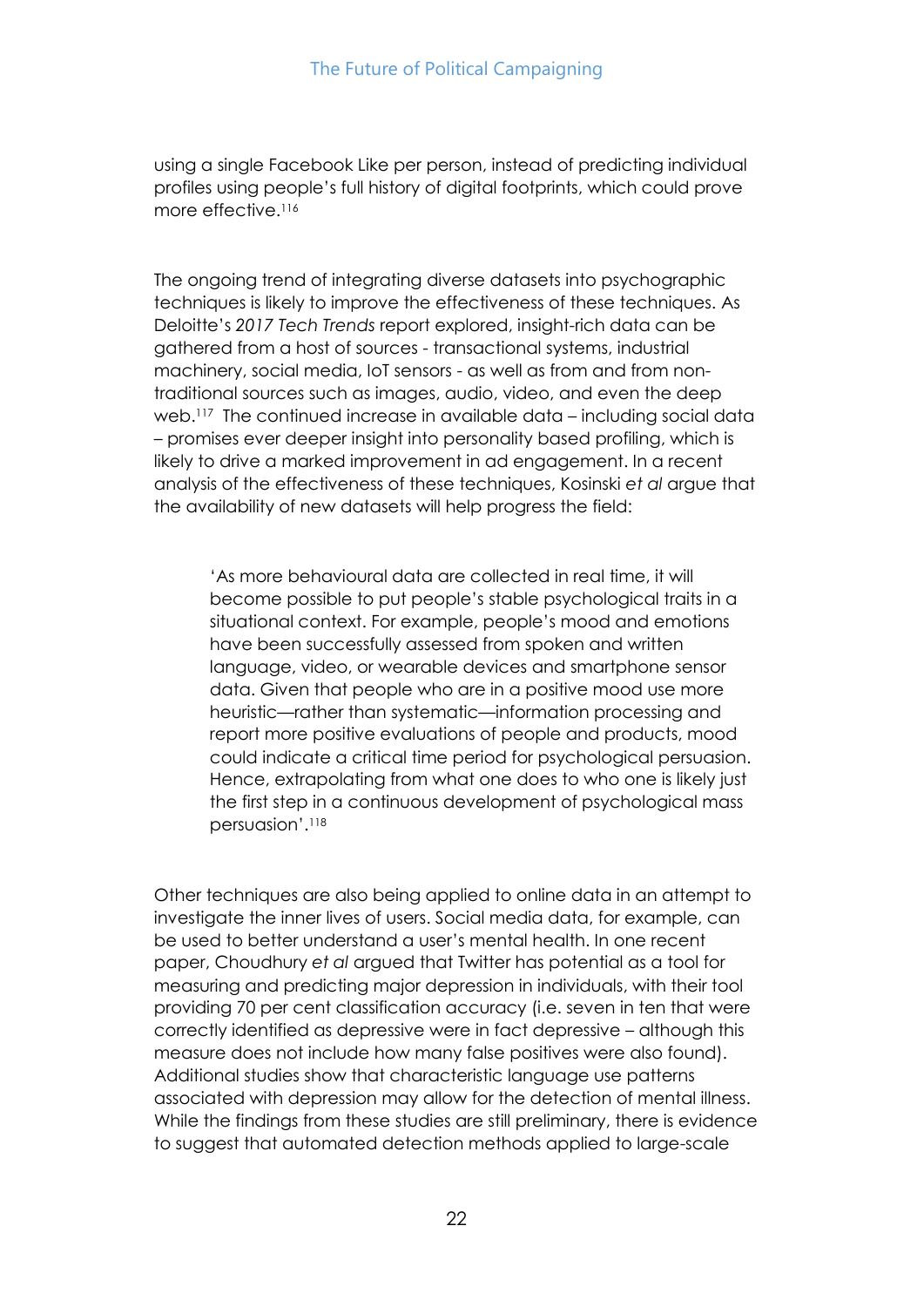monitoring of social media may assist with future screening procedures.<sup>119</sup> This is likely to create significant ethical challenges.

There are very few papers which examine in detail the likely evolution of psychographics. However, one probable area of growth - based on current trends - is the further integration of new forms of data. This would entail building algorithms which use, for example, smart device use, Fitbit data, cookie (i.e. web-browsing) data, health app data – and cross referencing it against people's known personality profiles. It is probable that new correlations will be found between online behaviour and personality types, from data sets one would not normally associate with personality profiles. These inferences may be so complex that it would be hard to determine what key data signals were.

## Automated content generation

One important development in AI in recent years is the ability to generate content automatically (one version of this is called 'Natural Language Generation', or NLG). While previous content generation relied on rules based approaches, a number of companies are now building NLG AI.<sup>120</sup> NLG can include e-mail, text messages, summaries, and translations (providers include Arria, Narrative Science, Automated Insights, Data2Content, and Yseop).<sup>121</sup>

Research in relation to NLG is generating promising results, particularly in terms of the authenticity of the text. A recent research paper, published by Tang *et al*, proposed a novel approach for context-aware NLG to produce 'natural' fake reviews.<sup>122</sup> They found that fake reviews were judged to be real 50 per cent of the time by human judges, and 90 per cent of the time by a state-of-the-art fake review detection algorithms.<sup>123</sup> Commentators predict a future, in a few years' time, where NLG and NLP will go hand in hand to generate narratives in real time based on unstructured data (text, pictures & videos).<sup>124</sup>

Some companies see this as an opportunity to disrupt the digital content industry.<sup>125</sup> For example, Narrative's AI product claims to help companies generate 'millions of narratives per day' far more cheaply than human content producers.<sup>126</sup> In one recent report for Oxford University, Nic Newman reports that three-quarters of Editors, CEOs, and Digital Leaders are planning to actively experiment with AI to support better content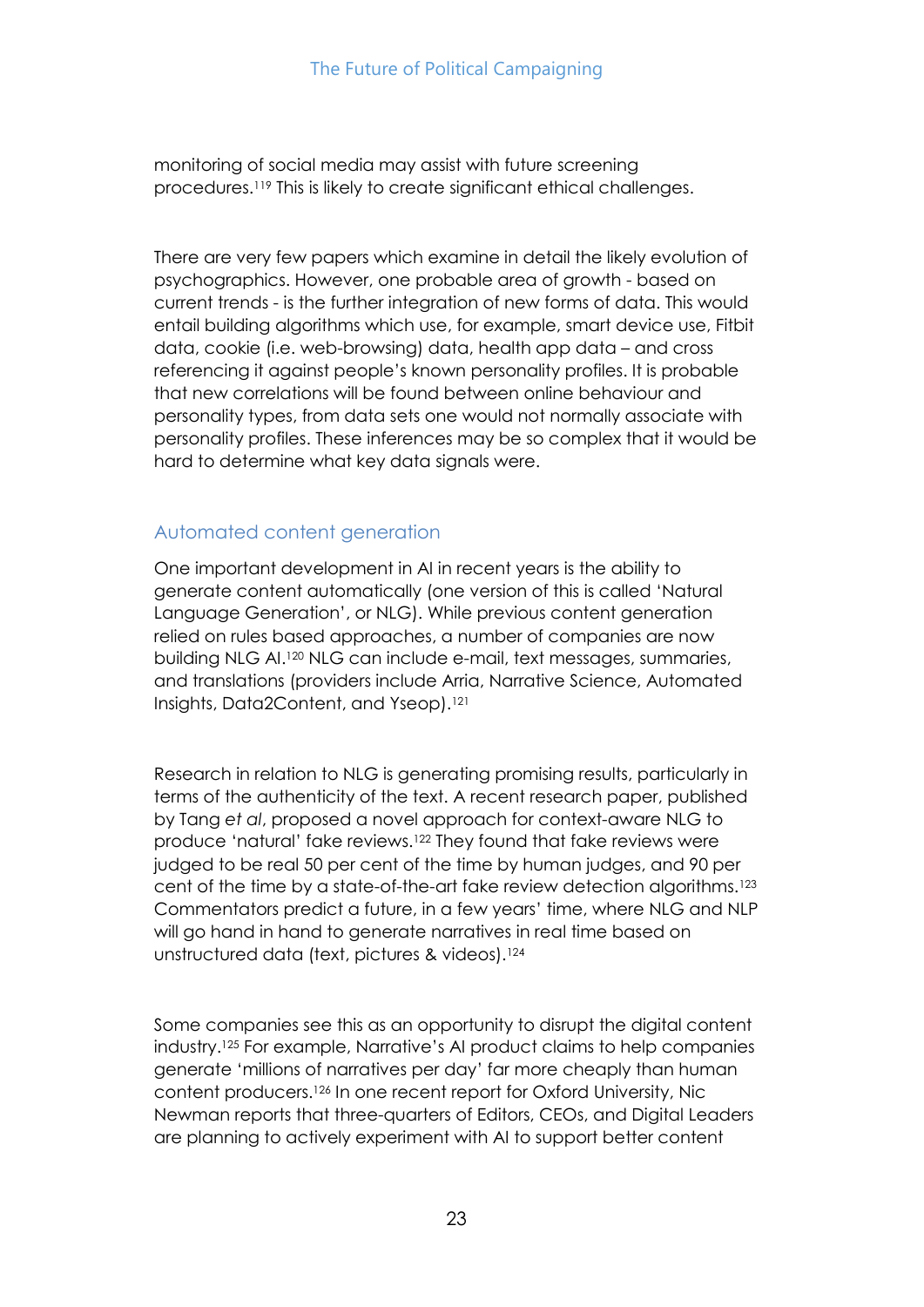recommendations and to drive greater production efficiency. The Times and Sunday Times are building a recommendation service called James, which aims to personalise each edition in terms of format, time, and frequency.<sup>127</sup>

One new approach called Generative Adversarial Networks (GANs) may speed up the rate of improvement. Using GANs, two AI systems can spar with each other to create ultra-realistic original images or sounds. This gives machines something akin to a sense of imagination, which may help them become less reliant on humans. Some analysts have noted the rapid improvement of artificially generated faces, using this technique.128 Perhaps predictably, this has also been accompanied by concerns about how it also creates 'alarmingly powerful tools for digital fakery'.<sup>129</sup>

## Commercial availability and cost

The consultancy firm PricewaterhouseCoopers has recently predicted that global GDP will be 14 per cent higher in 2030 as a result of AI, with increases in labour productivity and consumer demand.<sup>130</sup> One factor driving this economic value is the increasing availability to a range of actors, outside of technology and academia, of state-of-the-art AI software. The *MIT Technology Review* has named widely available AI as one of their 'breakthrough technologies of 2018,' highlighting recently developed cloud-based offerings from Google (TensorFlow; which is also open-source) and Microsoft and Amazon (Gluon).<sup>131</sup> These cloud-based services are likely to decrease the cost and technical requirements for companies wanting to experiment with AI, allowing companies from diverse sectors to apply the technology to a variety of different datasets.

Despite this opportunity, a 2017 McKinsey report suggests that it may be some time before AI is widely adopted by enterprise. Over the short term the companies found most likely to invest in (and benefit from) AI are likely to be large enterprises 'at the digital frontier'; those in sectors like telecommunications, financial services and healthcare who are likely to have already implemented data processing technology. Amongst those more reluctant to engage, McKinsey found that 'poor or uncertain returns were the primary reason for not adopting,' suggesting that various less technical sectors are likely to need to see a viable use case for the technology before they commit.<sup>132</sup>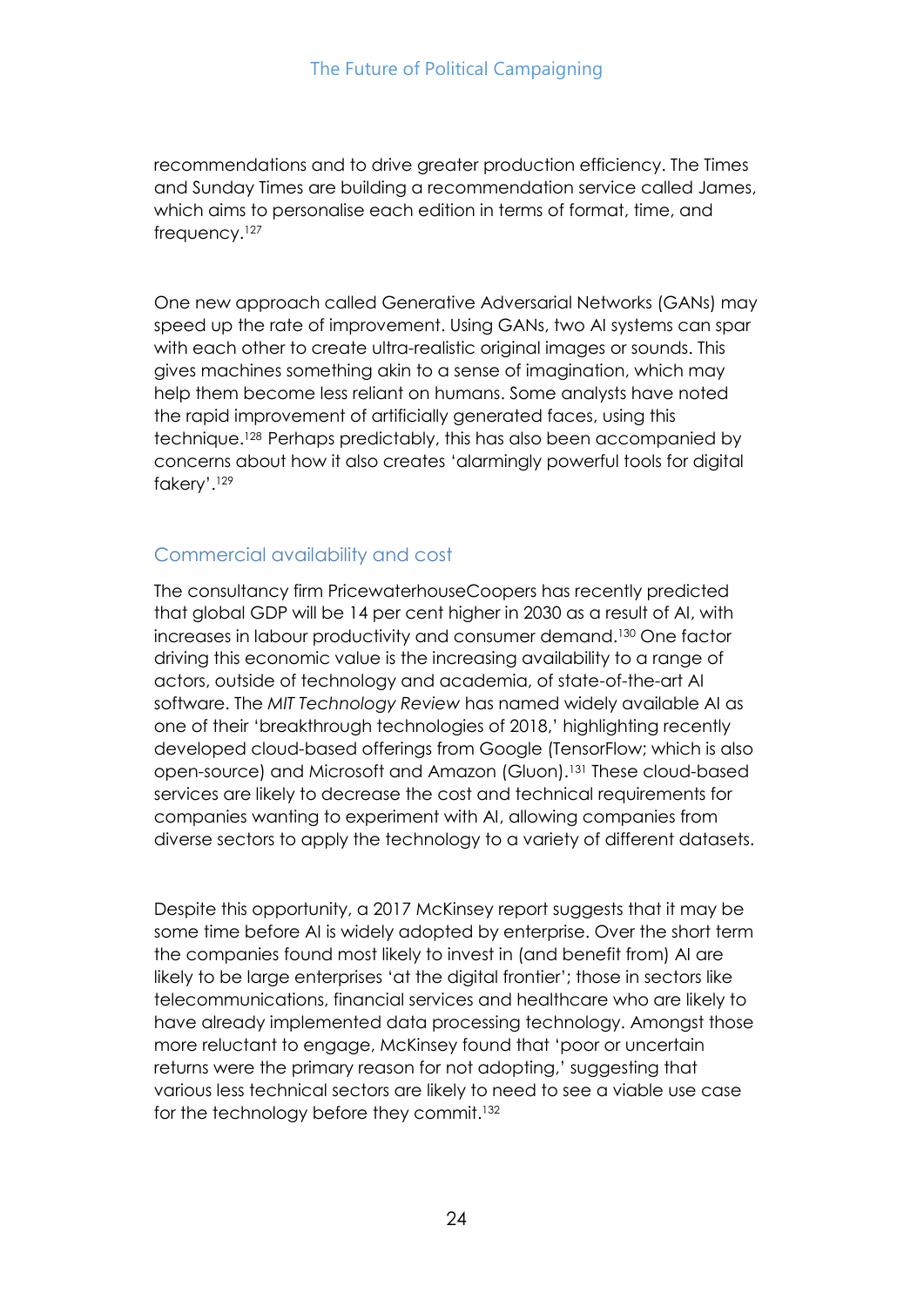Based on current trends, we believe that while the economy as a whole may take some time to work out how best to deploy AI, open tools like TensorFlow are likely to encourage researchers and startups to develop and experiment with new methodologies in a range of fields. By lowering the bar to entry into AI, the increasing availability of these tools is likely to drive the next wave of innovation, as well as a new generation of methodologies for measuring and targeting populations.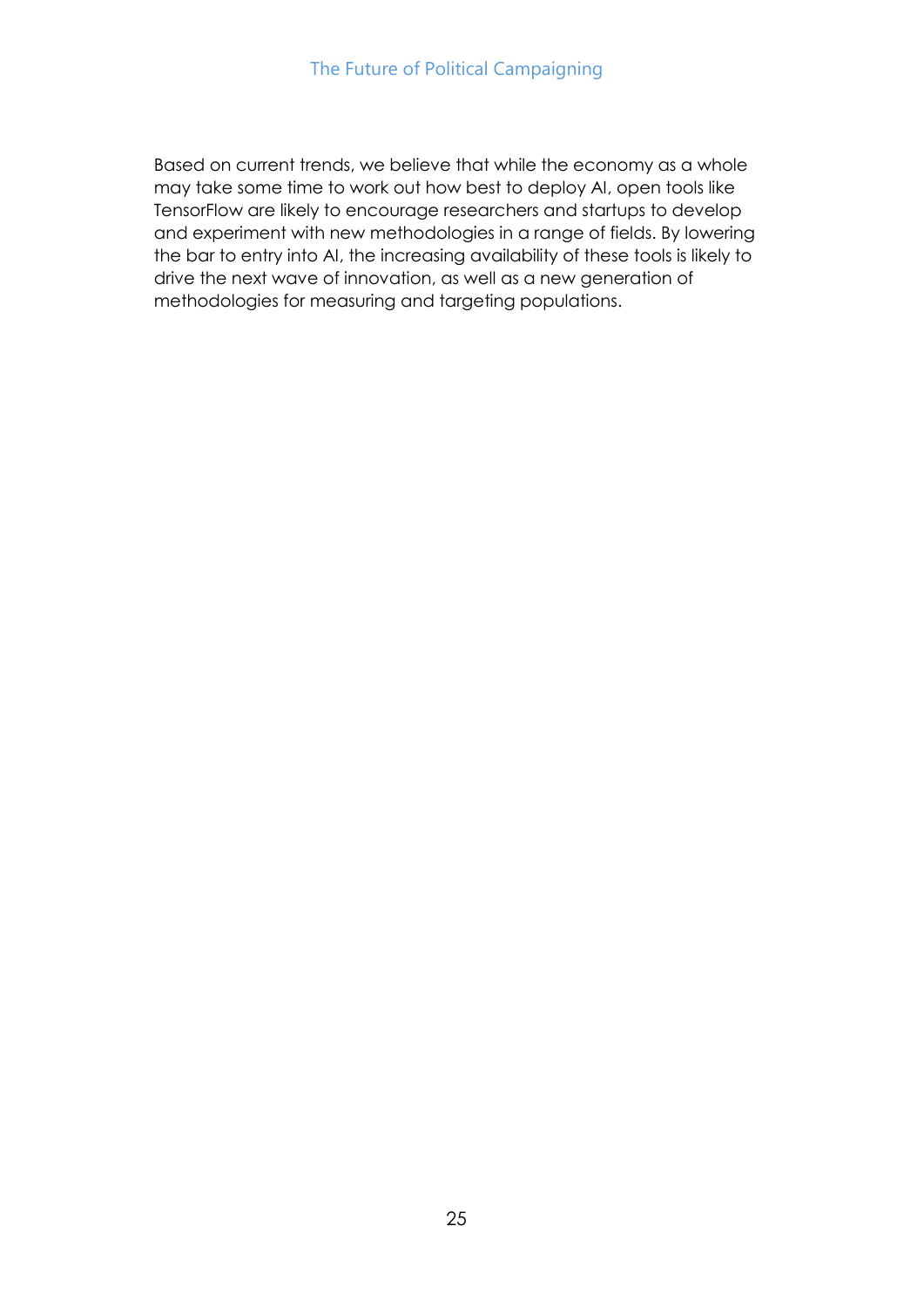## **USE IN POLITICAL CAMPAIGNS**

This section examines current and potential uses of the above technologies in political campaigns. Given many of these technologies are still developing, much of this section involves speculation on how some of they might be applied in the coming years, rather than reflection on how they are used now. We distinguish between current and *possible* uses throughout. Further, while we do not comment on the likely effectiveness of these techniques, it should be noted that the effectiveness of any campaigning is itself unclear - a recent metaanalysis of 49 studies about political campaigns in general found that contact from political campaigns had very little impact on voters' choices.<sup>133</sup>

## Current state of play

While Donald Trump's campaign during the 2016 US election received a lot of media coverage for its use of big data analytics, similar approaches have been used by a number of campaigns in recent years. During the EU referendum in the UK, Dominic Cummings estimates that Vote Leave ran around one billion targeted adverts in the run up to the vote, mostly via Facebook. Like Trump's campaign, they sent out multiple different versions of messages, testing them in an interactive feedback loop.<sup>134</sup> In the 2017 UK general election, the Labour Party used data modelling to identify potential Labour voters, and then target them with messages.<sup>135</sup> Through the use of an in-house tool called 'Promote' which combined Facebook information with Labour voter data, senior Labour activists were able to send locally based messages to the right (i.e. persuadable) people.<sup>136</sup> There are a host of similar examples from other countries around the world too.<sup>137</sup>

Elections are becoming increasingly 'datafied', with advertising and marketing techniques being offered by a network of private contractors and data analysts, offering cutting-edge methods for audience segmentation and targeting to political parties all over the world. Many of these techniques were first developed in the commercial sector - as pointed out by Chester and Montgomery in a 2017 paper, 'electoral politics has now become fully integrated into a growing, global commercial digital media and marketing ecosystem that has already transformed how corporations market their products and influence consumers'.138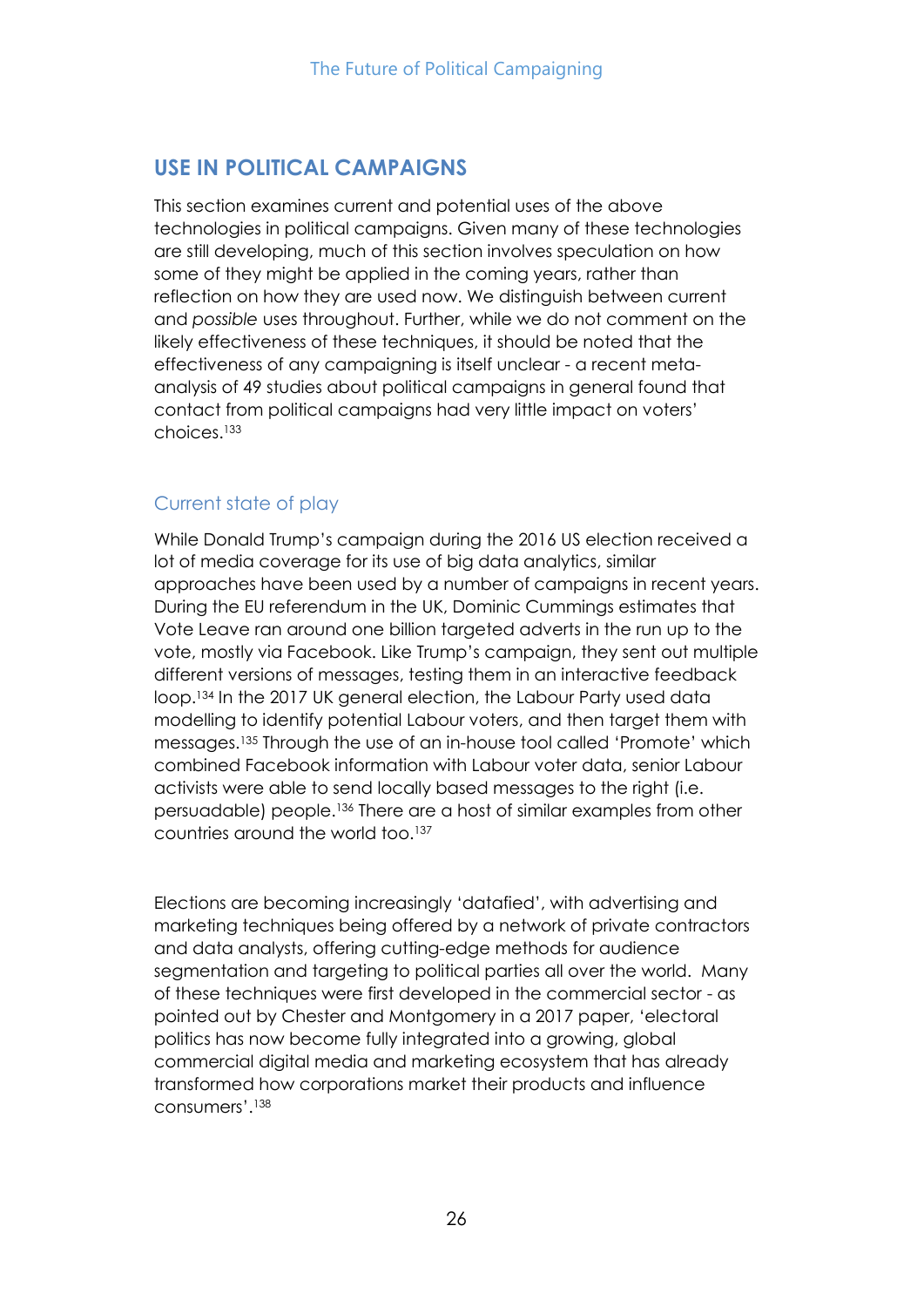For years, political campaigns have combined their own data on voter behaviour with commercial data sets available from data brokers, in order to build more detailed profiles of voters. Several firms also offer assistance in mining and targeting voters, including so called 'marketing clouds' offered by, among others, Adobe, Oracle, Salesforce, Nielsen, and IBM.<sup>139</sup> These services collect and analyse data about individuals from a wide variety of online and offline sources, which can then be used to target potential voters, either through 'ad exchange' systems or directly through large social media platforms.

UK political parties have begun to invest in data talent, implementing data management approaches described above in order to more effectively target voters.<sup>140</sup> The Labour party has used NationBuilder, while the Liberal Democrats have opted for NGP VAN, a platform employed by the U.S. Democratic Party to increase voter turnout. These software platforms allow political parties to target individual members of a given constituency, allowing for more targeted messaging.<sup>141</sup>

It is reasonable to assume that political campaigning will continue to evolve, and will adopt many of the state-of-the-art techniques being developed in marketing and advertising technology. The allocation of political campaign budgets supports this assertion. For the year 2015, the first year in which digital spending was reported separately by the Electoral Commission, around 23 per cent of the total spend was digital, with the majority of this being spent on Facebook.<sup>142</sup>

We have identified seven key trends in this area, looking how data analytics are being used in political campaigns already, and how it might develop in future.

## Trend 1: Detailed audience segmentation

Increasing customer segmentation allows audiences to be divided into ever smaller groups on the basis of granular information about their demographics, behaviour and attitudes. As Martin Moore and Damian Tambini set out in their recent paper on social media power and election legitimacy, 'of particular interest to political strategists and campaigners is the fact that data-driven campaigns offer superior targeting and audience-segmentation capabilities. Campaigns can get the messages they think will be most persuasive to people who are undecided but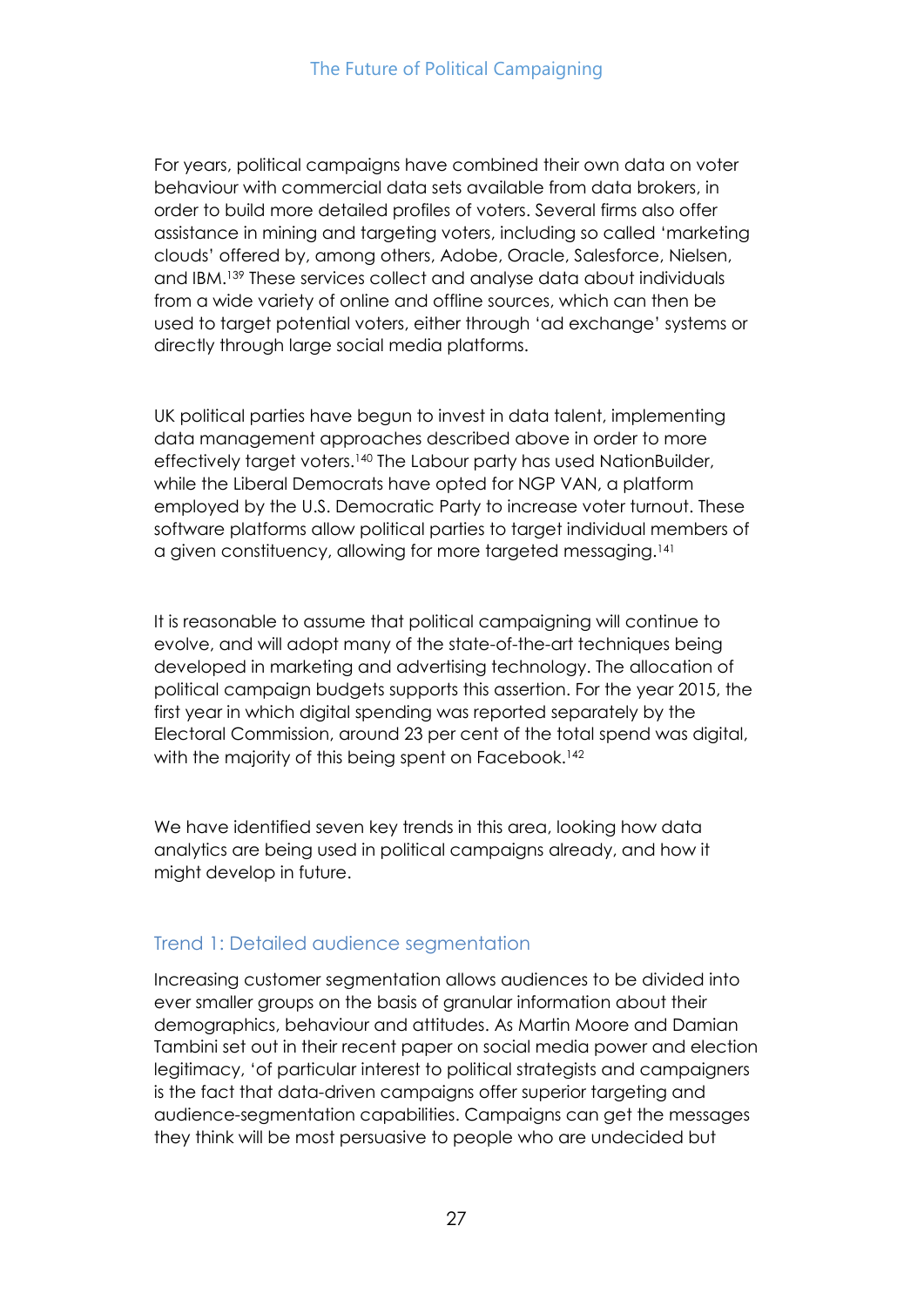likely to vote, in the constituencies that might swing the election, or key voters in a referendum.'<sup>143</sup>

The move towards increasing atomisation of voters is reflected in the features offered by new commercial products. In 2016, for example, global ad giant WPP's Xaxis system launched 'Xaxis Politics.' This claims to be capable of 'reaching US voters across all digital channels' and to 'segment audiences by hundreds of hot button issues as well as by party affiliation', including via 'real-time campaigns tied to specific real-world events'.<sup>144</sup> Another example is L2, a data company specialising in data enhancement, who offer 'voter file enhancements' where 'all records in the national voter file are passed through dozens of processing steps'. This includes 'lifestyle data enhancements' (including data on income, occupation, education, likely marital status, ethnic and religious identification, likely primary language, magazine category subscriptions, pet ownership and so on) and 'modelling enhancements' (including 'self-reported views on issues including: gay marriage, gun control and immigration').<sup>145</sup>

One important development in targeting is the continued improvement of 'lookalike' modelling to identify potential supporters and voters. These are sometimes called 'peer groups' or 'persuadables' and allow political campaigners to reach new people on Facebook (or elsewhere) who are likely to be interested in their party because they are similar to existing audiences. The use of lookalike audiences is already commonplace in the political world. The Facebook 'lookalike' service was used extensively by the Trump campaign, and recent research on the Dutch 2017 national election campaign finds that 'nearly all campaigns use its lookalike audiences function to find new potential voters.'<sup>146</sup> Moore and Tambini raise concerns about the potential uses of this segmentation, writing that 'this profiling procedure may inadvertently result in different messages being targeted on the basis of protected characteristics, such as ethnic or religious grouping.'<sup>147</sup>

Customer segmentation is becoming more sophisticated, and drawing on more data sources to create ever more granular categories of people, and promising new insight into user motivation and beliefs.<sup>148</sup> It is reasonable to assume that these new techniques will shortly be employed in political campaigns, whereby user data from IoT devices in particular are used, twinned with machine learning, to gain ever more indepth segmentation of potential voters.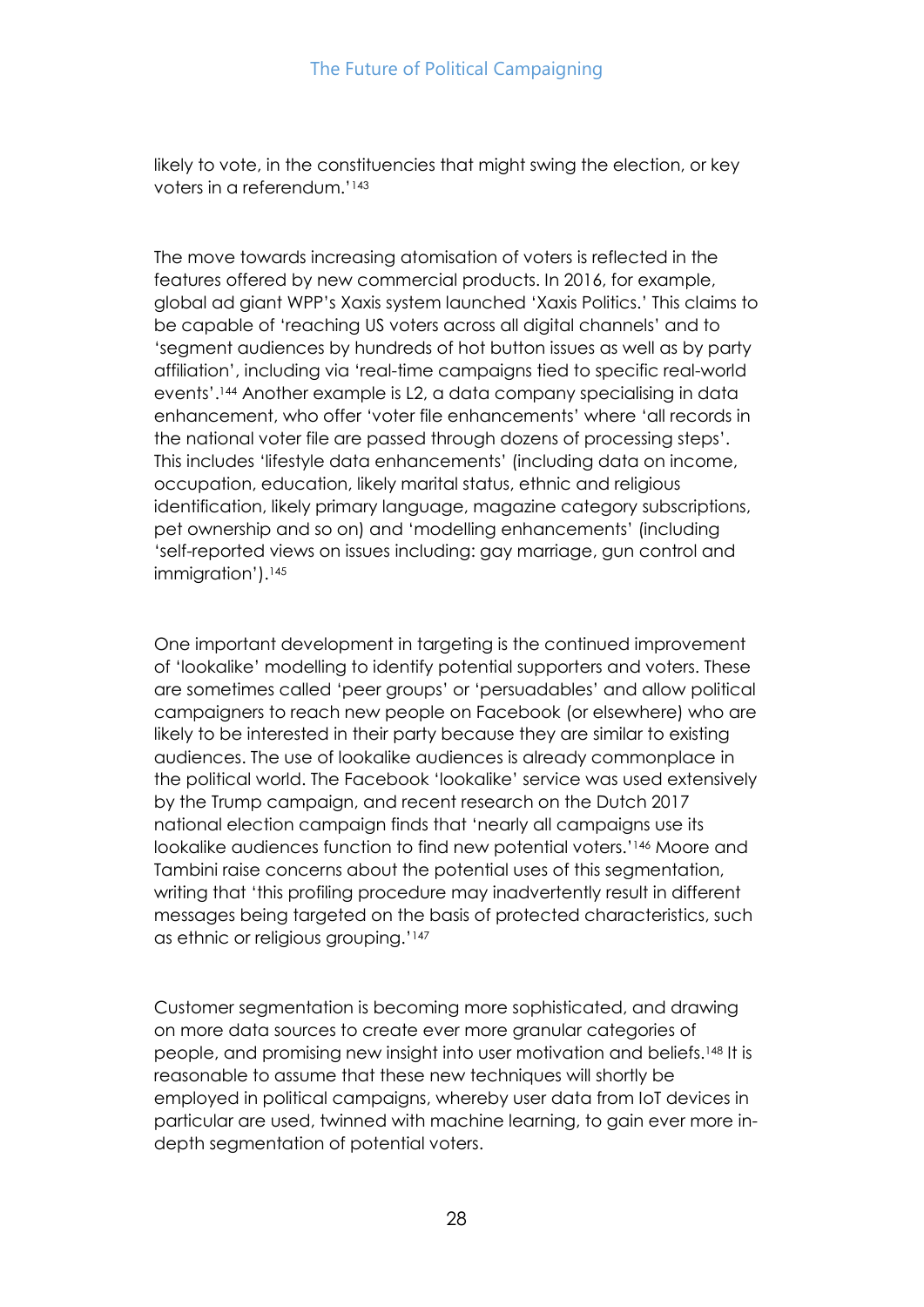An important voter demographic to persuade will be 'influencers'. Research by Nielsen finds that friends remain the most credible form of advertising among consumers, and the enlisting of key influencers - even at a relatively low level - to promote brand messages is already commonplace both in marketing (as set out in Section One) and political campaigns.<sup>149</sup> This demand, too, has been recognised by companies offering campaigning tools. Facebook enables [candidates to](http://www.wired.com/2015/11/facebook-now-lets-candidates-target-election-2016-fanatics/) [deliberately target people who post a lot about politics,](http://www.wired.com/2015/11/facebook-now-lets-candidates-target-election-2016-fanatics/) and, (according to business magazine FastCompany), defines 'political influencers' as people who click on political ads, like lots of politics-themed pages, and share content from political groups.'<sup>150</sup>

As set out in Section One, AI is set to 'transform how brands work with influencers.'<sup>151</sup> It is likely that political campaigns will look to harness the power of AI to improve their engagement with these valuable individuals and subsequently their reach to potential voters.

## Trend 2: Cross device targeting

Cross device targeting is a key area in ad-tech, where companies are developing increasingly sophisticated ways - both probabilistic and deterministic - to gain a 'user centric' view of a person, and target them across devices.

The use of this technology in campaigning is already underway. Martin Moore's research on the role of digital marketing in political campaigns finds that 'cross-device targeting is now a standard procedure for political initiatives and other campaigns.' Moore and Tambini confirm that while 'profiling and segmentation has always taken place [in political campaigns], rapid innovation makes individual level targeting much more efficient and sophisticated.'<sup>152</sup> The Democratic National Committee, for example, worked with 'data services firm [Experian](http://adage.com/lookbook/listing/experian/2539) and political data company TargetSmart Communications to turn its voter file into data that can be used to aim video ads, addressable TV spots and mobile and desktop display ads at specific voters.'<sup>153</sup>

This will increasingly allow campaigns to target individuals at specific times, on specific devices, when they may be more receptive to a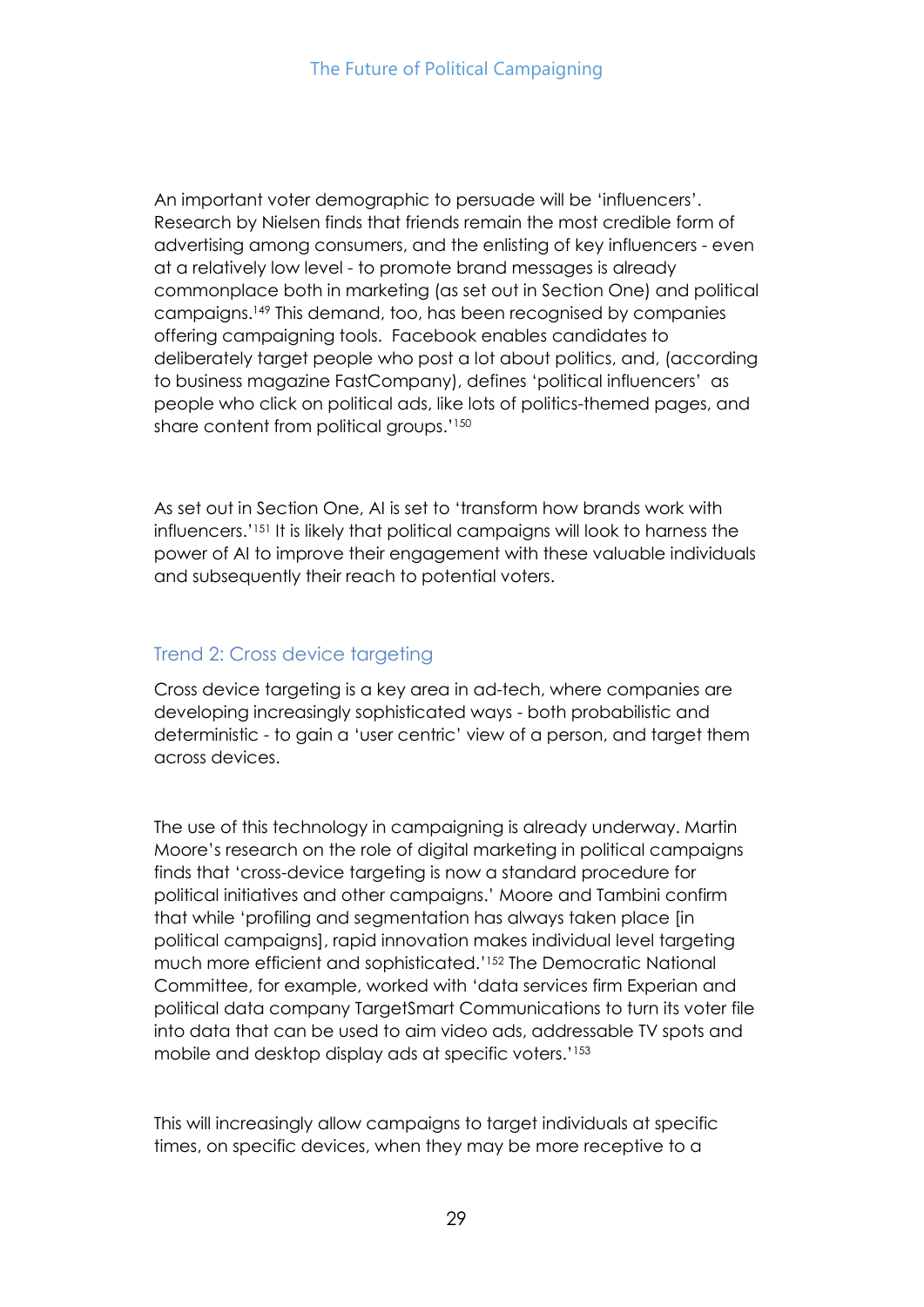message.<sup>154</sup> Leading cross-device marketing company Drawbridge offered a suite of election services in 2016 that provided campaigns a number of ways to impact voters, including through 'Voter-Centric Cross Device Storytelling', 'Political Influencer Identification', and via 'Real-Time Voter Attribution Measurement.'<sup>155</sup>

The direction of travel is towards customer segments of one. Companies and marketers are increasingly seeking to target consumers on an individual and personalised basis, across their devices, based on widely available data about them from multiple sources; a trend which Michael Schneider calls a 'move to a people rather than places approach.'<sup>156</sup> One marketing agency, Stirista, offers tailored services to political marketers to identify people who are potential supporters and voters. On their website, they explain the new status quo of 'the massive amount of offline and online data on voters and donors available today. Even newer is the technology to turn millions of records into laser-sharp, multidimensional, personal profiles, so you can reach each individual with a message that will move the needle.' Stirista claims it has matched 155 million registered voters to their 'email addresses, online cookies, and social handles', in addition to their '400 segmentation filters' which 'combine demographic, geographical, cultural and interest-based data to create the precise profiles you need.' They also claim their 'vast vault of contact information contains donation history for the past two decades, with names and causes.'<sup>157</sup>

Another development in this field is the application of geo-location data to target people individually through social media platforms. This could allow parties to identify, for example, people who were present at a demonstration or an event. One company, El Toro, claims to be able to create lists of devices present at an event, then 'map those devices back to the device's home physical address, where IP targeting can then be implemented'. This allows campaigns to reach voters at home, getting a message to those who could not be contacted through doorto-door canvassing.<sup>158</sup> As noted above, this approach is likely to become more effective through considerable improvements underway in geolocation based targeting.

Cross-device tracking is part of a larger trend: the increasing prevalence of household IoT devices, from voice assistants and fitness trackers to smart washing machines, is creating novel ways to tap into a 'captive audience' (for example, people judged likely to be trying to complete a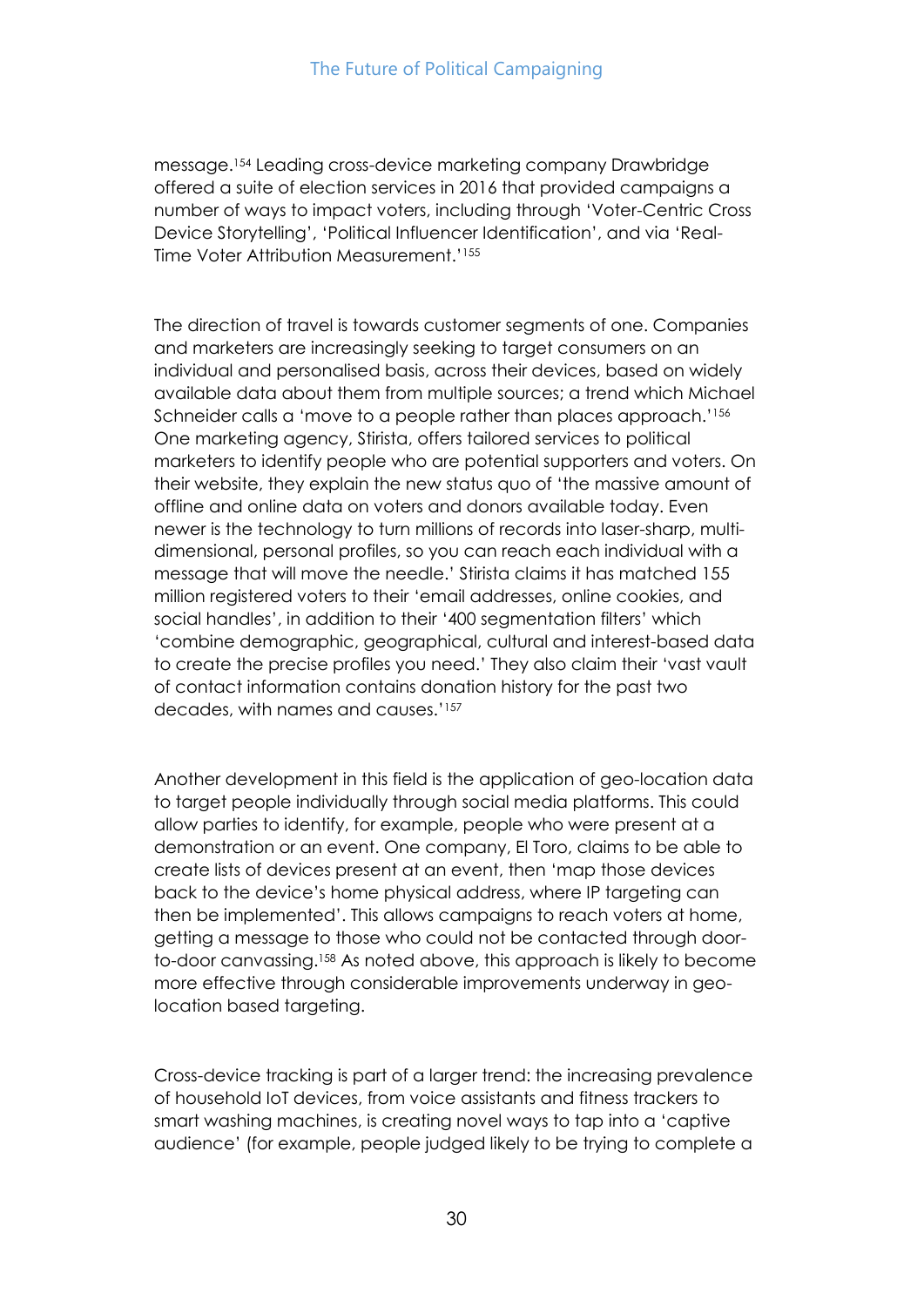household task that requires a certain product). While we are not aware of examples of political parties using IoT advertising, it is plausible that political campaigners, competing to engage potential voters in new and innovative ways, will start to look at the possible use of such techniques.

#### Trend 3: Growth in use of 'psychographic' or similar techniques

There is a long history of personality tests being used for political purposes. After the Second World War, for example, concerned psychologists in the US developed the 'F-scale' in an effort to determine who might be susceptible to fascism.<sup>159</sup> This psychographic analysis is now grounded in big data, and many advertising firms offer the ability to target consumers (or voters) based on the 'emotion' displayed in their social media presence. Experian Marketing Services for political campaigns offers data that weaves together 'demographic, psychographic and attitudinal attributes' to target voters digitally. The company claims that its data enables campaigns to examine a target's 'heart and mind' via attributes related to their 'political persona' as well as 'attitudes, expectations, behaviours, lifestyles, purchase habits and media preferences'.<sup>160</sup>

Political parties continue to use persuasive communication tactics to encourage the electorate to vote for a specific candidate. This has included some limited use of specific personality test techniques, such as the OCEAN test - although there is no robust evidence on how well this approach works. However, the growth of newly available data sets, integrated into psychographic modelling, could result in new insights into personality types and emotional states, based on correlations derived from deep learning systems that are hard for a human analyst to predict, but which can be used to inform political advertising.

If and when these techniques begin to yield improvements in commercial settings, it is highly probable that parties and campaign groups will continue to integrate them into their strategies, though It should be noted here that, again, there is no guarantee that something that works in a commercial context translates easily into political campaigning. Although studies have found some evidence of effectiveness for psychographic targeting in purchasing choices, there is at present very little evidence – at least, that we are aware of – as to its effectiveness in influencing political choices. One unpublished PhD study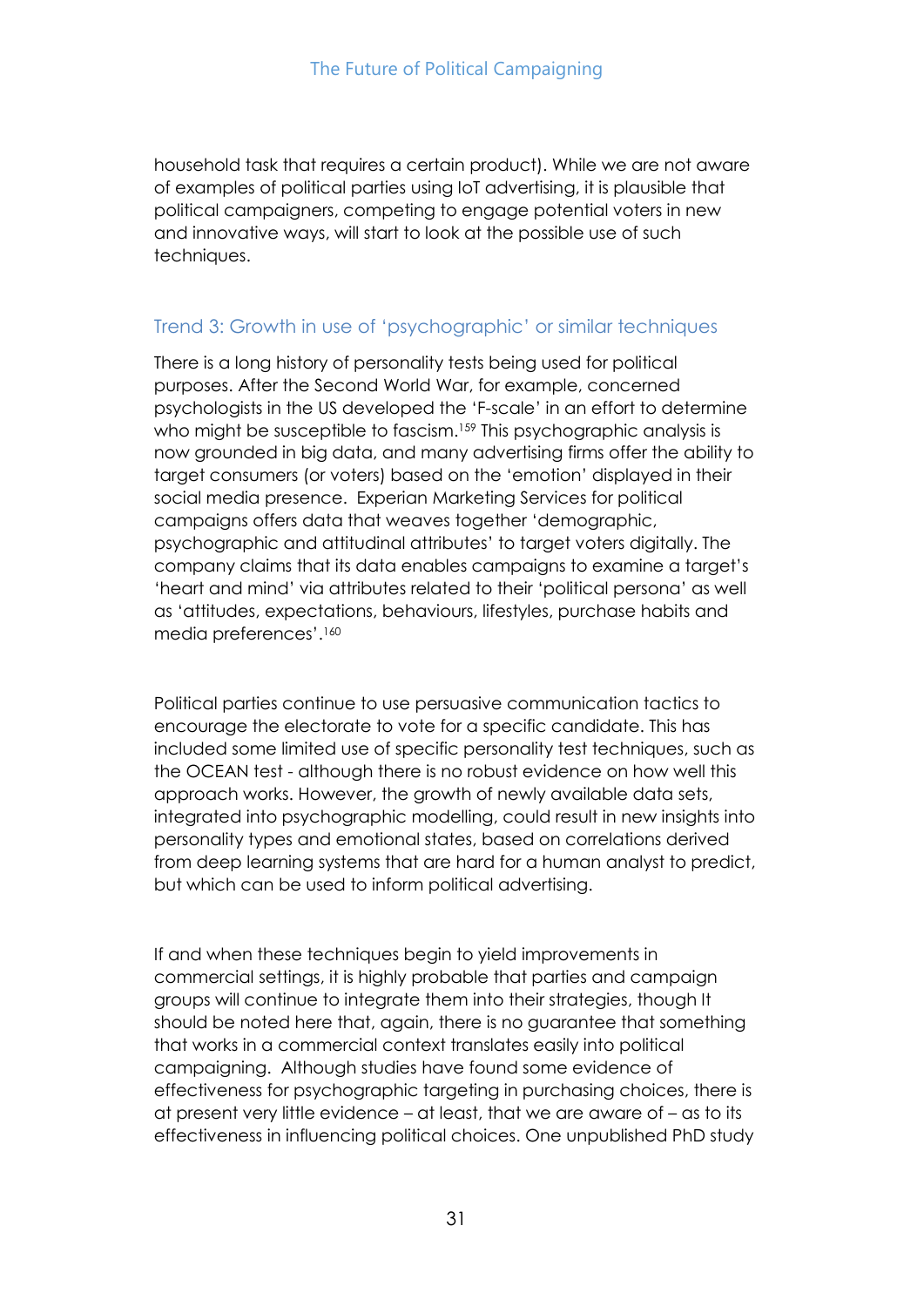has found 'mixed evidence' on the ability of personality traits to predict who is most likely to vote, and raises the question of whether personality traits can predict who is most likely to be persuaded by advertisements.

A voter's mood is just one way in which technology could reveal individual's intimate details to political campaigners. As described above, companies such as L2 already offer detailed data on a voter's views on divisive issues like immigration and gun control - meaning parties can build up a checklist of precisely what political concerns an individual is likely to have. Methods developed by researchers for taking measures of a user's 'satisfaction with life' from online sources could be used, for example, to identify dissatisfied citizens who might be more open to messages relating to policy changes.<sup>161</sup> By combining social media posts with heating bills with health data from a fitness tracker, for example, it might be possible to pick out each users' likely political frustrations or aspirations, then use that to inform the content of adverts.

Campaigning also presents a potential use case for facial recognition technology, though there is no indication that this sort of technology is currently being deployed in political campaigns. However, if such technology becomes unremarkable through integration into the high street, then it is feasible that parties might adopt similar techniques – analysing facial expressions of people watching television adverts or political debates, and seeking to tweak their messages accordingly.

## Trend 4: Use of AI to target, measure and improve campaigns

Given the trends outlined in the first section of this paper, it is possible that AI will prove better than human strategists at working out exactly who should be targeted, when, and with what content, in order to maximise persuasive potential. Such a system would be capable of pulling together vast amounts of data from across different sources, and identifying relationships likely to remain invisible to human analysts. It is not inconceivable that AI driven platforms might be semi-autonomously carrying out political campaigns in the near future.<sup>162</sup>

In addition to enabling better targeting, these technologies could be used to monitor and improve the performance of political campaigns. In the commercial sector, A/B testing of adverts, which helps producers understand what messaging results in higher clickthrough rates and more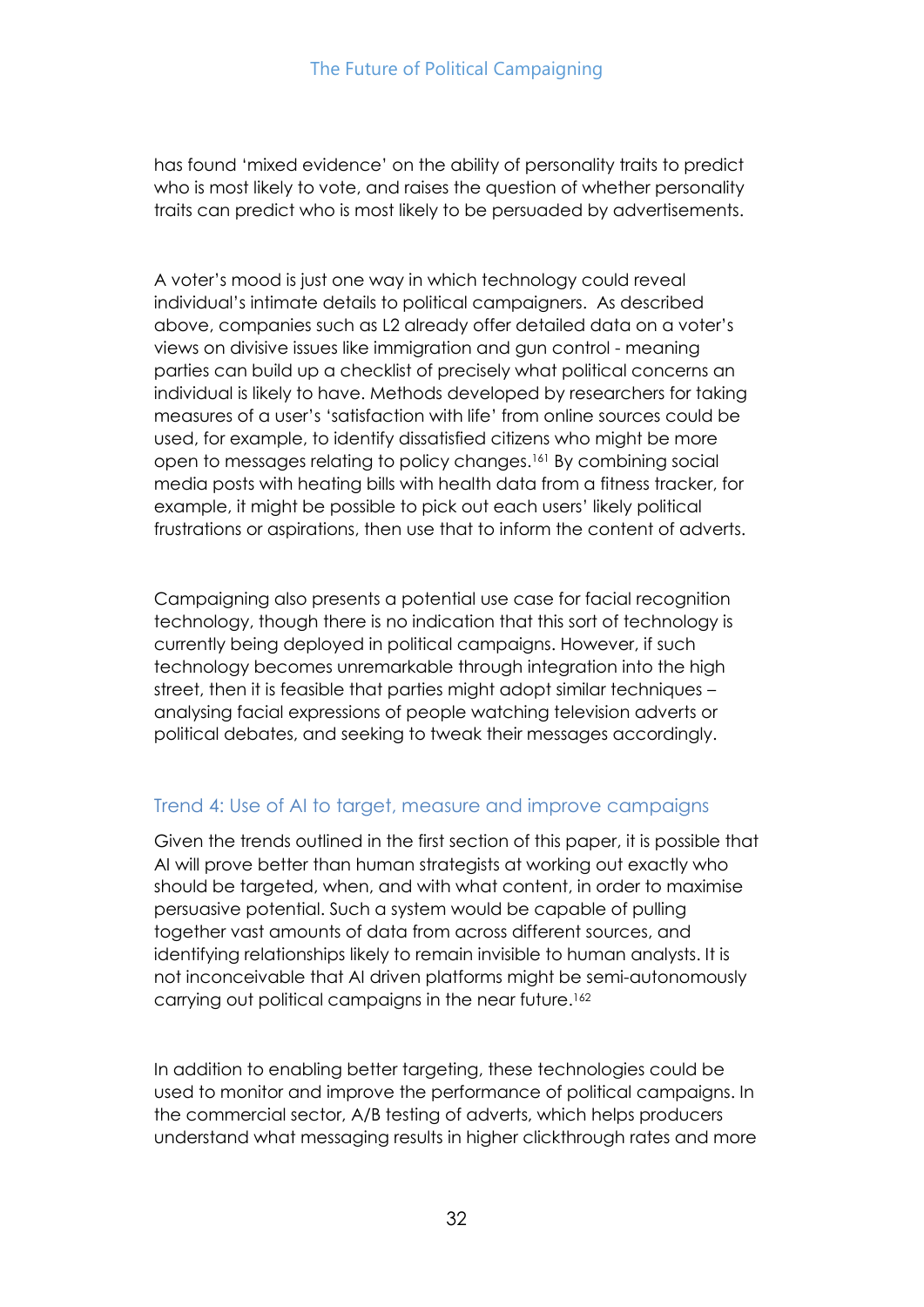conversions (i.e. message A or message B) is commonplace. This method is used iteratively, constantly seeking to improve and target message more effectively throughout a marketing campaign. Improvements in audience segmentation and cross device targeting mean that specific messages can be tested with specific audiences. The problem of finding messages that are effective and resonate with potential voters has been common to political campaigns for a long time, but previously used to involve static and comprehensive 'focus group' testing of a narrow range of messages, each vetted and signed off by senior politicians.<sup>163</sup>

The use of social media and commercial advertising techniques has brought to this endeavour a step change in pace and scale. Moore and Tambini describe a 'dynamic' process where 'messages are selected on the basis of their resonance rather than ideological or political selection.' Tools such as Facebook's Dynamic Creative, using a set of predefined design features of an advert, can already construct thousands of variations of an advert, present them to users, then find the optimal combinations based on engagement metrics. This is the type of feature that Brad Parscale, Trump's digital campaign manager, spoke about in a CBS 60 Minutes interview where he claims that his team tested 50,000 to 60,000 ad variations a day.<sup>164</sup>

## Trend 5: Use of artificial intelligence to automatically generate content

One of the most important developments in AI in recent years is the ability to generate content automatically, which raises the possibility of campaigns using programmatically created messaging, developed specifically to convince target audiences. In perhaps the most obvious use case, Natural Language Generation tools could be used alongside algorithmic targeting in order to automatically generate content for unique users based on insight about their interests and concerns. In this case, instead of finding an optimal combination of design features through measuring engagement in the field, a system could use trending topics, personal data, and an understanding of the interaction between these to generate bespoke and nuanced advertising content. Such campaigns could combine the interactive element of chatbots with personal data to serve adverts that incorporate a back-and-forth interaction, potentially referencing previous interactions or stated concerns with new generated pieces of content. Taken to its logical conclusion, this could lead to a stream of unique, personalised messages targeted at each voter constantly updated based on A/B testing.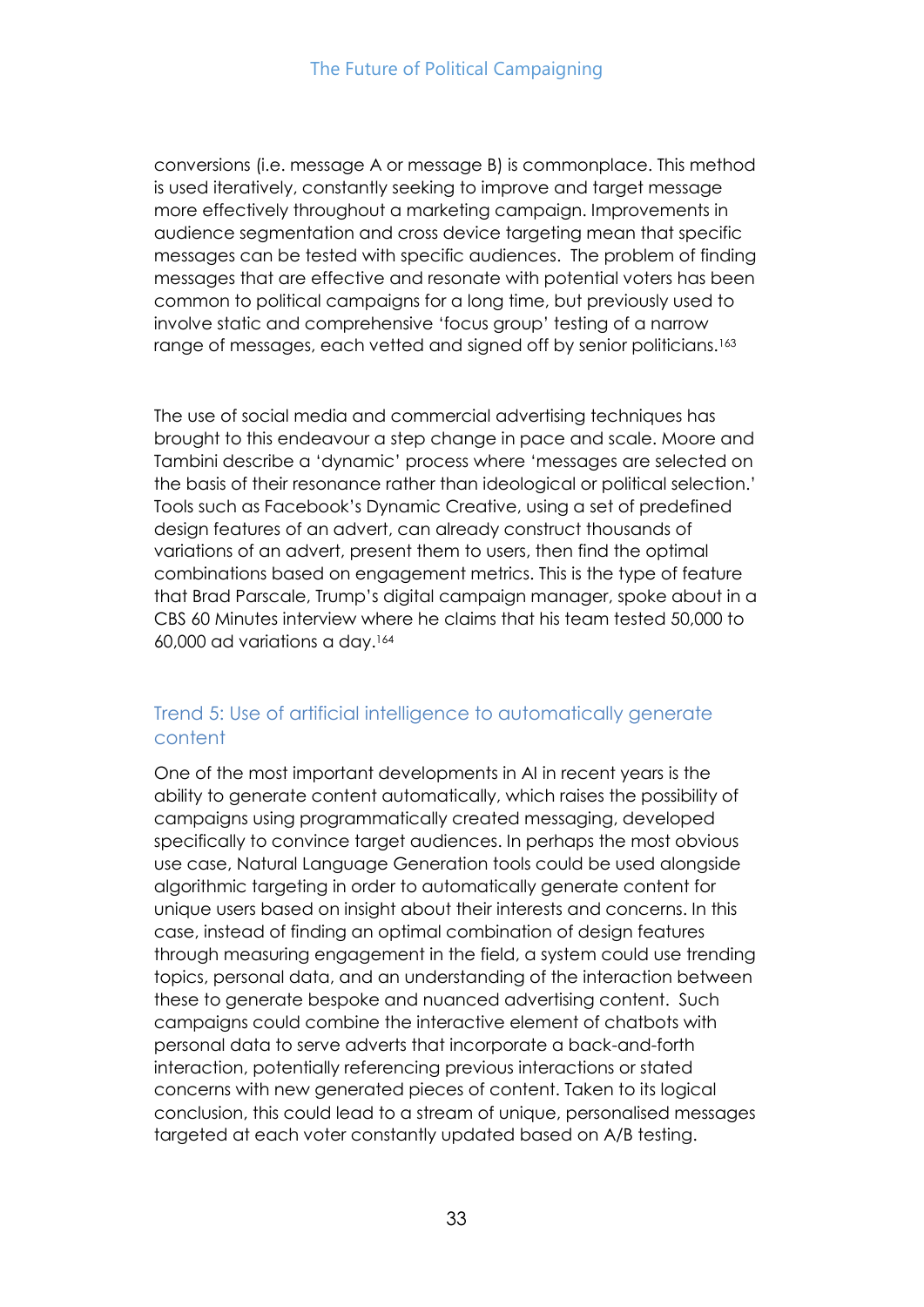This technology can already been applied in the in the use of commercial chatbots, occasionally acting as pseudo-shopping assistants, or surreptitiously pretending to be humans on social media. As conversational technology improves, particularly in verbal machine-tohuman communication, talking with a chatbot will feel more natural, and become more personalised. This familiarity could help chatbots find a niche in political communications, employed by campaigns as a 24/7 helpline for policy questions or as a dynamic cheatsheet to help provide quick and informative answers during canvassing. A current example of this can be found in the nonpartisan chatbot HelloVote, which was used in the 2016 US presidential election. It assisted eligible voters to register to vote, checked whether they had registered, and helped them gain the ID required in their state. Users could communicate through text and the HelloVote system either directly filled out online voter registration forms or sent pre-filled forms to the users to submit.<sup>165</sup>

Not all of this use is likely to be positive. AI generated content has been used for misdirection and disinformation, and social media bot accounts (both private and state-supported) have been used to flood online spaces with masses of false information with the intention to shut down conversations.<sup>166</sup> Similarly, recently invented technologies that generate content are likely to be used to mislead and confuse. Technology which generates photo-realistic images, imitates real voices and hallucinates faces has clear potential to promote misinformation, providing false 'proof' that politicians have said or done something scandalous.<sup>167</sup>

## Trend 6: Using personal data to predict election results

Political parties conduct polling during election campaigns – to gauge overall results, assess reception to policies or leaders, and even identify key issues voters are worried about. In recent years campaigns have started to use social media in an attempt to discover what people are concerned about, and thereby to predict poll results. A recent study by Rossini *et al* found a strong relationship between a candidate's performance in public opinion polls and the types of messages shared on their social platforms. Their findings conclude that candidates who polled higher were more active on Facebook and Twitter and were more likely to use these channels to attack opponents or advocate for themselves.168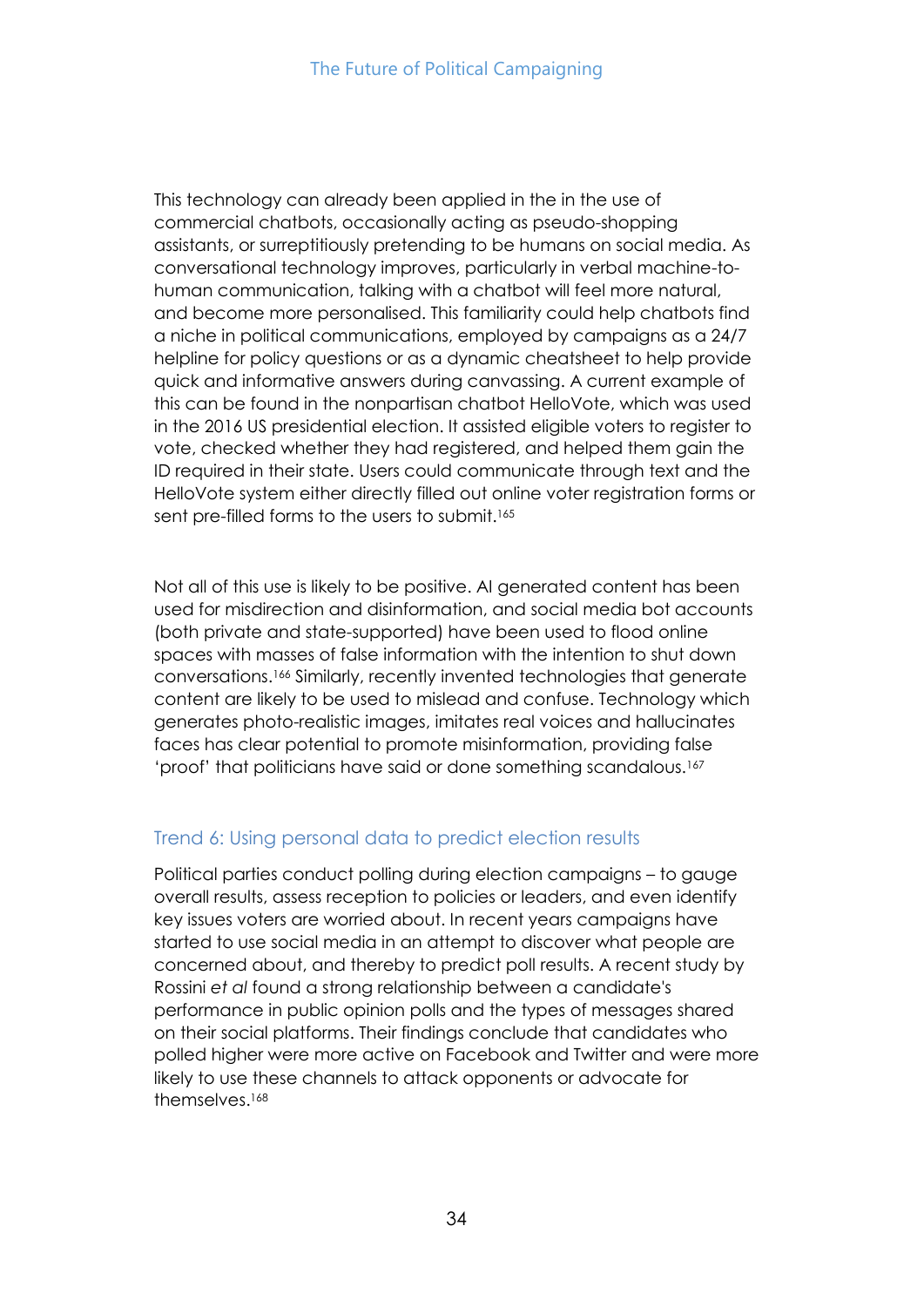One 2017 study explored the link between political liking behaviour and actual voting intention, and found that liking politicians' public Facebook posts can be used as an accurate measure for predicting voter intention. Interestingly, this research concludes that even a single selective Facebook like can reveal as much about political voter intention as hundreds of heterogeneous likes.<sup>169</sup> Another recent study looked at tweets from the 2016 United States presidential election, and sought to find a correlation between tweet sentiment and the election results. After comparing Twitter data to the results of the Electoral College, they found that sentiments expressed online corresponded with 66.7 per cent of the actual outcome of the vote.<sup>170</sup>

As described in Section 1, approaches such as multimodal analysis are increasing the accuracy of sentiment analysis technology. We anticipate increasing use of social media sentiment analysis to both gauge reception to candidate's speeches or events; and as a way to predict the results of elections themselves - although given the variable accuracy levels, this will not replace traditional polling in the foreseeable future.

## Trend 7: Delivery via new platforms

Digital video, wearable tech, and VR are all increasingly important forms of delivering content to users. This is especially true for video, which, viewed on phones and other devices, is considered a highly effective way of delivering emotional content on behalf of brands and marketing campaigns. YouTube has therefore become an important platform for political ads, with the company claiming that today, voters make their political decisions not in 'living rooms' in front of a television but in what it calls 'micro-moments' as people watch mobile video.<sup>171</sup>

The growth of video creates new threats. Late 2017 saw the rise of 'deepfakes,' the application of face-swapping algorithms (among other applications) which allow campaigners to 'put words into' their opponents' mouths. A recent report on AI and security threats warned that 'AI systems may simplify the production of high-quality fake video footage of, for example, politicians saying appalling (fake) things.'<sup>172</sup> This could mean that 'in the future AI-enabled high quality forgeries may challenge the "seeing is believing" aspect of video and audio evidence.'<sup>173</sup> This might not be of immediate concern relating to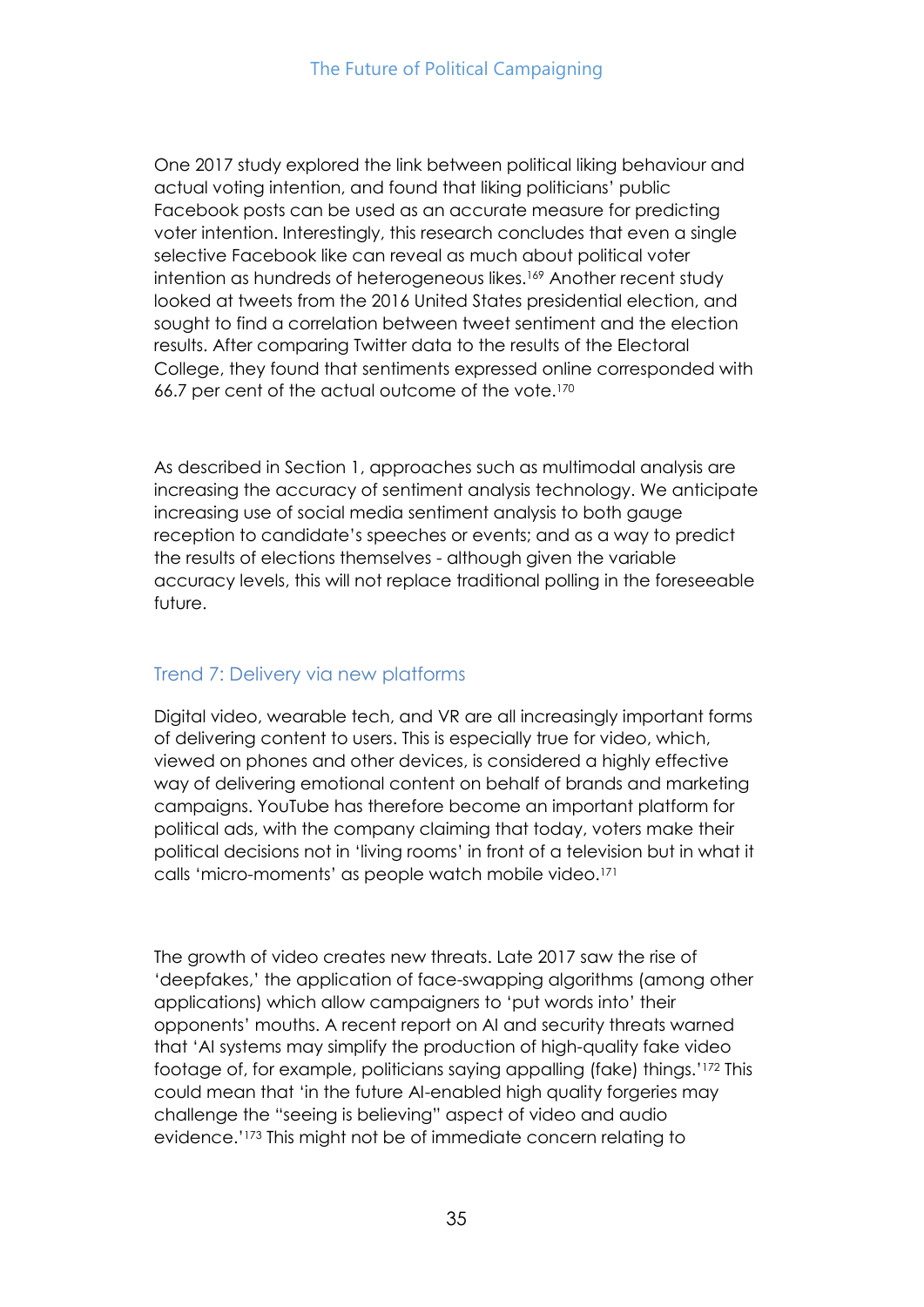personal information – unless of course it involves the use of personal information of whoever was faked.

Just as companies are starting to use virtual and augmented reality platforms to sell products and services, there is also a rise in VR campaigns aimed at opening political debate. In a recent project by director Alejandro Iñárritu, VR was used to recreate the experience of Mexican immigrants crossing into the United States.<sup>174</sup> The project is not alone in its intent to drive social issues forward using these technologies.<sup>175</sup>

The increase in ownership of IoT devices - in particular wearables - is recognised as a new growth area for marketing, especially when combined with location data. As this technology is in its early days in the commercial sector, there have not yet been any applications to political campaigns - at least as far as we are aware. It is, however, an area that could be utilised in the future.

In addition to advertising on social media, more traditional platforms - in particular television - are being used in new ways by political campaigns. The increase in the collection and use of television data (including settop data and smart TV device data) is facilitating better targeted television advertising.<sup>176</sup> Political campaigns are at the forefront of this technology, using 'second-to-second viewing data', amplified with 'demographic and cross-platform data from a multitude of sources', acquired via information brokers, to deliver more precise adverts.<sup>177</sup> NCC Media, the US cable TV ad platform owned by Comcast, Cox, and Spectrum, provides campaigns with the ability to target potential voters via the integration of its set-top box viewing information with voter data from Experian and others.<sup>178</sup>

Due to its enduring importance, targeted TV advertising merits a little more explanation here. There are two types of television adverts: addressable (where specific individuals are targeted, meaning that two people watching the same station at the same time might each see different ads) and predictive adverts (everyone in a given market sees the same ads, but ads shown during particular shows are singled out by political groups based on the high probability that key voters watch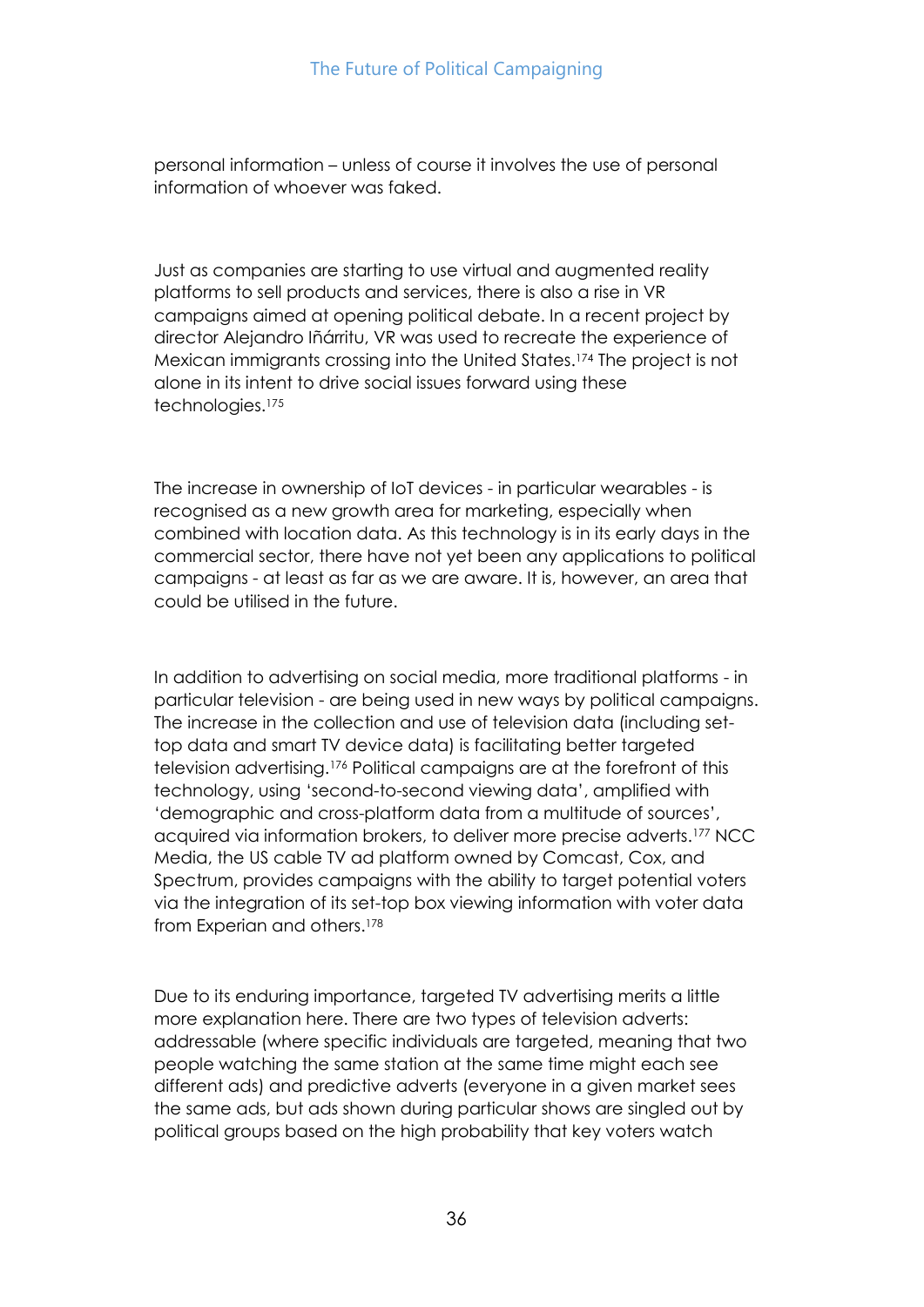those programs). According to commentators addressable political advertising is more commonly used by political campaigns; with the catch that it's also more costly. As a result, political campaigns are increasingly merging together various data sources to understand which programs certain voter segments are most likely to watch.<sup>179</sup> In a vivid illustration of this, Forbes reported recently that services like Deep Root Analytics helped the Trump campaign identify police procedural 'NCIS' as popular with anti-Obamacare voters, while 'The Walking Dead' was preferred by those who favour stricter immigration laws.<sup>180</sup>

Ken Strasma, CEO of HaystaqDNA, an analytics firm that has worked on campaigns for Barack Obama and Bernie Sanders, is quoted as saying that they haven't yet been able to leverage social media data to improve TV targeting: 'Unfortunately, as it stands now, the number of people whose identities we could match and who also had addressable TV was too small to make it practical.'<sup>181</sup> However, recent patents describe significant advances in cross device targeting. For example, Intel IQ's patent describes the ability to target a television advert based on a user profile collated from multiple online devices, only one of which needs to be associated with the set-top box (the device that connects a television and a signal source). The current limitations of targeted political advertising therefore seem unlikely to persist.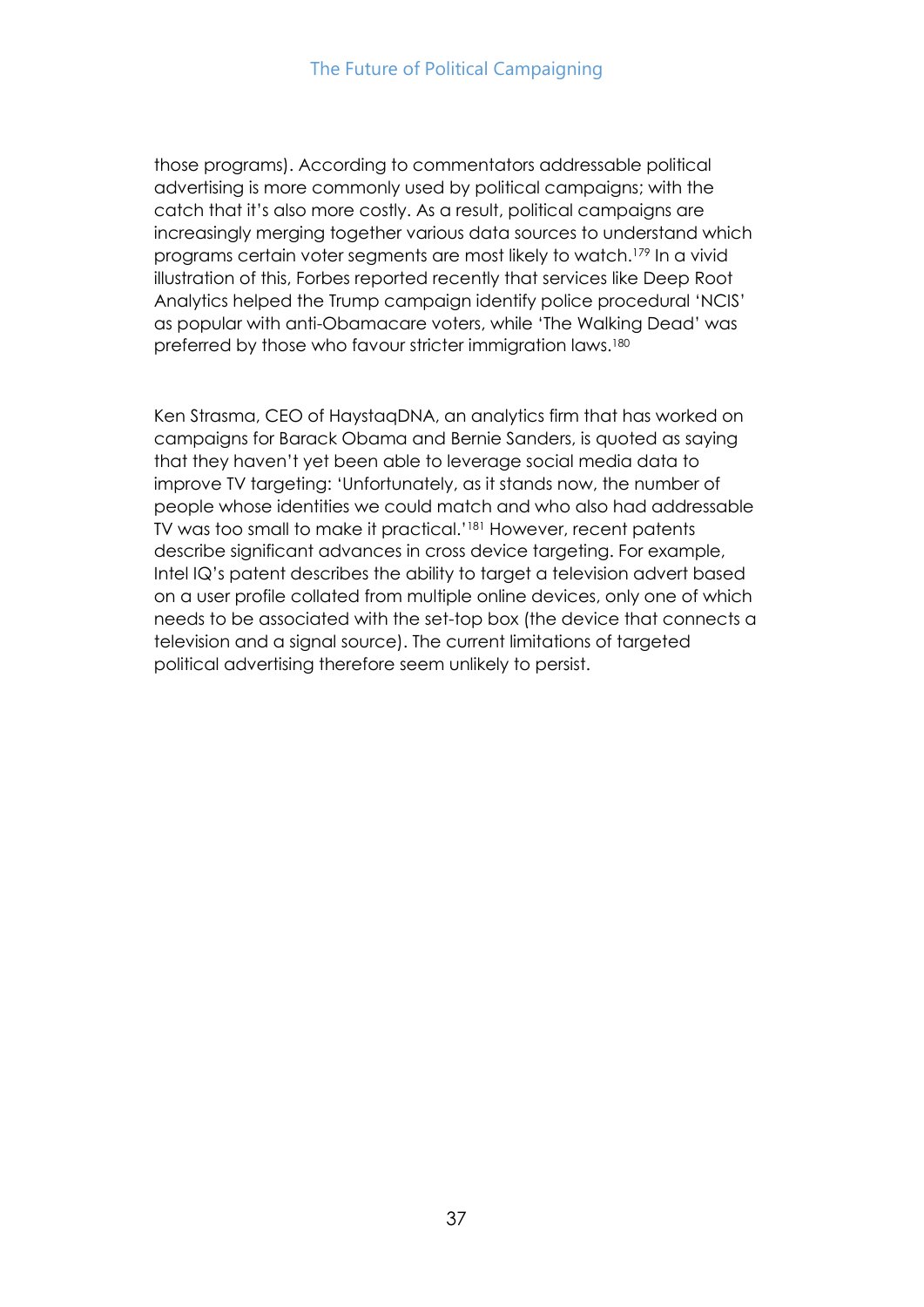## **KEY CHALLENGES**

Below, we set out what we consider to be the main challenges relating to political campaigning as a result of new technologies. As the explicit focus of this paper is on privacy risks or challenges, we have not discussed the many benefits to campaigns and elections that these trends might also create. We have also limited ourselves to legal methods that legitimate and lawful political parties might adopt – and not those from malicious actors.

## **Privacy**

There are several privacy risks resulting from the latest developments in data exploitation and targeting. Some of these will arise from new consumer technologies. A recent report by the Royal Academy of Engineering, for example, warned that IoT devices posed a particular new risk to privacy, as a person's location could be more easily identified through analysis of data collected through IoT devices.<sup>182</sup> The majority of these risks relate to consumer privacy in general, rather than political campaigns specifically. Nevertheless, if political campaign data use follows the same route as marketing and advertising there will be a greater drive toward both cross-device targeting and individualisation i.e., the aiming of political messaging at unique individuals. As a result, campaigns will be incentivised to hold or obtain more personal data on individuals, and to collect as much diverse data as possible, in order to maximise the effectiveness of their messaging.

## User consent and knowledge

The more complicated and automated the process of data use and targeting becomes, the more difficult it will become for users to ask for a clear explanation about how their data is used, and to know whether they can ask for it back. As big data and algorithmic technologies are often highly complex, and AI led processes are typically difficult to scrutinise and explain, the principle of 'informed consent' will become increasingly difficult to apply even to 'everyday' forms of data processing. As a result, it will be hard for people, as well as parties, regulators and campaign groups, to understand how collected data is being used. This will especially be the case with cross-device targeting, since it might not always be clear to the user who is actually responsible for the targeting.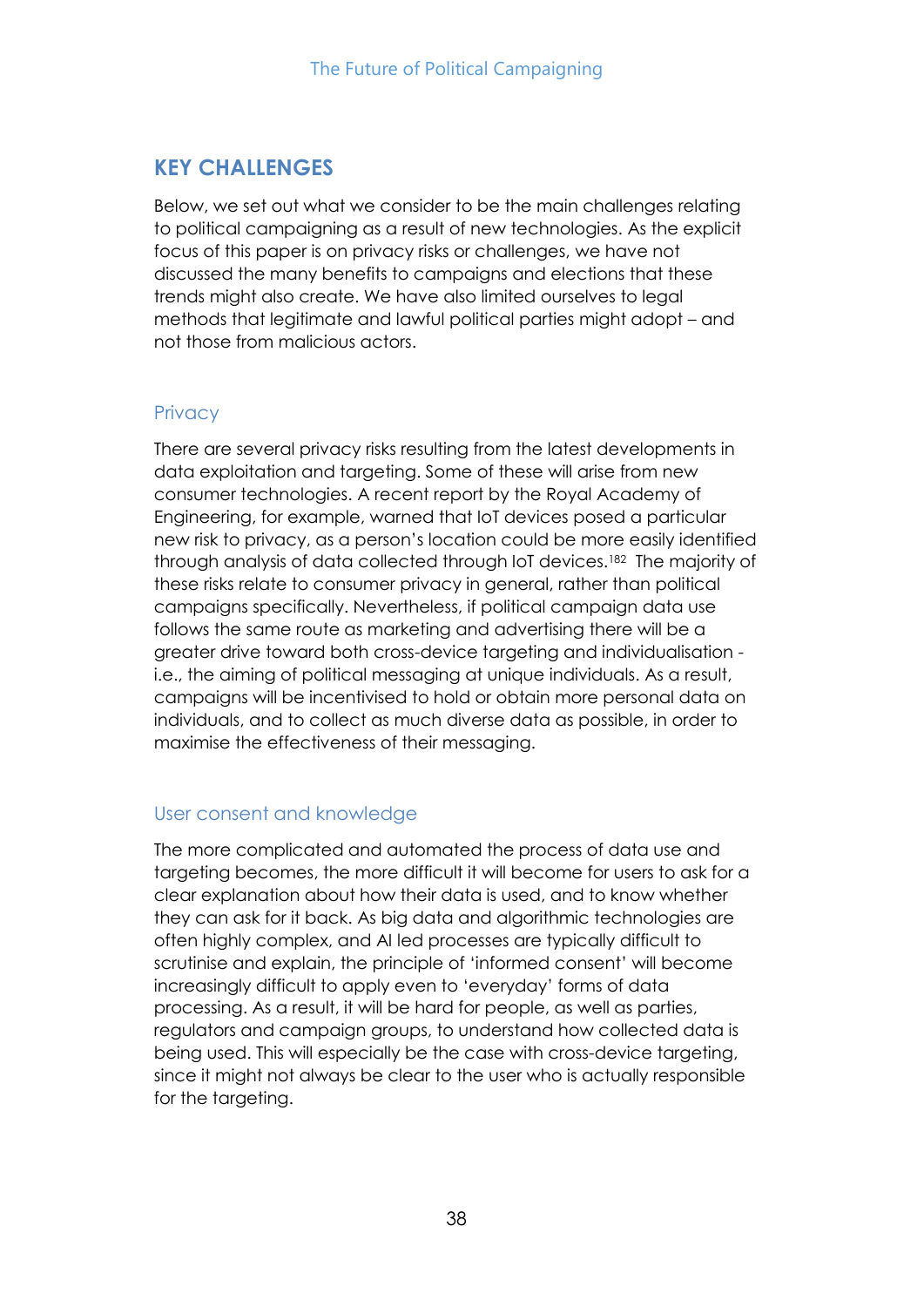## Inappropriate profiling & messaging

There is potential for automatically generated content to become an important part of political campaigning in the coming years. One possible scenario involves Natural Language Generation being employed to automatically create tailored content for each voter, based on data held about them or acquired by parties. This would amount to the automation of political campaign content. These methods might include a constant and intensive process of iterative A/B testing and production, outputting content at a scale and pace beyond the capacity of any human editor. This could result in inappropriate, inaccurate, or prejudicial adverts appearing. While this form of advertising is will not necessarily be illegal (although in some cases may be), its existence could also undermine public confidence in the ability of regulators to ensure political campaigns are run fairly and increase public distrust of political parties.

## **Accountability**

One of the major trends over the next 2-5 years will be the widening availability of currently state-of-the-art artificial intelligence, automated Natural Language Generation, and user targeting. It is our view that algorithmic marketing techniques will soon become available to all political parties, enabling them to routinely run thousands, perhaps millions of algorithmically tuned messages. This scale is might overwhelm regulators, who could find it difficult to effectively monitor political adverts that are shown. Regulators are advised to consider how high volumes of messages might be stored and shared, potentially with the wider public, in such a way that they can be reliably checked. Unless this can be achieved, there is a risk of growing concern relating to the transparency and political accountability of campaigns.

## Emotional manipulation

The technique of using psychographics, or broader emotional targeting, is likely to improve with the creation of very large and cross-referenced datasets. It is probable that, in an effort to increase the inferential power of targeting algorithms, personality survey data will be linked with ever larger and more varied data sets from IoT devices, location histories and social media. This will help campaigns build up correlations between personality types / moods / psychological states and patterns of behaviour. In advertising, this will lead to new methods for targeting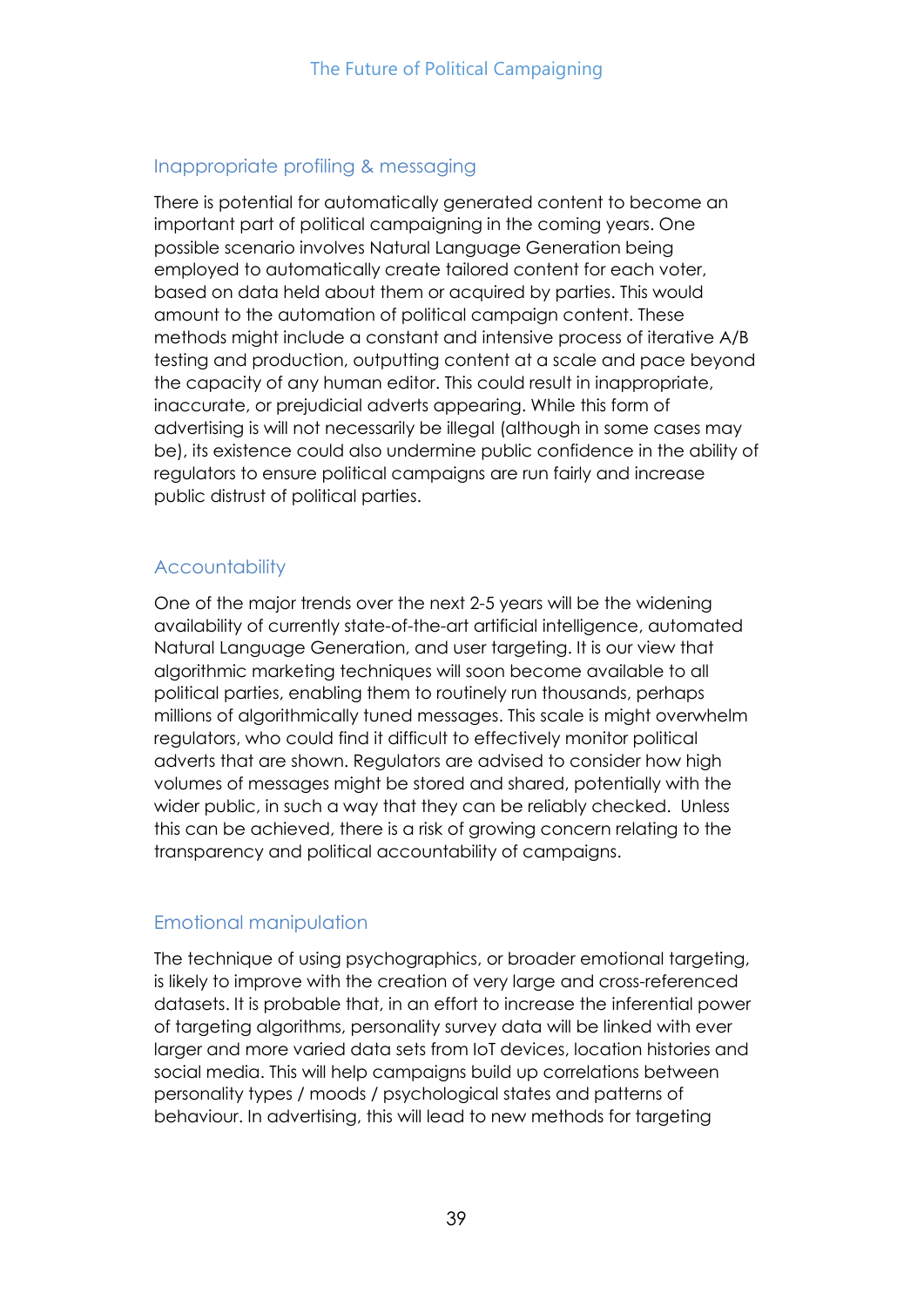consumers at the time and place that they're most receptive, using content that reflects their personality.

As much of this will necessarily be automated, handing control to an AI based system could potentially sometimes result in political parties targeting people who are extremely depressed, anxious or suffering from particular psychological difficulties with adverts designed to appeal to them. As well as being ethically questionable, this could cause reputational damage to the party running the campaign if discovered though the fragmentation of individual targeting is likely to mean many cases go unnoticed. In general, we believe there is a danger that political messaging will become more emotional in tone, appealing more often to anger, frustration or prejudice, in an attempt to mobilise voters and maximise engagement with content. This is likely to have other, longer term effects on the health of democracy.

## **Competition**

According to various analysts, there is evidence that a small number of companies – notably Facebook and Google – are becoming increasingly dominant in terms of online advertising.<sup>183</sup> The continued improvement of their services to target people – including custom and lookalike audiences, along with the ability to reach into people's homes through advertising by personal assistants – is likely to mean these companies become increasingly important for online ad spend during elections. As the academics Moore and Tambini set out in their recent paper on the subject, 'the continuing dominance and monopoly positions, particularly by opaque foreign companies, are likely to be particularly corrosive of trust, fairness, and legitimacy.'<sup>184</sup>

## Creation of new forms of personal data

Likely improvements in generating inferred data – where probabilistic inferences are made about a user based on an analysis of available data points – will create new categories of data. For example, on current trends it might be possible to very accurately determine an individual's sexual preference, political persuasion, voting history etc, based on a sophisticated analysis of metadata arising from their device use, browsing habits and so on. If this process can be made sufficiently accurate, it would allow for the inference of what is arguably personal data, generated by a private company without the knowledge of the individual concerned. Of particular interest for political campaigns will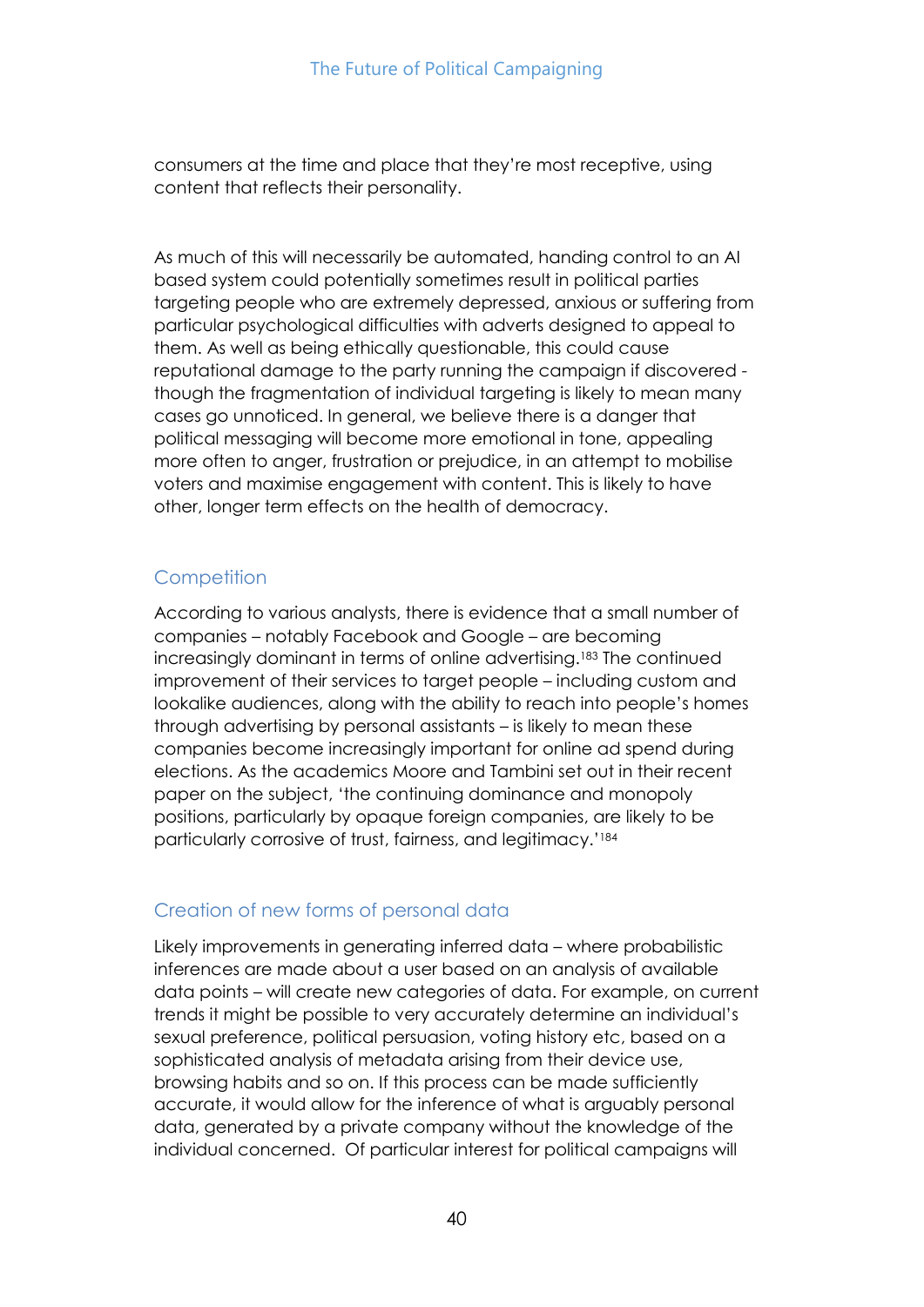be 'persuadability' to certain political messages – whether about the economy, immigration, the environment or so on - which could help to determine a person's political persuasions. In these circumstances, it is hard to see how the user would know this data exists, or exercise their rights to have it removed, corrected, or processed in any other way.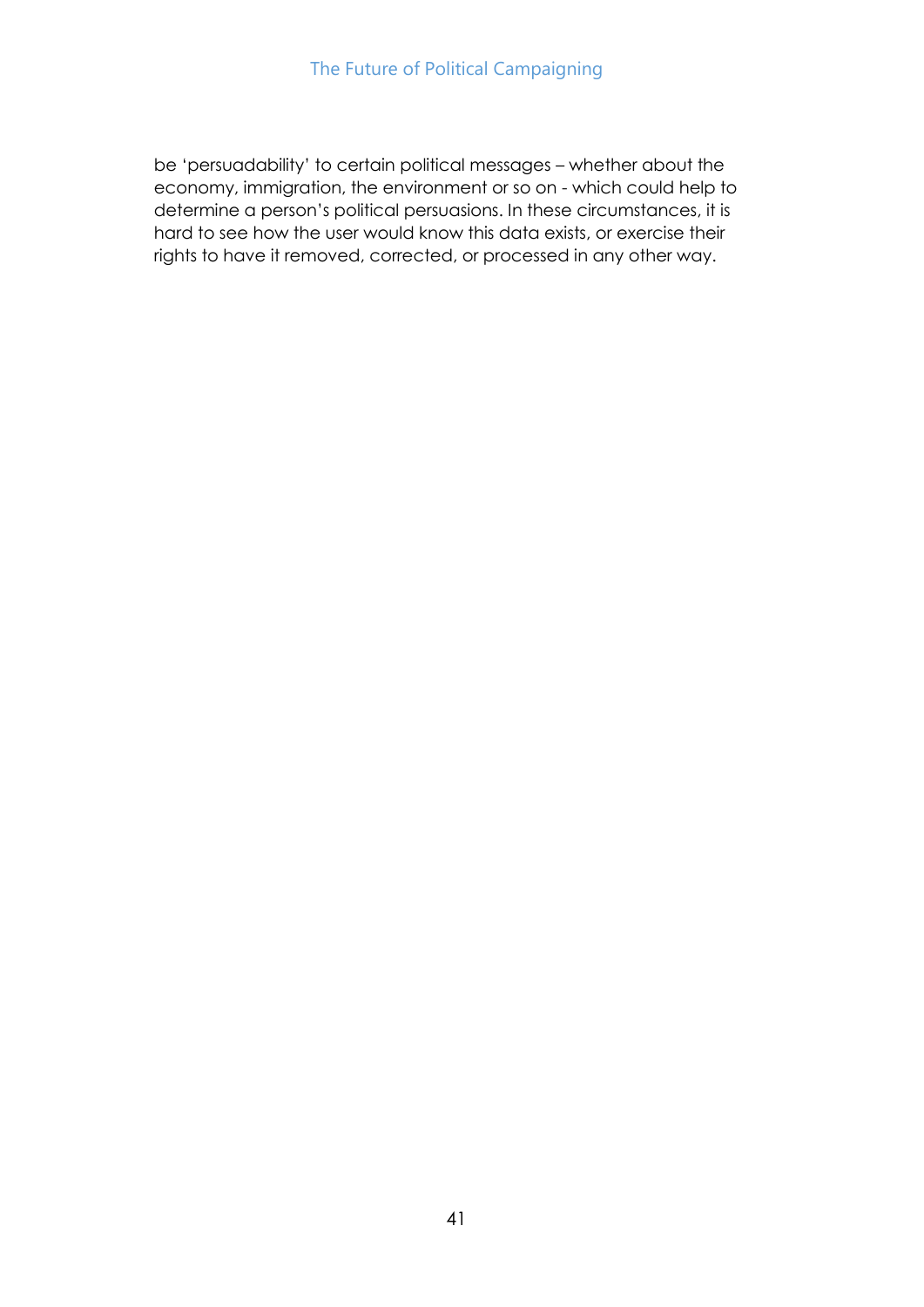## **References**

<sup>1</sup> R Jacobson (2013), '2.5 quintillion bytes of data created every day. How does CPG & Retail manage it?', Available from: www.ibm.com

<sup>2</sup> Deloitte (2018), 'Tech Trends 2018', Available from: [www.deloitte.com](http://www.deloitte.com/) 

<sup>3</sup> A Barker and J Stuart Ward (2013), 'Undefined By Data: a survey of big data definitions'

<sup>4</sup> Barkham et al (2018), 'Urban Big Data: city management and real estate markets', Available from: [https://mitcre.mit.edu](https://mitcre.mit.edu/)

<sup>5</sup> D Boyd and K Crawford (2012), 'Critical questions for big data: provocations for a cultural, technological, and scholarly phenomenon', *Information, Communication & Society,* Volume 15

<sup>6</sup> RedPixie (2018), 'The World of Data: 32 essential stats about big data and IoT', Available from: www.redpixie.com

<sup>7</sup> TechUK (2017), 'The Connected Home: a view of the UK market and future trends', [www.techuk.org/insights/reports/item/11743-the-connected-home-a](http://www.techuk.org/insights/reports/item/11743-the-connected-home-a-view-of-the-uk-market-and-future-trends)[view-of-the-uk-market-and-future-trends](http://www.techuk.org/insights/reports/item/11743-the-connected-home-a-view-of-the-uk-market-and-future-trends) (accessed May 2018).

<sup>8</sup> Ibid.

<sup>9</sup> RedPixie (2018), 'The World of Data: 32 essential stats about big data and IoT', Available from: [www.redpixie.com;](http://www.redpixie.com/) TechUK (2017), 'The Connected Home: a view of the UK market and future trends',

[www.techuk.org/insights/reports/item/11743-the-connected-home-a-view-of](http://www.techuk.org/insights/reports/item/11743-the-connected-home-a-view-of-the-uk-market-and-future-trends)[the-uk-market-and-future-trends](http://www.techuk.org/insights/reports/item/11743-the-connected-home-a-view-of-the-uk-market-and-future-trends)

<sup>10</sup> H Merry (2016), 'IoT: Keeping the elderly independent at home', [www.ibm.com/blogs/internet-of-things/elderly-independent-smart-home/](https://www.ibm.com/blogs/internet-of-things/elderly-independent-smart-home/)

<sup>11</sup> R Feldman (2017), 'What does the future hold for wearables?', <https://yougov.co.uk/news/2017/04/24/what-does-future-hold-wearables/>

<sup>12</sup>J Blackstock et al (2018), "Internet of Things: realising the potential of a trusted smart world', [www.raeng.org.uk/publications/reports/internet-of-things-realising](https://www.raeng.org.uk/publications/reports/internet-of-things-realising-the-potential-of-a-tr)[the-potential-of-a-tr](https://www.raeng.org.uk/publications/reports/internet-of-things-realising-the-potential-of-a-tr)

<sup>13</sup> C Wahlquist (2017), 'Under the skin: how insertable microchips could unlock the future', Available from: https://www.theguardian.com; Hameed et al (2010), 'A novel human-machine interface using subdermal magnetic implants', https://ieeexplore.ieee.org/abstract/document/5898141/

<sup>14</sup> Bristol is Open,<https://www.bristolisopen.com/>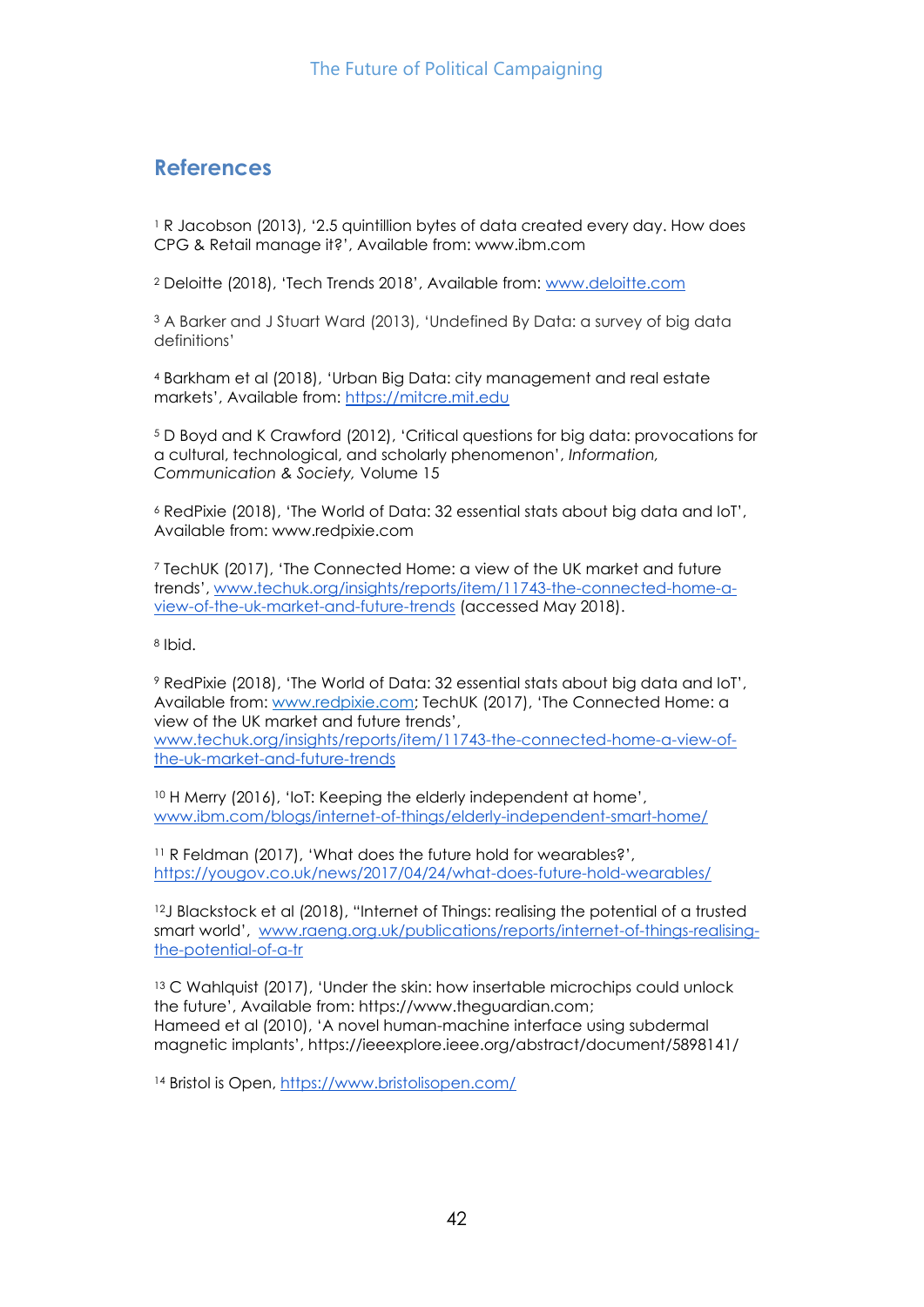<sup>15</sup> Smart Parking (2017), 'New parking app launched to ease the search for a parking spot in Cardiff in Europe's first citywide roll out of smart parking technology', Available from: https://www.smartparking.com Glasgow City Council,<http://futurecity.glasgow.gov.uk/energy/>

<sup>16</sup> Accenture (2018), 'Smartphones Losing Ground to Digital Voice Assistant Devices in Homes, Accenture Survey Finds' https://newsroom.accenture.com/news/smartphones-losing-ground-to-digitalvoice-assistant-devices-in-homes-accenture-survey-finds.htm

<sup>17</sup> Alpine, https://alpine.ai/about/

<sup>18</sup> SharpEnd Partnership,<https://io.tt/works/>

<sup>19</sup> Mindshare (2016), "Everyday Connects: pack to the future", [https://io.tt/media/2017/04/Mindshare\\_Huddle\\_Everyday\\_Connects\\_2016.pdf](https://io.tt/media/2017/04/Mindshare_Huddle_Everyday_Connects_2016.pdf)

<sup>20</sup> C Farr (2017), 'What smartwatches and other wearables can't track today but might in the future', www.cnbc.com/2017/11/05/wearables-future-trackglucose-blood-pressure-mental-health.html

<sup>21</sup> E Bertino and N Islam (2017), 'Botnets and Internet of Things Security', *Computer*, Volume 50, Issue 2

<sup>22</sup> Osborne Clarke (2016), 'Internet of Things and Data Ownership' http://www.osborneclarke.com/insights/internet-of-things-and-data-ownership/

<sup>23</sup> Deloitte (2017), 'Tech Trends 2017', www2.deloitte.com/insights/us/en/focus/tech-trends/2017.html

<sup>24</sup> PwC (2017), 'Technology predictions for 2018', www.pwc.co.uk/pressroom/press-releases/technology-predictions-2018.html

<sup>25</sup> McKinsey & Company (2015), 'Marketing & Sales Big Data, Analytics, and the Future of Marketing & Sales', Available from: www.mckinsey.com

<sup>26</sup> Experian, http://www.experian.com/marketing-services/targeting/datadriven-marketing.html

<sup>27</sup> McKinsey & Company (2015), 'Marketing & Sales Big Data, Analytics, and the Future of Marketing & Sales', Available from: www.mckinsey.com

<sup>28</sup> Ibid.

<sup>29</sup> Ibid.

<sup>30</sup> Barkham et al (2018), 'Urban Big Data: city management and real estate markets', Available from: https://mitcre.mit.edu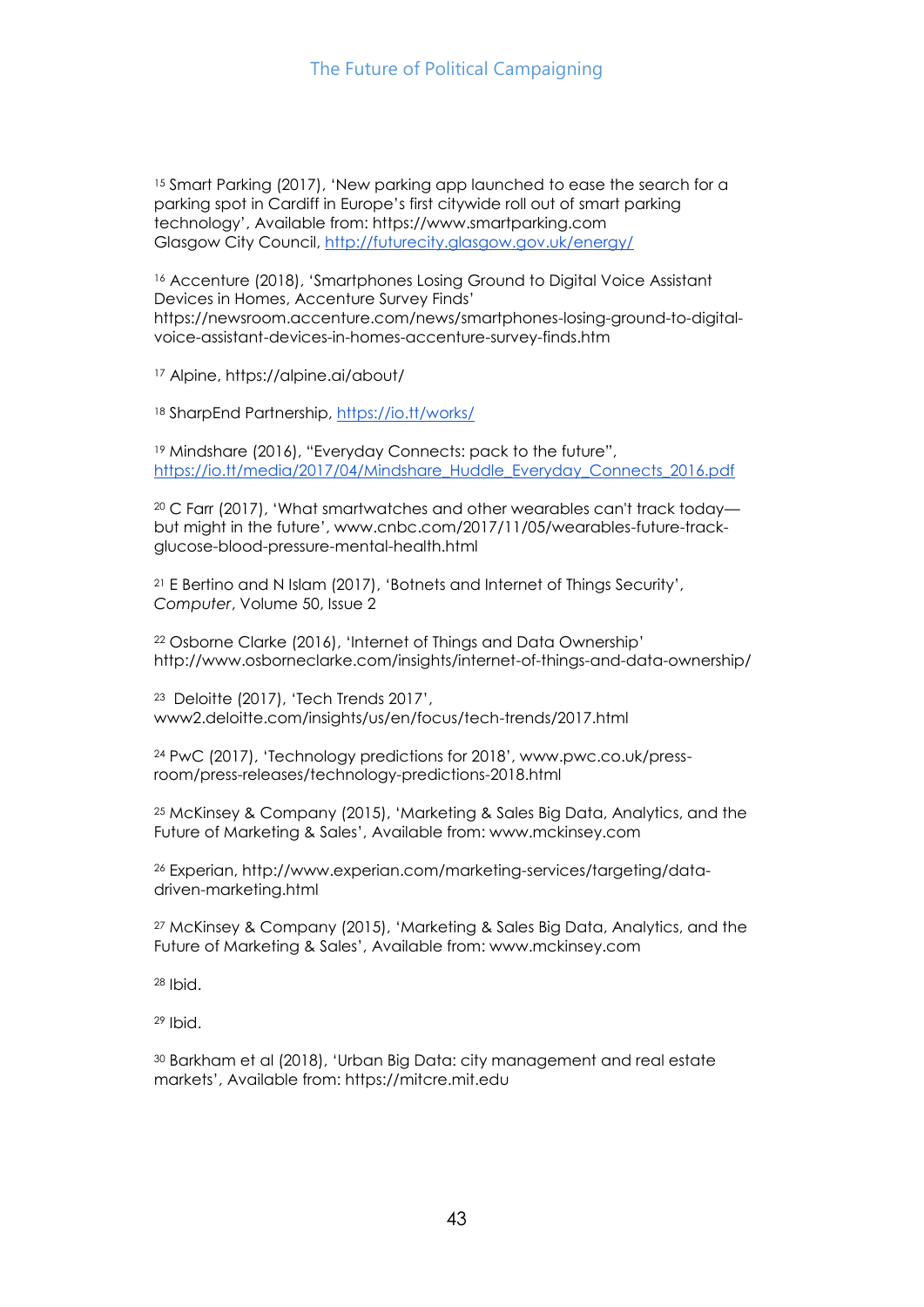<sup>31</sup>*Wired* (2016) 'Alexa and Google Home Record What You Say. But What Happens to That ' available from www.wired.com

<sup>32</sup> K Yeung (2016), ''Hypernudge': Big Data as a mode of regulation by design', *Information, Communication & Society*, Volume 20, Issue 1

<sup>33</sup> OECD (2015), 'Data-Driven Innovation: big data for growth and well-being', http://dx.doi.org/10.1787/9789264229358-en

<sup>34</sup>J Chester and K Montgomery (2017), 'The role of digital marketing in political campaigns' *Internet Policy Review*, Volume 6, Issue 4

<sup>35</sup> R Allen (2016), 'What is Programmatic Marketing?', Available from: www.smartinsights.com

<sup>36</sup>*The Economist* (2017), 'Data is giving rise to a new economy', Available from: www.economist.com

<sup>37</sup> Deloitte (2018), 'The future of the smartphone: the next 5 years', www.deloitte.co.uk/tmtpredictions/predictions/future-of-the-smartphone/

<sup>38</sup>ESA (2017),

https://www.esa.int/Our\_Activities/Navigation/Galileo/What\_is\_Galileo

<sup>39</sup> IoTUK (2017), 'Satellite Technologies for IoT Applications', <https://iotuk.org.uk/wp-content/uploads/2017/04/Satellite-Applications.pdf>

<sup>40</sup> Localz (2016), 'The Use of Location Services, Based on One Million People', Available from: https://localz.com

<sup>41</sup> Gomes et al (2013), 'Where Will You Go? Mobile Data Mining for Next Place Prediction', https://link.springer.com/chapter/10.1007/978-3-642-40131-2\_13

<sup>42</sup> Juniper research (2014), 'Location based services market to reach \$43.3BN by 2019, driven by context aware mobile services', Available from: [www.juniperresearch.com;](http://www.juniperresearch.com/)

Salesforce, 'The Power of Geofencing and How to Add It to Your Marketing', Available from: www.salesforce.com

<sup>43</sup> GSMA (2014), 'A Guide to Bluetooth Beacons*',* Available from: www.gsma.com

<sup>44</sup> GM Global Technology Operations LLC, (2018). Learning driver demographics from vehicle trace data. US9928524B2.

<sup>45</sup> M Kuzin et al (2017), 'Dangerous liaisons: investigating the security of online dating apps', https://securelist.com/dangerous-liaisons/82803/

<sup>46</sup> S Harmston (2017), 'Almost half of VPN users are accessing region-based content', Available from: https://yougov.co.uk/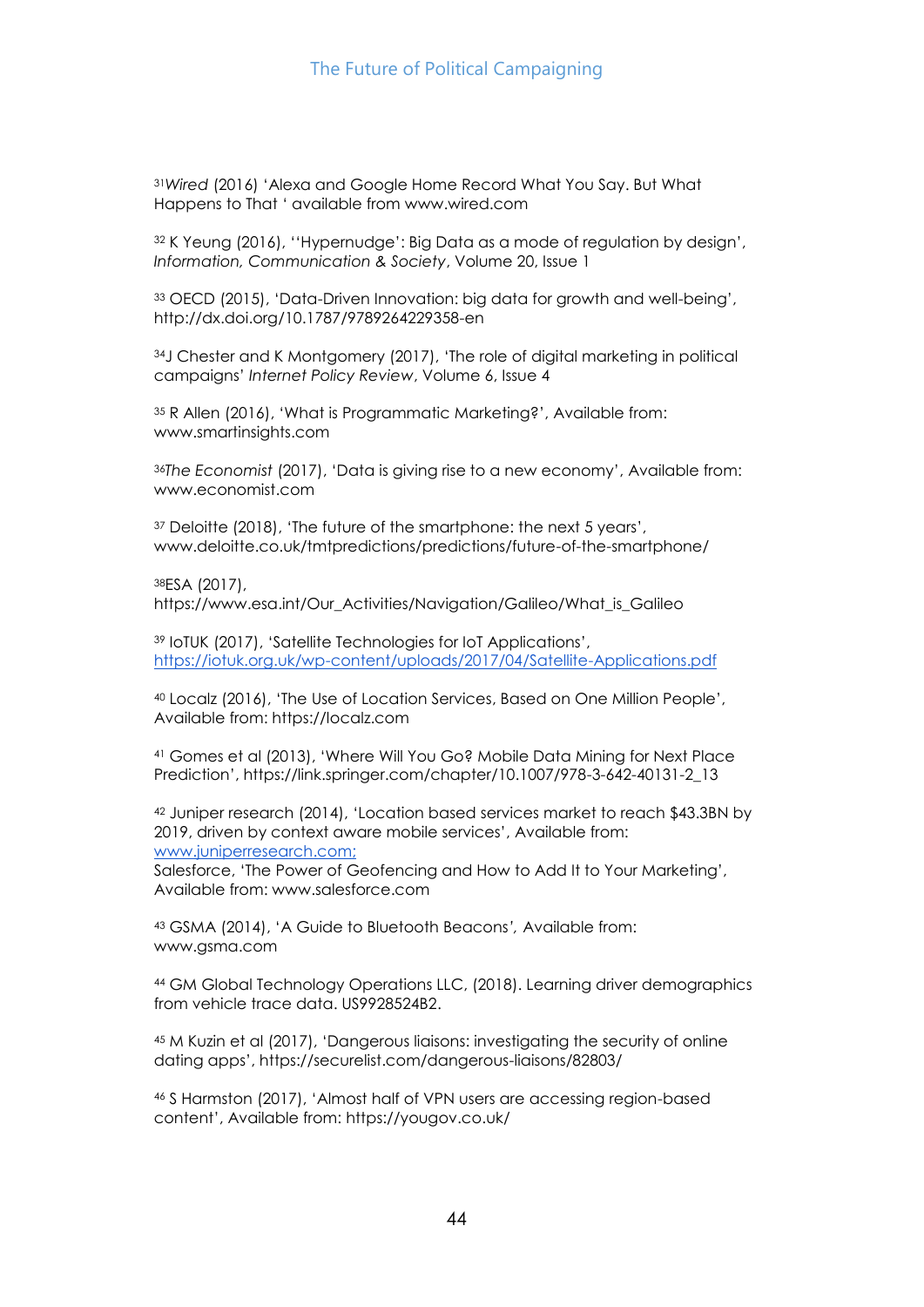<sup>47</sup> WhatIsMyIP.com,<https://www.whatismyip.com/ip-address-lookup/>

<sup>48</sup> A Gupta and O Voggenreiter (2017), Determining user location using IP address and historical device locations', https://www.tdcommons.org/dpubs\_series/547/

<sup>49</sup> C Rusu (2017), 'Is the Location IoT the future of RTLS?', <https://www.onyxbeacon.com/location-iot-rtls/>

<sup>50</sup> J Clark (2016), 'How the IoT could make marketing more personal', Available from: https://www.ibm.com

<sup>51</sup> J Blackstock et al (2018), "Internet of Things: realising the potential of a trusted smart world', [www.raeng.org.uk/publications/reports/internet-of-things-realising](https://www.raeng.org.uk/publications/reports/internet-of-things-realising-the-potential-of-a-tr)[the-potential-of-a-tr](https://www.raeng.org.uk/publications/reports/internet-of-things-realising-the-potential-of-a-tr)

<sup>52</sup> Letter from Facebook to the Electoral Commission (2018) Available from: https://preview.tinyurl.com/yan8mmc2

<sup>53</sup> H Givens (2017), 'What's The Deal With Lookalike And Similar Audiences?', Available from: www.salesforce.com

<sup>54</sup> P Robles (2017), 'Facebook adds value optimization to ad bidding & Lookalike Audiences', Available from: <https://econsultancy.com/>

<sup>55</sup> B Tassoni-Resch (2017), 'Google launches new options for Customer Match targeting', available from: https://ppchubbub.com

<sup>56</sup> Outbrain, https://www.outbrain.com/solutions/lookalikes/

<sup>57</sup> SimMachines (2018), 'Dynamic predictive segmentation is the future of marketing', Available from: https://simmachines.com

<sup>58</sup> A Anantharaman (2018), 'The Future of Audience Selection: where AI can take your campaigns', Available from: [https://blog.marketo.com](https://blog.marketo.com/2018/04/future-audience-selection-ai-can-take-campaigns.html)

<sup>59</sup> A Dolan (2017), 'Intent Targeting: The Future Of Segmentation', Available from: https://www.swrve.com/

<sup>60</sup> K Weed (2017), 'The future of consumer marketing? The CMO of Unilever says it's 'consumer segments of one'' www.thinkwithgoogle.com

<sup>61</sup> Capgemini Consulting and ESSEC Business School (2017), 'Hyperpersonalization vs. Segmentation: Has Big Data made customer segmentation redundant?', Available from: https://www.capgemini.com

<sup>62</sup> I Faizullabhoy and A Korolova (2018), 'Facebook's Advertising Platform: new attack

vectors and the need for interventions', <https://arxiv.org/pdf/1803.10099.pdf>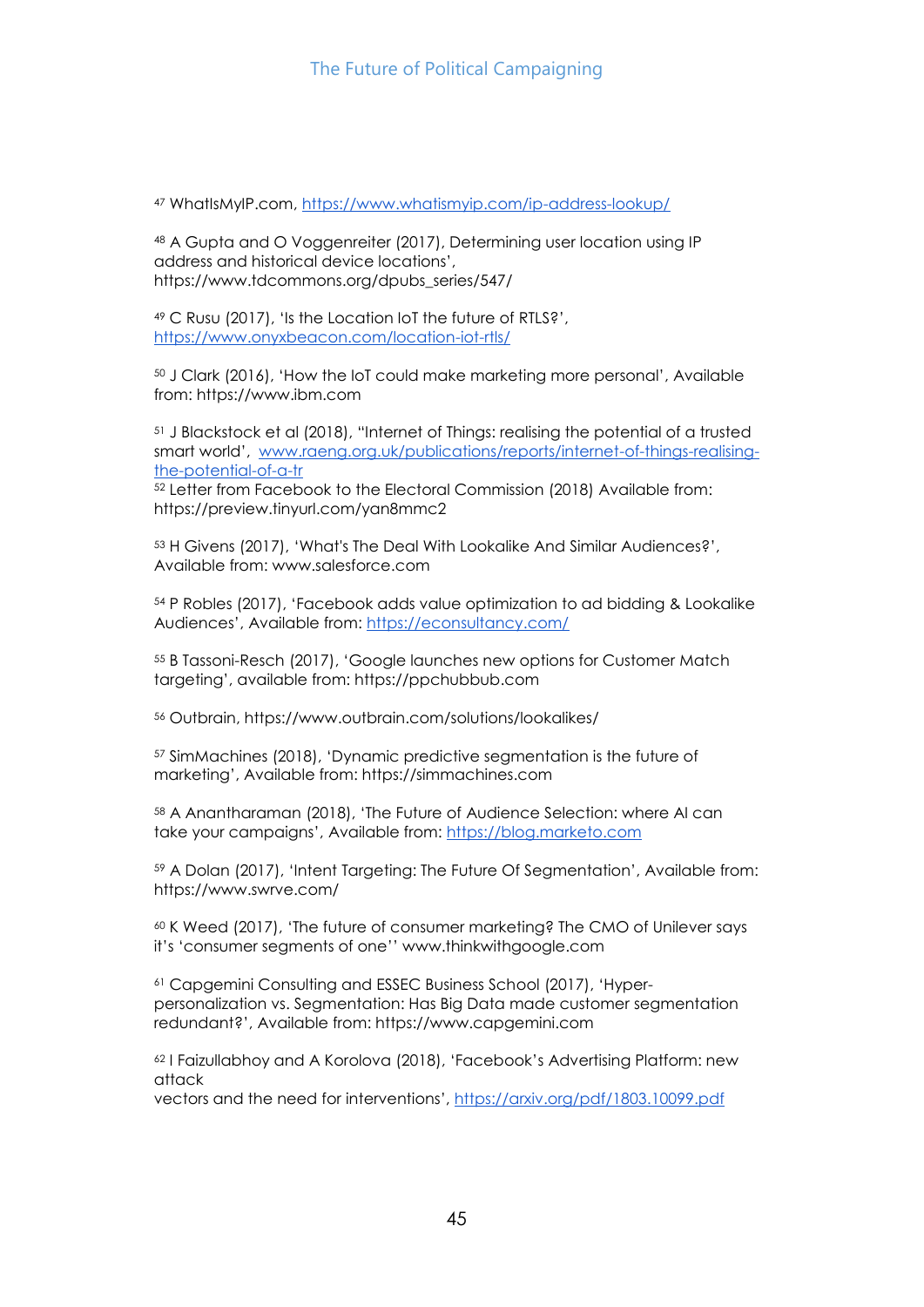<sup>63</sup> S Bellovin et al (2017), 'A Privacy Analysis of Cross-device Tracking', www.usenix.org/system/files/conference/usenixsecurity17/sec17-zimmeck.pdf

<sup>64</sup> E Neufeld (2017), 'Cross-Device and Cross-Channel Identity Measurement Issues and Guidelines', www.journalofadvertisingresearch.com/content/57/1/109

<sup>65</sup> A Alva et al (2017), 'Cross-Device Tracking: Measurement and Disclosures', *Proceedings on Privacy Enhancing Technologies*, Volume 2017, Issue 2

<sup>66</sup> Ibid.

<sup>67</sup> McKinsey & Company (2015), 'Marketing & Sales Big Data, Analytics, and the Future of Marketing & Sales', Available from: [www.mckinsey.com](http://www.mckinsey.com/)

<sup>68</sup> Google Analytics, 'Cross-device remarketing', https://support.google.com/analytics/answer/7365094 ; Facebook, 'Advanced strategies for performance marketers', Available from: www.facebook.com

<sup>69</sup> Lotame (2017), 'The Benefits of Cross-Device Marketing', Available from: [www.lotame.com](http://www.lotame.com/)

<sup>70</sup> P Kirby (2017), 'Why IoT is the Future of Advertising', Available from: [https://iotbusinessnews.com](https://iotbusinessnews.com/2017/08/29/47987-iot-future-advertising/) Ibid.

<sup>71</sup> M Haddon (2017), 'Seven ways in which the Internet of Things will revolutionise ad tech', Available from: https://blog.bannerflow.com/

<sup>72</sup> L Babun et al (2018), 'Advertising in the IoT Era: vision and challenges', <https://arxiv.org/pdf/1802.04102.pdf>

<sup>73</sup> Gula Consulting LLC, (2017). Method and Device for Publishing Cross-Network User Behavioral Data. US20170149752A1.

<sup>74</sup> Intent IQ LLC, (2017). Targeted television advertising based on profiles linked to multiple online devices. US20170195748A1.

<sup>75</sup> Yahoo! Inc, (2017). Aggregating data from multiple devices belonging to one user for directed ad targeting. US9600834B2.

<sup>76</sup> Ibid.

<sup>77</sup> N Newman (2018), 'Journalism, Media, and Technology Trends and Predictions', Available from: https://reutersinstitute.politics.ox.ac.uk

<sup>78</sup> Amazon Technologies Inc, (2014). Key word determinations from voice data. US8798995B1.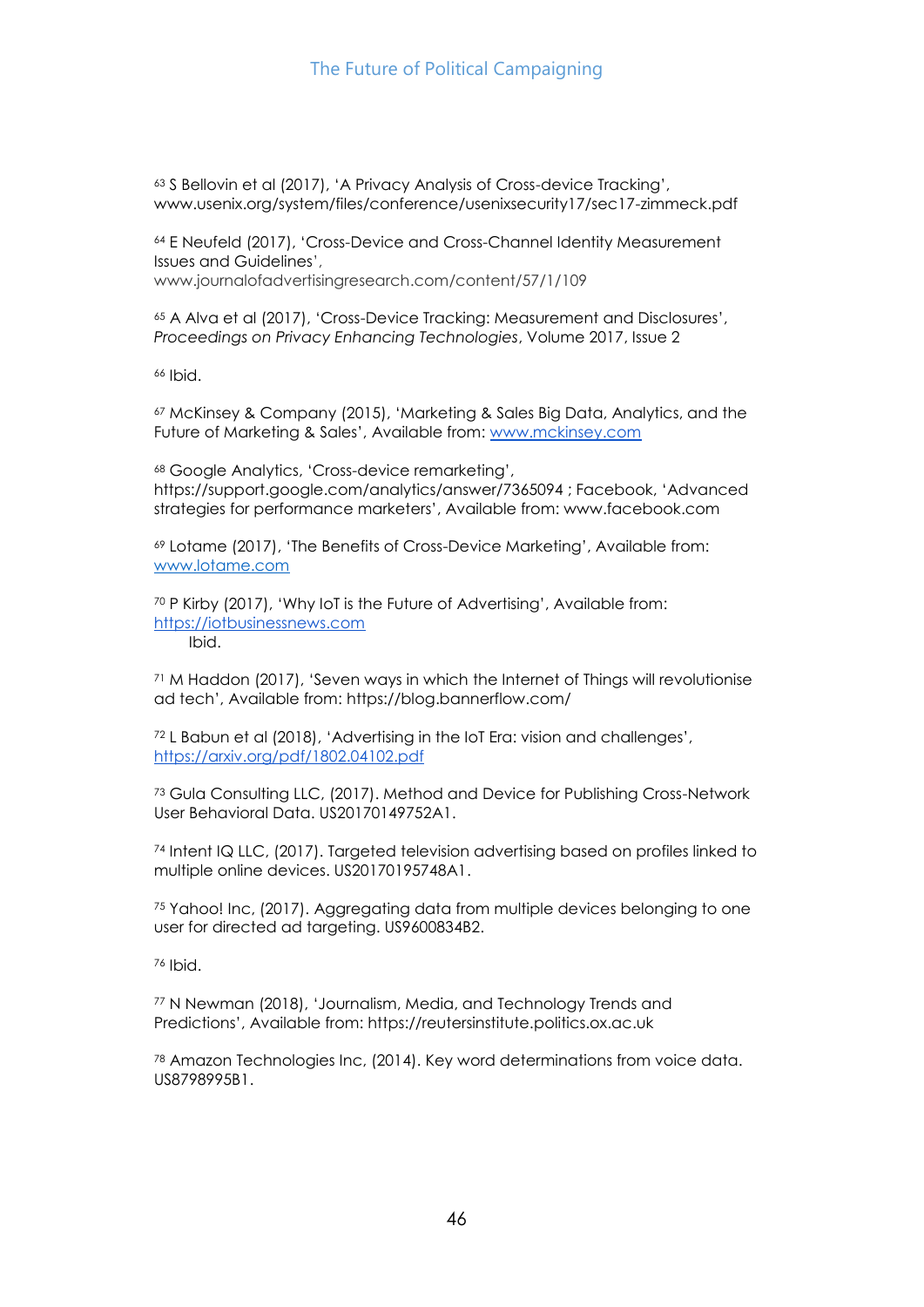<sup>79</sup> Intent IQ LLC, (2017). Targeted television advertising based on profiles linked to multiple online devices. US20170195748A1.

80 S Bellovin et al (2017), 'A Privacy Analysis of Cross-device Tracking', www.usenix.org/system/files/conference/usenixsecurity17/sec17-zimmeck.pdf

<sup>81</sup> A Alva et al (2017), 'Cross-Device Tracking: Measurement and Disclosures', *Proceedings on Privacy Enhancing Technologies*, Volume 2017, Issue 2

<sup>82</sup> Performetric, https://performetric.net/product

<sup>83</sup> Albert,<https://albert.ai/>

<sup>84</sup> Facebook, 'About dynamic creative', https://www.facebook.com/business/help/170372403538781

85 J Vincent (2017), 'New AI research makes it easier to create fake footage of someone speaking', Available from: [www.theverge.com;](https://www.theverge.com/2017/7/12/15957844/ai-fake-video-audio-speech-obama) A Marshall (2017), 'From Jingles to Pop Hits, A.I. Is Music to Some Ears', *The New York Times*, Available from: [www.nytimes.com](https://www.nytimes.com/2017/01/22/arts/music/jukedeck-artificial-intelligence-songwriting.html)

86 J Ritzcovan Synovec (2017), 'AI: Unlocking a sixth sense for brands', Available from: [http://adage.com/](http://adage.com/article/ibm-watson-advertising/ai-unlocking-a-sixth-sense-brands/311552/)

<sup>87</sup> AdExchanger, 'Campbell's Soup Comes Back For Seconds With Watson Ads' https://adexchanger.com/platforms/campbells-soup-comes-back-secondswatson-ads/

<sup>88</sup>AdWeek, 'Coca-Cola Wants to Use AI Bots to Create Its Ads',

http://www.adweek.com/digital/coca-cola-wants-to-use-ai-bots-to-create-itsads/

<sup>89</sup> IBM, 'Dynamic advertising gets the cognitive treatment' [https://www.ibm.com/blogs/cloud-computing/2016/11/11/dynamic-advertising](https://www.ibm.com/blogs/cloud-computing/2016/11/11/dynamic-advertising-cognitive/)[cognitive/](https://www.ibm.com/blogs/cloud-computing/2016/11/11/dynamic-advertising-cognitive/)

<sup>90</sup> AdWeek, 'Facebook Will Soon Let Brands Target Ads at Entire Families or Specific People within Households',

https://www.adweek.com/digital/facebook-will-soon-let-brands-target-ads-atentire-families-or-specific-people-within-households/

<sup>91</sup> AdWeek, 'Marketing Technology Is Transforming the Way Brands Work With Influencers', [http://www.adweek.com/digital/marketing-technology-is](http://www.adweek.com/digital/marketing-technology-is-transforming-the-way-brands-work-with-influencers/)[transforming-the-way-brands-work-with-influencers/](http://www.adweek.com/digital/marketing-technology-is-transforming-the-way-brands-work-with-influencers/)

<sup>92</sup> AdWeek, 'Influencer Marketing AI Adoption and Technology Will See Big Changes in 2018', [http://www.adweek.com/digital/lyle-stevens-mavrck-guest](http://www.adweek.com/digital/lyle-stevens-mavrck-guest-post-influencer-marketing-ai-2018/)[post-influencer-marketing-ai-2018/](http://www.adweek.com/digital/lyle-stevens-mavrck-guest-post-influencer-marketing-ai-2018/)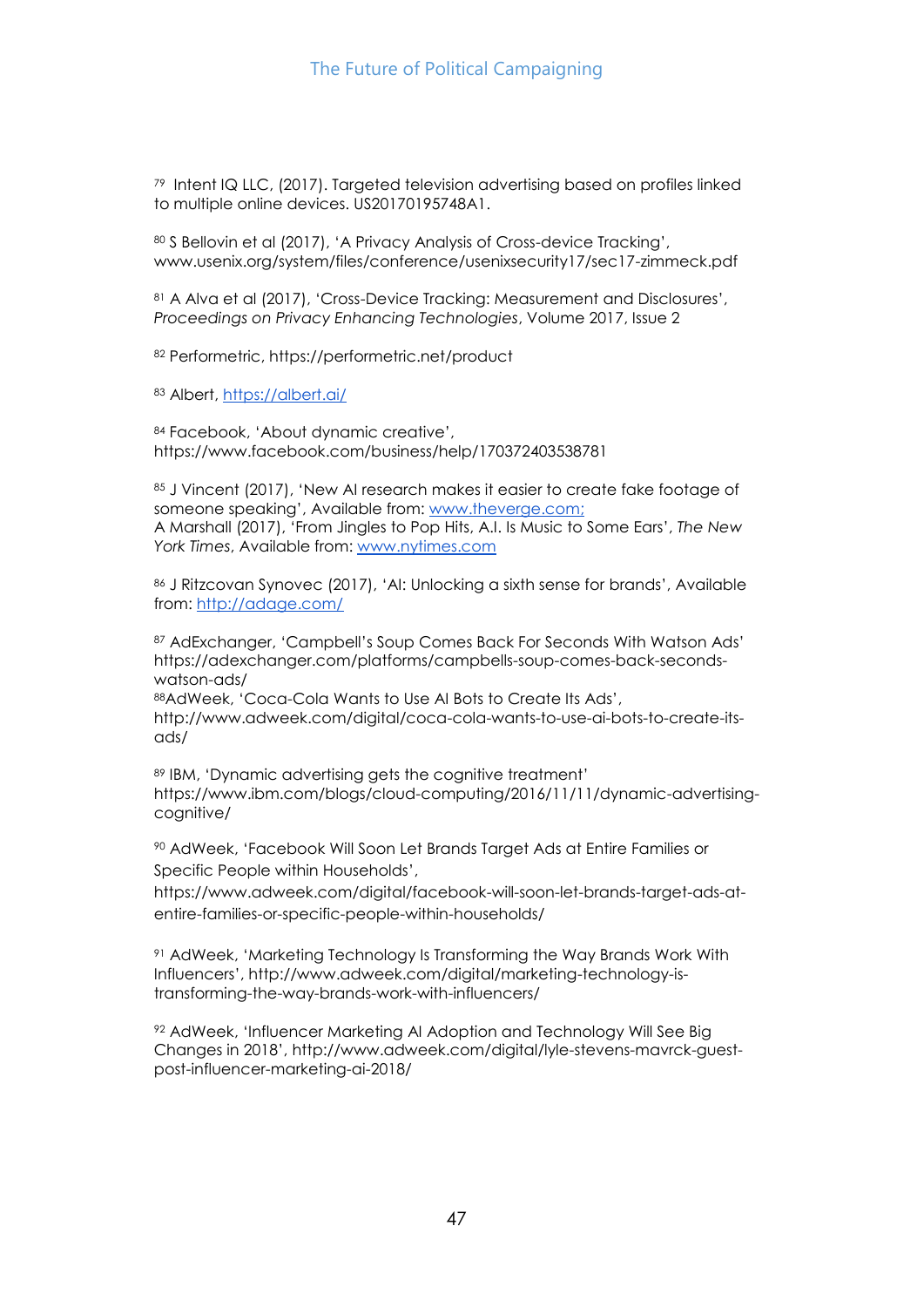<sup>93</sup> A Linn (2018), 'Microsoft reaches a historic milestone, using AI to match human performance in translating news from Chinese to English', Available from: https://blogs.microsoft.com

<sup>94</sup> Dafoe et al 2017, 'When Will AI Exceed Human Performance? Evidence from AI Experts', https://arxiv.org/pdf/1705.08807.pdf

<sup>95</sup> CSER, 'Risks from Artificial Intelligence', https://www.cser.ac.uk/research/risksfrom-artificial-intelligence/

<sup>96</sup> N Bostrom et al (2017), 'Policy Desiderata in the Development of Superintelligent AI', https://nickbostrom.com/papers/aipolicy.pdf

<sup>97</sup> JS Chung et. a (2017), 'Lip Reading Sentences in the Wild', <https://arxiv.org/abs/1611.05358> Esteva et al (2017), 'Dermatologist-level classification of skin cancer with deep neural networks' *Nature*, Volume 542

<sup>98</sup> Bengio et al (2015), 'Deep Learning', Available from: https://www.cs.toronto.edu

<sup>99</sup> Felbo et al (2017), 'Modeling the Temporal Nature of Human Behavior for Demographics Prediction' http://ecmlpkdd2017.ijs.si/papers/paperID90.pdf

<sup>100</sup> T Aila et al (2018), 'Progressive Growing of GANs for Improved Quality, Stability, and Variation' Available from: [http://research.nvidia.com;](http://research.nvidia.com/) I Babuschkin et al (2018), 'Synthesizing Programs for Images using Reinforced Adversarial Learning', <https://arxiv.org/abs/1804.01118>

<sup>101</sup> L Metz et al (2016), 'Unsupervised representation learning with deep convolutional generative adversarial networks', <https://arxiv.org/pdf/1511.06434.pdf>

McKinsey & Company (2017), 'What's now and next in analytics, AI, and automation', Available from: [https://www.mckinsey.com;](https://www.mckinsey.com/) N Bostrom et al (2017), 'Policy Desiderata in the Development of Superintelligent AI', https://nickbostrom.com/papers/aipolicy.pdf

<sup>102</sup> Huawei (2017), https://consumer.huawei.com/en/press/news/2017/ifa2017 kirin970/

103 TensorFlow Mobile, https://www.tensorflow.org/mobile/mobile\_intro

<sup>104</sup> N Bostrum (2017), 'Strategic Implications of Openness in AI Development', https://nickbostrom.com/papers/openness.pdf

<sup>105</sup> D Garcia et al (2017), 'A survey of multimodal sentiment analysis', *Image and Vision Computing*, Volume 65

<sup>106</sup> E Cambria et al (2017), 'Sentiment Analysis Is a Big Suitcase', *Affective Computing and Sentiment Analysis.*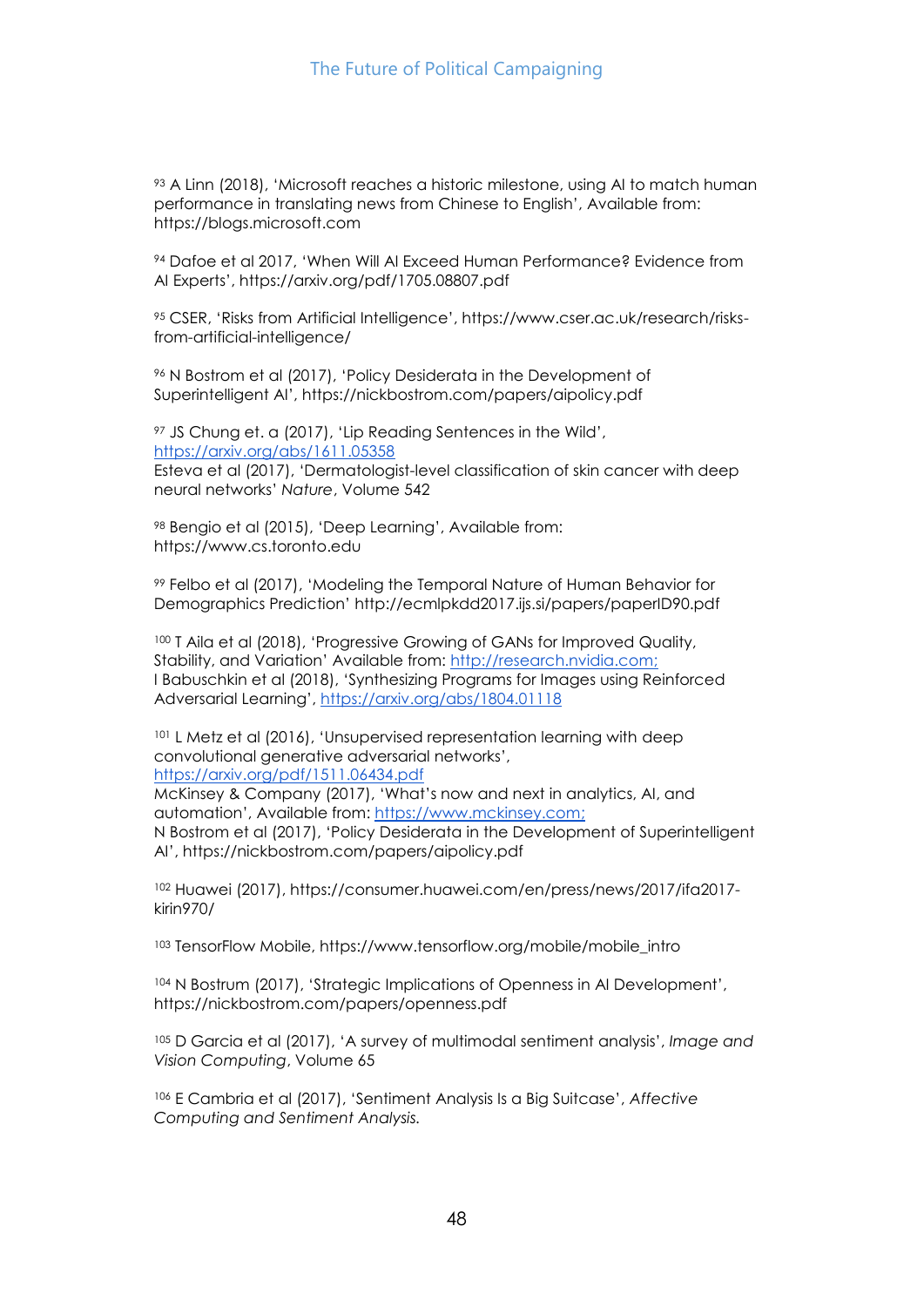<sup>107</sup> R Jongeling et al (2017),*'*On negative results when using sentiment analysis tools for software engineering research', *Empirical Software Engineering,* Volume 22, Issue 5

<sup>108</sup> Breakthrough Analysis (2016), 'Text, sentiment & social analytics in the year ahead: 10 trends', Available from: [https://breakthroughanalysis.com](https://breakthroughanalysis.com/) 

<sup>109</sup> Rachuri et al (2010), 'EmotionSense: a mobile phones based adaptive platform for experimental social psychology research', *UBIComp* 

<sup>110</sup> 'Emotion as a service'. Available from: [https://www.affectiva.com/](https://www.affectiva.com/product/emotion-as-a-service/)

<sup>111</sup> 'Why Voice'. Available from: <http://www.beyondverbal.com/vpa/>

<sup>112</sup> PWC (2018), 'Global Customer Insight Survey 2018'. Available from: [https://www.pwc.com](https://www.pwc.com/gx/en/industries/consumer-markets/consumer-insights-survey/artificial-intelligence.html)

<sup>113</sup> W Wells (1975), 'Psychographics: A critical review', *Journal of Marketing Research*

<sup>114</sup> H Huang et al (2012), 'Are Consumer and Brand Personalities the Same?', *Psychology & Marketing*, 29(5), 334-349; G Donelly et al (2012), 'The Big Five personality traits, material values, and financial well-being of self-described money managers', J*ournal of Economic Psychology*, 33, 1129-1142

<sup>115</sup> M Kosinski et al (2013), 'Private traits and attributes are predictable from digital records of human behaviour', *PNAS*, 110 (15) 5802–5805

<sup>116</sup> S C Matz et al (2017), 'Psychological targeting as an effective approach to digital mass persuasion', *PNAS*, 13

<sup>117</sup> Deloitte (2018), 'Tech Trends 2018', Available from: [www.deloitte.com](http://www.deloitte.com/) 

<sup>118</sup> S C Matz et al (2017), 'Psychological targeting as an effective approach to digital mass persuasion', *PNAS*, 13

<sup>119</sup> S Chandra Guntuku et al (2017), 'Detecting depression and mental illness on social media: an integrative review', *Current Opinion in Behavioral Sciences,*  Volume 18

<sup>120</sup> S Hariharan (2017), 'Natural Language-Generation Startup Narrativa Uses AI To Create Content At Scale', Available from: [https://www.entrepreneur.com](https://www.entrepreneur.com/article/289104)

<sup>121</sup> Breakthrough Analysis (2016), 'Text, sentiment & social analytics in the year ahead: 10 trends', Available from: [https://breakthroughanalysis.com](https://breakthroughanalysis.com/) <sup>122</sup> Tang et al (2016), 'Context-aware Natural Language Generation with Recurrent Neural Networks', *Association for the Advancement of Artificial Intelligence*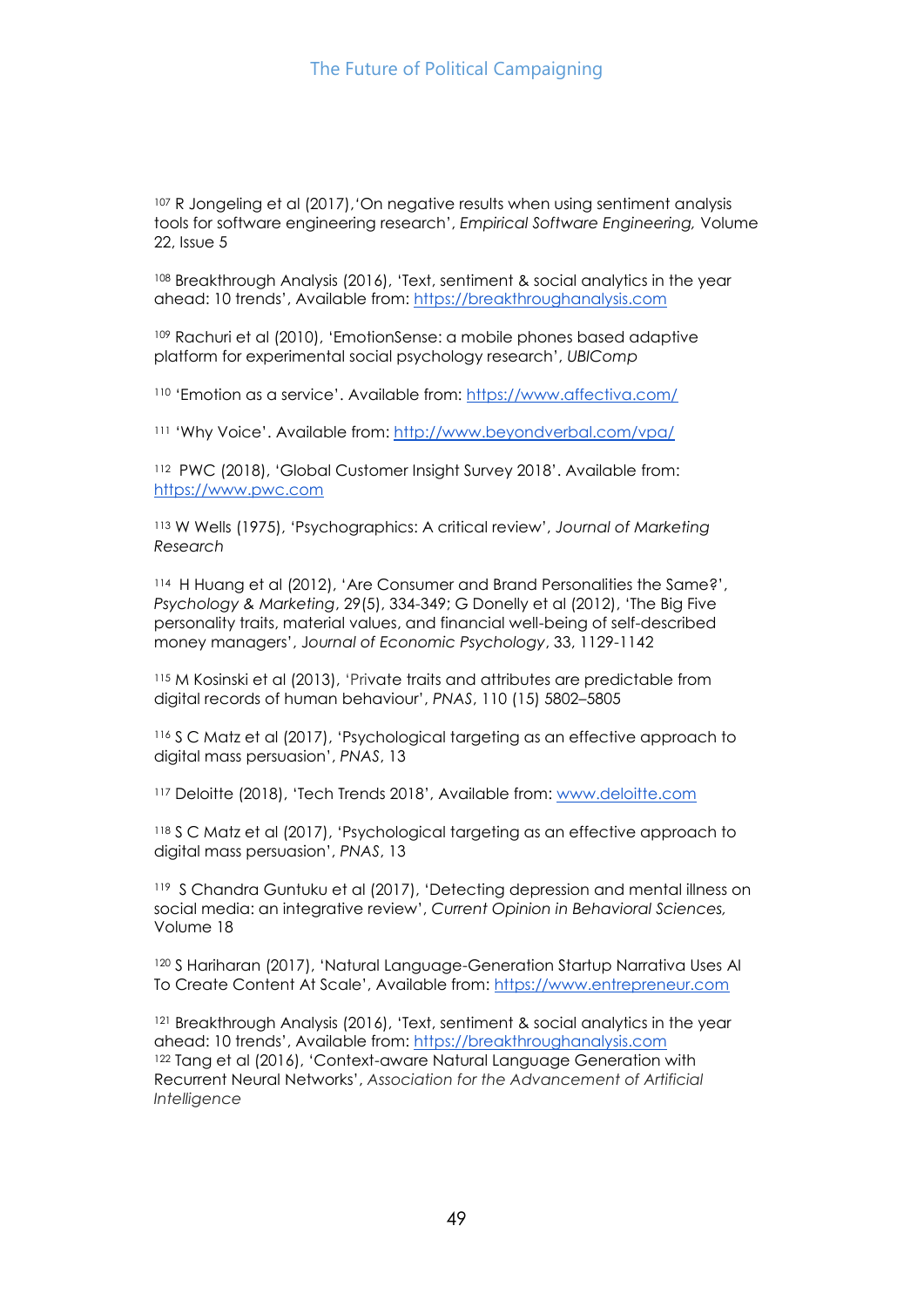<sup>123</sup> Ibid.

<sup>124</sup> D Llorente (2016), 'Automatic Natural Language Generation, the new "normal"', Available from: [https://www.linkedin.com/](https://www.linkedin.com/pulse/automatic-natural-language-generation-new-normal-david-llorente/)

<sup>125</sup> S Hariharan (2017), 'Natural Language-Generation Startup Narrativa Uses AI To Create Content At Scale', Available from: [https://www.entrepreneur.com](https://www.entrepreneur.com/article/289104)

<sup>126</sup> Ibid.

<sup>127</sup> N Newman (2018), 'Journalism, Media, and Technology Trends and Predictions 2018', Reuters Institute

128 Future of Humanity Institute (2018), 'The Malicious Use of Artificial Intelligence: Forecasting, Prevention, and Mitigation*'*

<sup>129</sup> MIT Technology Review (2018), '10 breakthrough technologies 2018', Available from: [https://www.technologyreview.com](https://www.technologyreview.com/)

<sup>130</sup> PwC (2017), 'AI to drive GDP gains', Available from: [https://press.pwc.com](https://press.pwc.com/)

<sup>131</sup> MIT Technology Review (2018), '10 breakthrough technologies 2018', Available from: [https://www.technologyreview.com](https://www.technologyreview.com/)

132 McKinsey (2017), 'Artificial Intelligence: The Next Digital Frontier?', Available from:<https://www.mckinsey.com/>

<sup>133</sup> J Kella and D Broockman (forthcoming), 'The Minimal Persuasive Effects of Campaign Contact in General Elections: Evidence from 49 Field Experiments', *American Political Science Review,* Stanford University Graduate School of Business Research Paper No. 17-65

<sup>134</sup> C Cadwalladr (2017), 'British Courts may unlock secrets of how Trump campaign profile US voters', *The Guardian,* Available from: [https://www.theguardian.com](https://www.theguardian.com/technology/2017/oct/01/cambridge-analytica-big-data-facebook-trump-voters)

135 J Waterson (2017), 'Here's How Labour Ran An Under-The-Radar Dark Ads Campaign During The General Election', Available from: [https://www.buzzfeed.com/](https://www.buzzfeed.com/jimwaterson/heres-how-labour-ran-an-under-the-radar-dark-ads-campaign?utm_term=.vij8de1Nb#.ok3wL5EoD)

<sup>136</sup> H Steward (2017), 'Labour takes to the streets and social media to reach voters', *The Guardian,* Available from: [https://www.theguardian.com](https://www.theguardian.com/politics/2017/apr/21/labour-takes-to-the-streets-and-social-media-to-reach-voters)

<sup>137</sup> J Constine (2016), 'Hustle is the grassroots personalized mass-texting tool we need', Available from: [www.techcrunch.com](http://www.techcrunch.com/) & T Dobber et al (2017), 'Two crates of beer and 40 pizzas: the adoption of innovative political behavioural targeting techniques', *Internet Policy Review*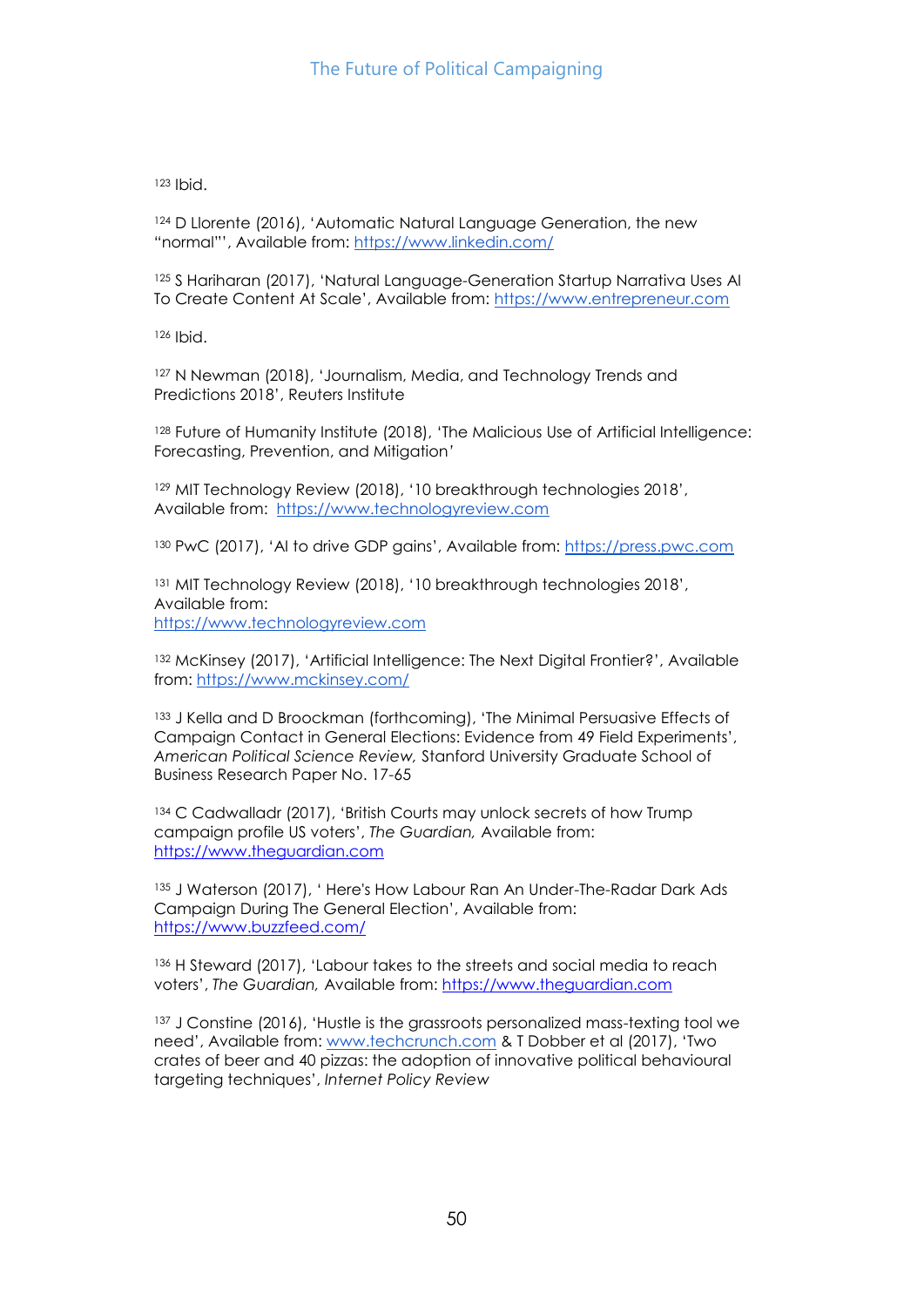<sup>138</sup> J Chester and K Montgomery (2017), 'The role of digital marketing in political campaigns', *Internet Policy Review* 

<sup>139</sup> Ibid.

<sup>140</sup> G Windsor and S Murphy (2014), 'Big data and the 2015 UK General Election: digital democracy or digitally divisive?', Available from: [https://www.nesta.org.uk](https://www.nesta.org.uk/)

<sup>141</sup> H Steward (2017), 'Labour takes to the streets and social media to reach voters', *The Guardian,* Available from: [https://www.theguardian.com](https://www.theguardian.com/politics/2017/apr/21/labour-takes-to-the-streets-and-social-media-to-reach-voters)

<sup>142</sup> D Tambini (2018), 'Social Media Power and Election Legitimacy', In: D Tambini & M Moore (eds.) *Digital dominance: the power of Google, Amazon, Facebook, and Apple*, Oxford University Press

<sup>143</sup> Ibid.

<sup>144</sup> J Chester and K Montgomery (2017), 'The role of digital marketing in political campaigns', *Internet Policy Review* 

<sup>145</sup> 'L2 Voter File Enhancement', [http://www.l2political.com](http://www.l2political.com/products/data/voter-file-enhancements/)

<sup>146</sup> T Dobber et al (2017), 'Two crates of beer and 40 pizzas: the adoption of innovative political behavioural targeting techniques', *Internet Policy Review*

<sup>147</sup> D Tambini (2018), 'Social Media Power and Election Legitimacy', In: D Tambini & M Moore (eds.) *Digital dominance: the power of Google, Amazon, Facebook, and Apple*, Oxford University Press

<sup>148</sup> Sim Machines (2018), 'Dynamic Predictive Segmentation is the future of marketing', Available from: [https://simmachines.com/](https://simmachines.com/press/dynamic-predictive-segmentation-is-the-future-of-marketing/) 

149 'Recommendations from friends remain the most credible form of advertising among consumers; branded websites are the second highest rated', Neilsen

150 N Ungerlieder (2015), 'Facebook Unveils Advertising For "Political Influencers"', Available from: [https://www.fastcompany.com](https://www.fastcompany.com/3053225/facebook-unveils-advertising-for-political-influencers)

<sup>151</sup> D Yovanno (2018), 'Marketing Technology Is Transforming the Way Brands Work With Influencers', Available from: [http://www.adweek.com](http://www.adweek.com/digital/marketing-technology-is-transforming-the-way-brands-work-with-influencers/)

<sup>152</sup> D Tambini (2018), 'Social Media Power and Election Legitimacy', In: D Tambini & M Moore (eds.) *Digital dominance: the power of Google, Amazon, Facebook, and Apple*, Oxford University Press

<sup>153</sup> K Kaye (2016), 'RNC's voter data provider teams up with Google, Facebook and other Ad firms' Available from: [http://adage.com](http://adage.com/article/campaign-trail/rnc-voter-data-provider-joins-ad-firms-including-facebook/303534/)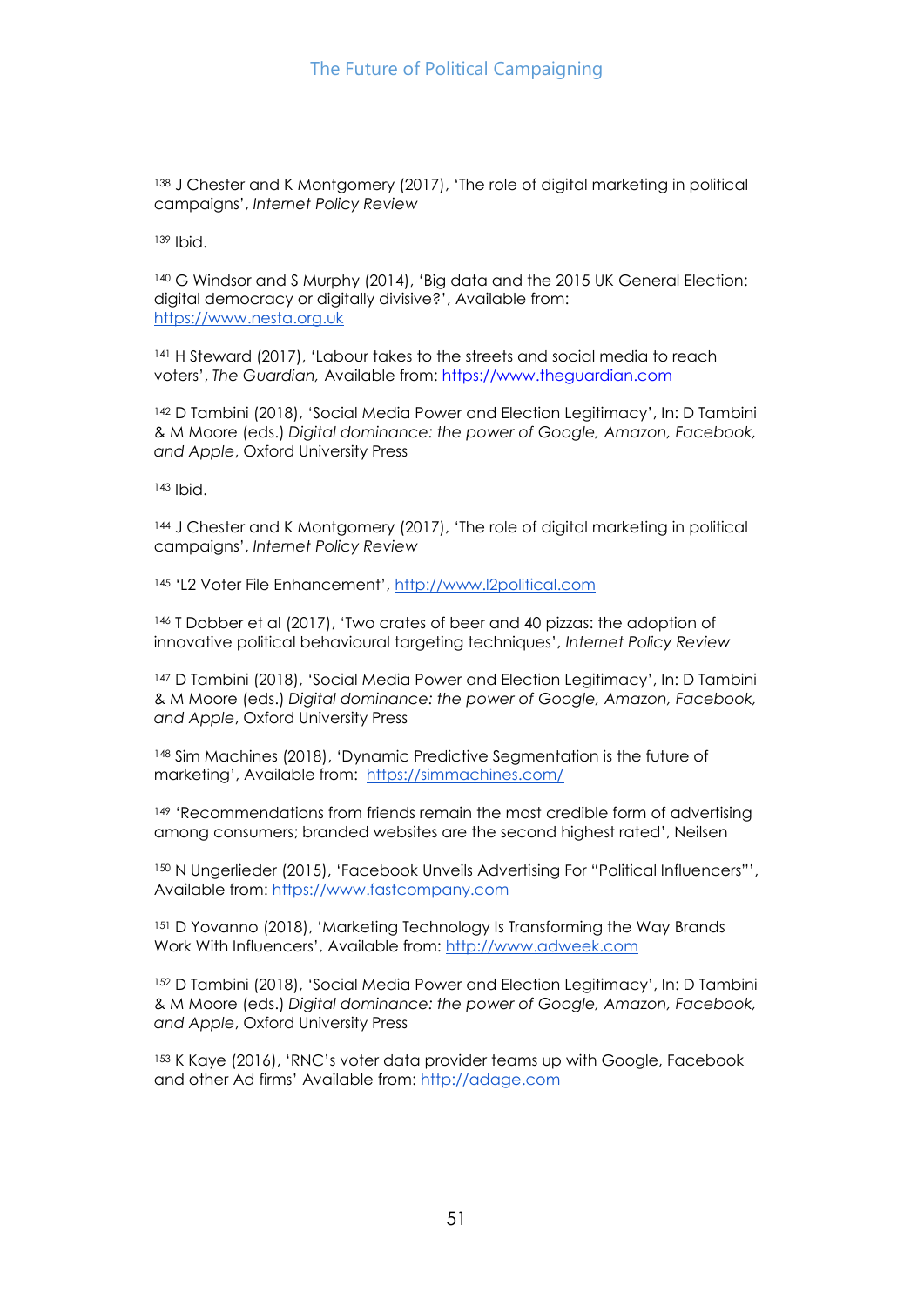<sup>154</sup> J Schuster (2015), 'Political Campaigns: The Art and Science of Reaching Voters', Available from: [https://liveramp.com](https://liveramp.com/blog/political-campaigns-the-art-and-science-of-reaching-voters/) 

<sup>155</sup> J Chester and K Montgomery (2017), 'The role of digital marketing in political campaigns' *Internet Policy Review* 

<sup>156</sup> J Schuster (2015), 'Political Campaigns: The Art and Science of Reaching Voters', Available from: [https://liveramp.com](https://liveramp.com/blog/political-campaigns-the-art-and-science-of-reaching-voters/) 

<sup>157</sup> 'Political Marketers', Available from: [https://www.stirista.com/who-we](https://www.stirista.com/who-we-serve/political-marketers)[serve/political-marketers](https://www.stirista.com/who-we-serve/political-marketers)

<sup>158</sup> K Caswell, 'Three Political Marketing Strategies: Using El Toro for Digital Advertising

Political Marketing Strategies', Available from: [https://www.eltoro.com/political](https://www.eltoro.com/political-marketing-strategies/)[marketing-strategies/](https://www.eltoro.com/political-marketing-strategies/)

<sup>159</sup> 'Authoritarian Personality' (2017), *Psychologist World,* Available from: [https://www.psychologistworld.com](https://www.psychologistworld.com/)

<sup>160</sup> J Chester and K Montgomery (2017), 'The role of digital marketing in political campaigns' *Internet Policy Review* 

<sup>161</sup> L Chen et al (2017), 'Building a profile of subjective well-being for social media users' *PLOS.*

162 Future of Humanity Institute (2018), 'The Malicious Use of Artificial Intelligence: Forecasting, Prevention, and Mitigation'

<sup>163</sup> M Moore and D Tambini (2018), 'The Power of Google, Amazon, Facebook, and Apple'

<sup>164</sup> B McCandless Farmer (2017), 'Who is Brad Parscale?', Available from: <https://www.cbsnews.com/news/who-is-brad-parscale/>

<sup>165</sup> Hello! Vote,<https://www.hello.vote/>

166 J Little et al (2017), 'The Bots That Are Changing Politics', Available from: [https://motherboard.vice.com](https://motherboard.vice.com/)

<sup>167</sup> J Vincent (2018), 'Watch Jordan Peele use AI to make Barack Obama deliver a PSA about fake news', Available from: [https://www.theverge.com](https://www.theverge.com/)

<sup>168</sup> P Rossini (2017), 'Social Media, U.S. Presidential Campaigns, and Public Opinion Polls: Disentangling Effects'

<sup>169</sup> T Albrechtsen et al (2017), 'Parsimonious data: How a single Facebook like predicts voting behavior in multiparty systems', Available from: http://journals.plos.org/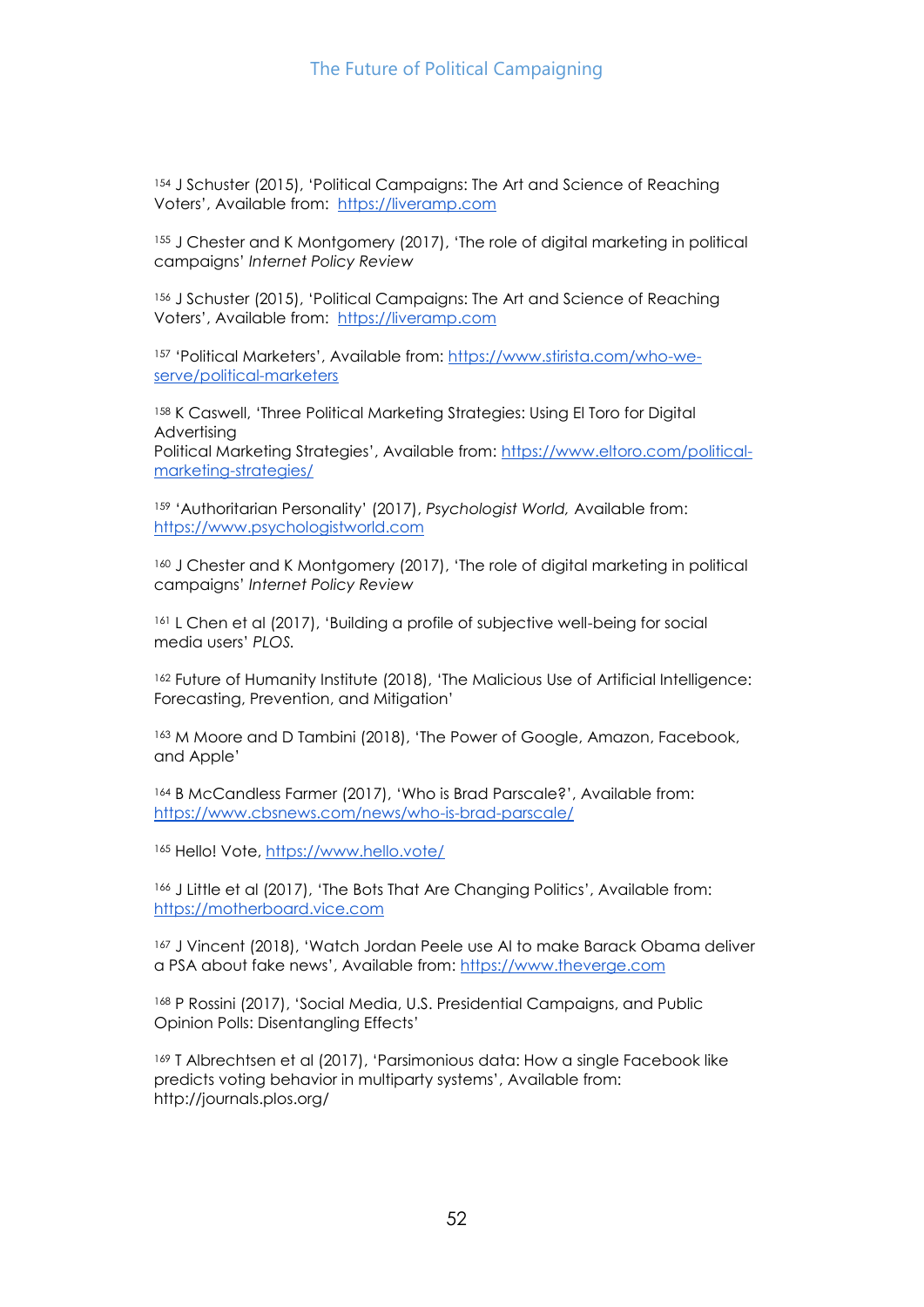<sup>170</sup> A Agrawal (2017), 'Sentiment Analysis of Tweets to Gain Insights into the 2016 US Election', *Columbia Undergraduate Science Journal*, Volume 11

171 J Chester and K Montgomery (2017), 'The role of digital marketing in political campaigns' *Internet Policy Review* 

172 Future of Humanity Institute (2018), 'The Malicious Use of Artificial Intelligence: Forecasting, Prevention, and Mitigation*'* 

<sup>173</sup>Ibid.

<sup>174</sup> C Fink (2018), 'Inarritu's VR Hit 'Carne y Arena' Storms DC', Available from: [https://www.forbes.com](https://www.forbes.com/)

<sup>175</sup> Ibid.

<sup>176</sup> SpotX (2016), 'The definition and future of audience data and audience targeting', Available from: [https://www.spotx.tv](https://www.spotx.tv/resources/blog/product-pulse/the-definition-and-future-of-audience-data-and-audience-targeting/)

177 J Chester and K Montgomery (2017), 'The role of digital marketing in political campaigns', *Internet Policy Review* 

<sup>178</sup> Ibid.

<sup>179</sup> R Bennas (2016), 'Targeted TV ads find niche in political campaigns', Available from:<https://digiday.com/media/targeted-politics-ads/>

180 S Bertoni (2016), 'Exclusive Interview: How Jared Kushner Won Trump The White House', Available from: [www.forbes.com](http://www.forbes.com/)

<sup>181</sup> Ibid.

<sup>182</sup> Royal Academy of Engineering (2018), 'Internet of Things: realising the potential of a trusted smart world'

183 D Tambini (2018), 'Social Media Power and Election Legitimacy', In: D Tambini & M Moore (eds.) *Digital dominance: the power of Google, Amazon, Facebook, and Apple*, Oxford University Press

<sup>184</sup> Ibid.